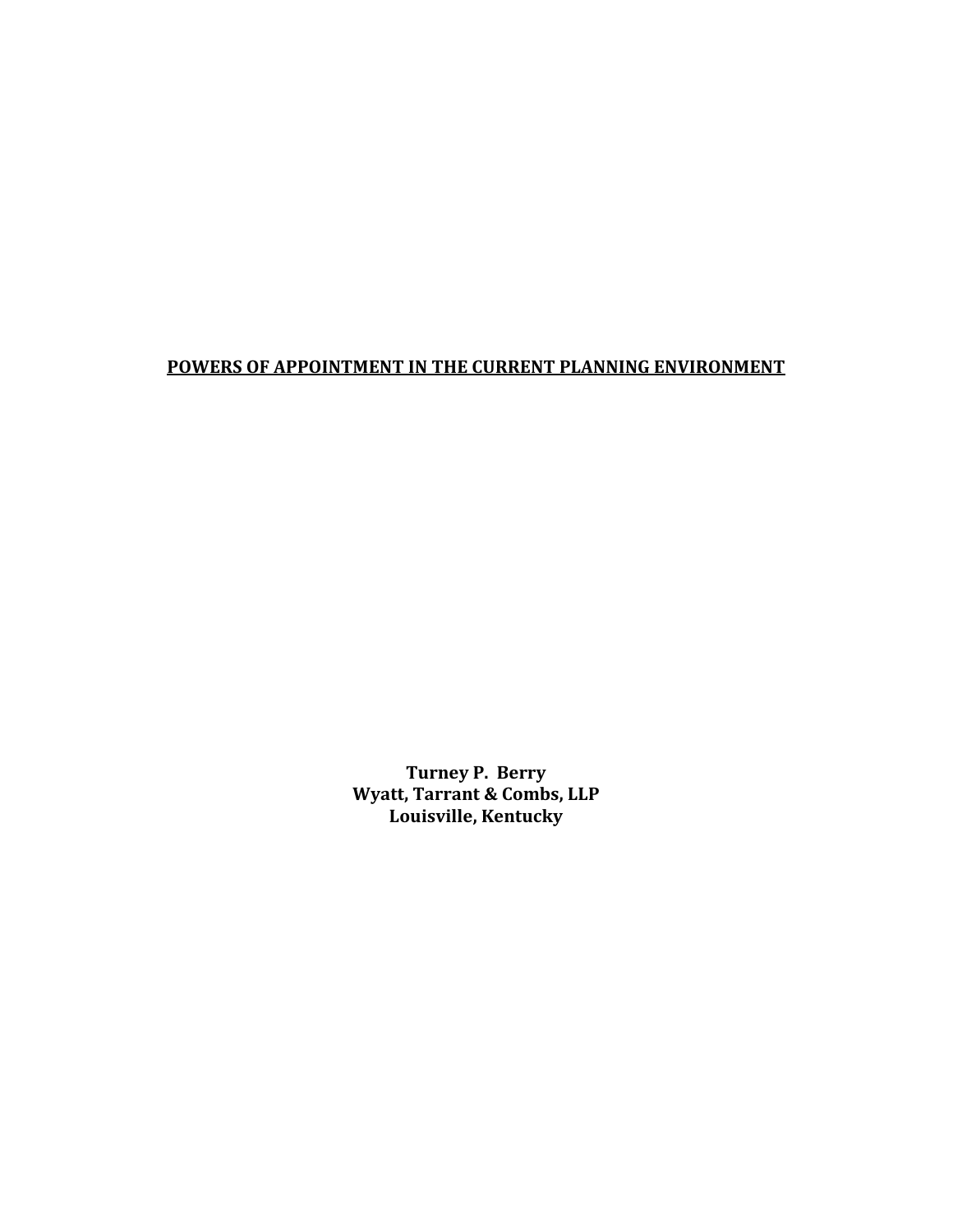# **Powers of Appointment in the Current Planning Environment**

*"The power of appointment is the most efficient dispositive device that the ingenuity of Anglo-American lawyers has ever worked out." – W. Barton Leach (1938)*

- I. Introduction and Basic Principles
- II Common Uses of Powers of Appointment
- III. State Law of Powers of Appointment With Primary Reference to the Uniform Act
- IV. Recent Cases Dealing With Powers of Appointment

These materials are an expanded and modified version of the 49th Annual Heckerling Institute on Estate Planning presentation by Turney P. Berry, Sarah Butters and Thomas P. Gallanis.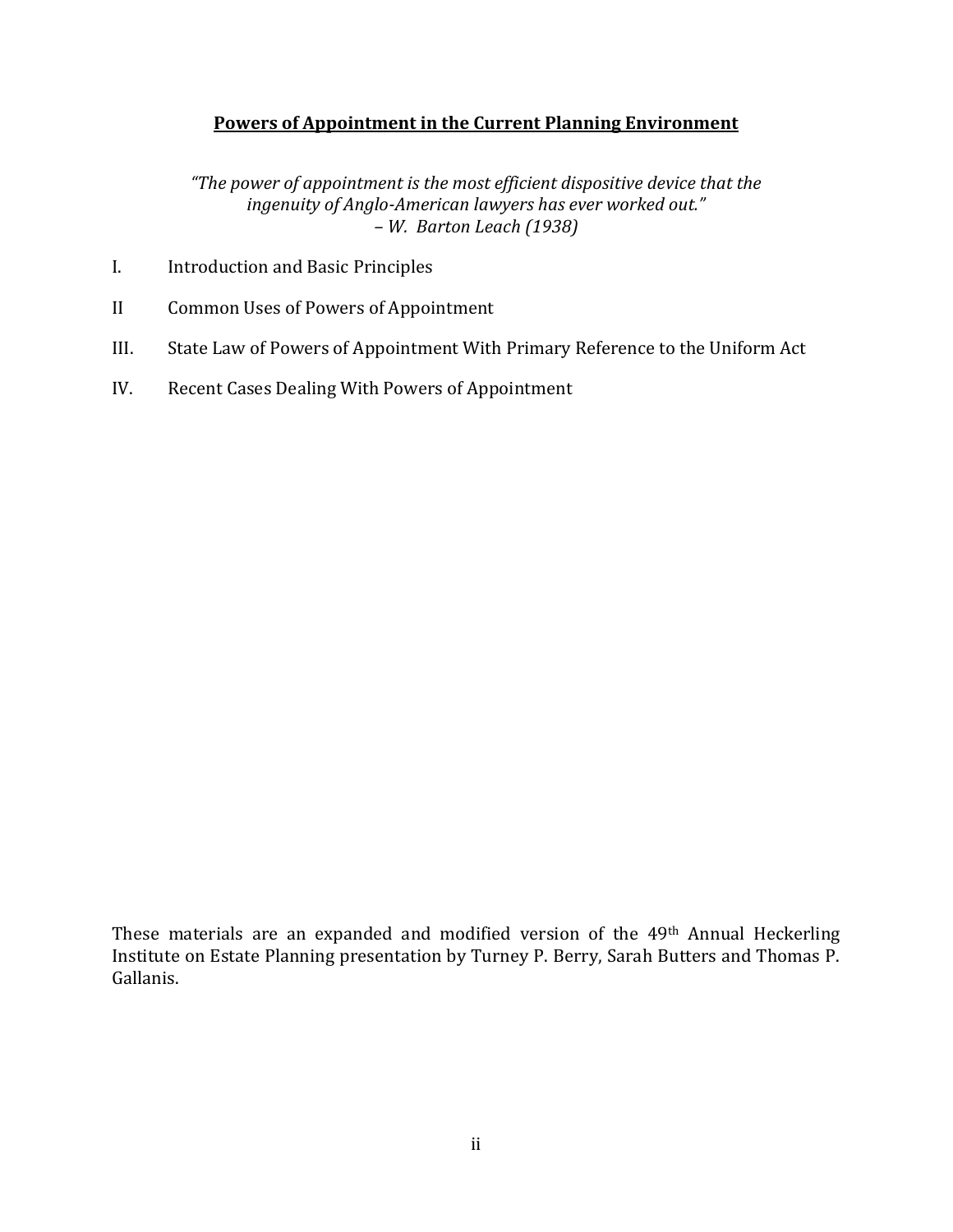### ¶ 100 Introduction and Basic Principles

# ¶ 100.1 Introduction.

A power of appointment is a nonfiduciary power of disposition over property. The power is granted by the owner of property—the "donor"—in a will or trust and is given to a person traditionally called the "donee" in the Restatements of Property but called the "powerholder" in the Uniform Powers of Appointment Act promulgated by the Uniform Law Commission in 2013 (see [www.uniformlaws.org](http://www.uniformlaws.org/) for extensive information about all uniform acts, including the text of and comments to the acts and enactment information). A powerholder appoints property to an appointee who must be a "permissible appointee," and the person who would receive the property if no appointment is made is the "taker in default."

A power of appointment may be exercisable currently or upon the occurrence of a specified event, the satisfaction of an ascertainable standard, or the passage of a specified time. A power that is exercisable currently is a "presently exercisable" power of appointment. Many powers of appointment are exercisable at the death of the powerholder, and these are referred to as testamentary powers of appointment.

There are general and nongeneral powers of appointment. The latter are sometimes referred to as "special" or "limited" powers of appointment but these terms can be confusing. A general power of appointment is a power of appointment exercisable in favor of any one or more of the powerholder, the powerholder's estate, a creditor of the powerholder, or a creditor of the powerholder's estate. A nongeneral power of appointment is a power of appointment that is not a general power. Traditionally, a nongeneral power of appointment is created either by specifically limiting the permissible appointees, such as "my then living descendants" which is colloquially referred to as a limited or narrow nongeneral power, or by allowing the powerholder to appoint to any person other than the powerholder, the powerholder's estate, a creditor of the powerholder, or the creditors of the powerholder's estate, which is colloquially referred to as a broad nongeneral power. A right to withdraw assets from a trust is considered a general power of appointment because withdrawing assets is the equivalent of appointing those assets to the powerholder.

## ¶ 100.2 The Doctrine of Relation Back.

As a technical matter of property law, there is no doubt that a powerholder — as such — is not the owner of the appointive assets. The distinction between beneficial ownership and a power is stated in the Restatement Third of Property: Wills and Other Donative Transfers ("Restatement Third") §17.1 comment c:

> The beneficial owner of an interest in property ordinarily has the power to transfer ownership interests in or confer powers of appointment over that property to or on others by probate or nonprobate transfer.... By contrast, a power of appointment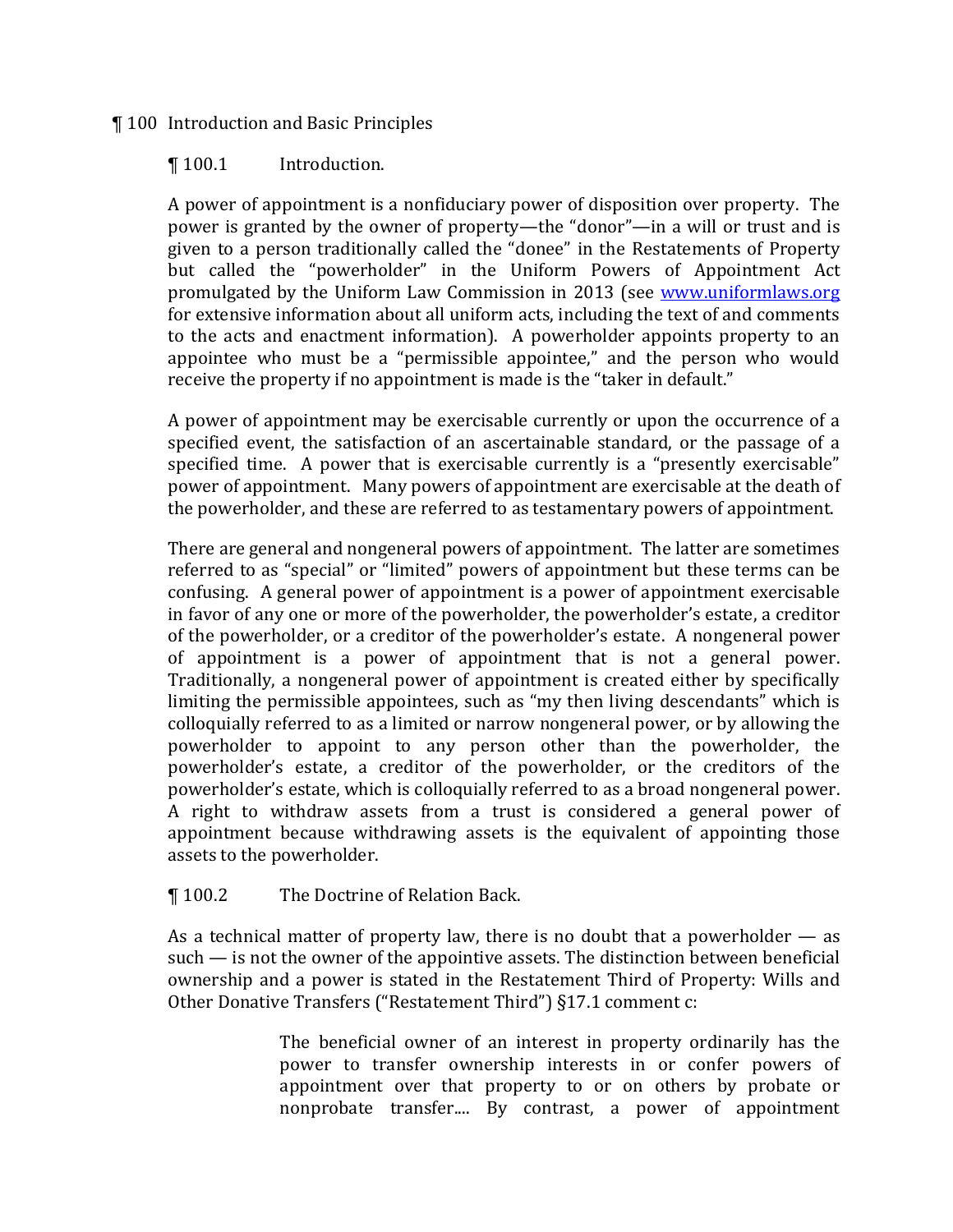traditionally confers the authority to designate recipients of beneficial ownership interests in or powers of appointment over property that the [powerholder] does not own.

Upon the exercise of a power of appointment, the *doctrine of relation back* provides that the appointed property passes directly from the donor to the appointee. The powerholder's appointment is deemed to relate back to and become part of the *donor's* original instrument. The powerholder is viewed as akin to the donor's agent, as it were; an appointment retroactively fills in the blanks in the original instrument.

Technical ownership aside, when it comes to federal taxation and the rights of the powerholder's surviving spouse and creditors, the law does not always follow the relation-back doctrine. The likelihood that the powerholder will be treated as the owner of the appointive property is greater in the case of a reserved power, as distinguished from a power conferred on the powerholder by another. We discuss issues of taxation, creditors' rights, and the surviving spouse's elective share later in these materials.

¶ 100.3 Tax Treatment of Powers of Appointment.

Section 2041 of the Internal Revenue Code of 1986, as amended (the "Code"), defines a general power is the manner explained above. There are numerous cases and rulings dealing with whether powers are general. For example, in McMullen v. Commissioner, 56 T. C. M. 507 (1988), the court held that the power to appoint to the powerholder's "heirs or devisees" was a general power.

However, section 2041 excepts three circumstances from the definition of general power:

A. if the powerholder's authority is limited by an ascertainable standard relating to the powerholder's health, education, support or maintenance (see Treas. Reg. § 20.2041-1(c)(2) for further elaboration on what is, and is not, an ascertainable standard, discussion of which is beyond the scope of these materials);

B. if the power is exercisable only in conjunction with the donor of the power; or

C. if the powerholder can exercise the power only in conjunction with a person holding an adverse interest in the property (typically the takers in default; see Revenue Ruling 79-63 and Greve v. Commissioner, TCMemo 2004-91 for a discussion of this issue).

Section 2041 requires the estate of a powerholder to include all property over which the powerholder has at death a general power of appointment. Mere existence of the power is sufficient, even if the powerholder does not know about the power or is incapable of exercising it at death (for instance, due to incapacity).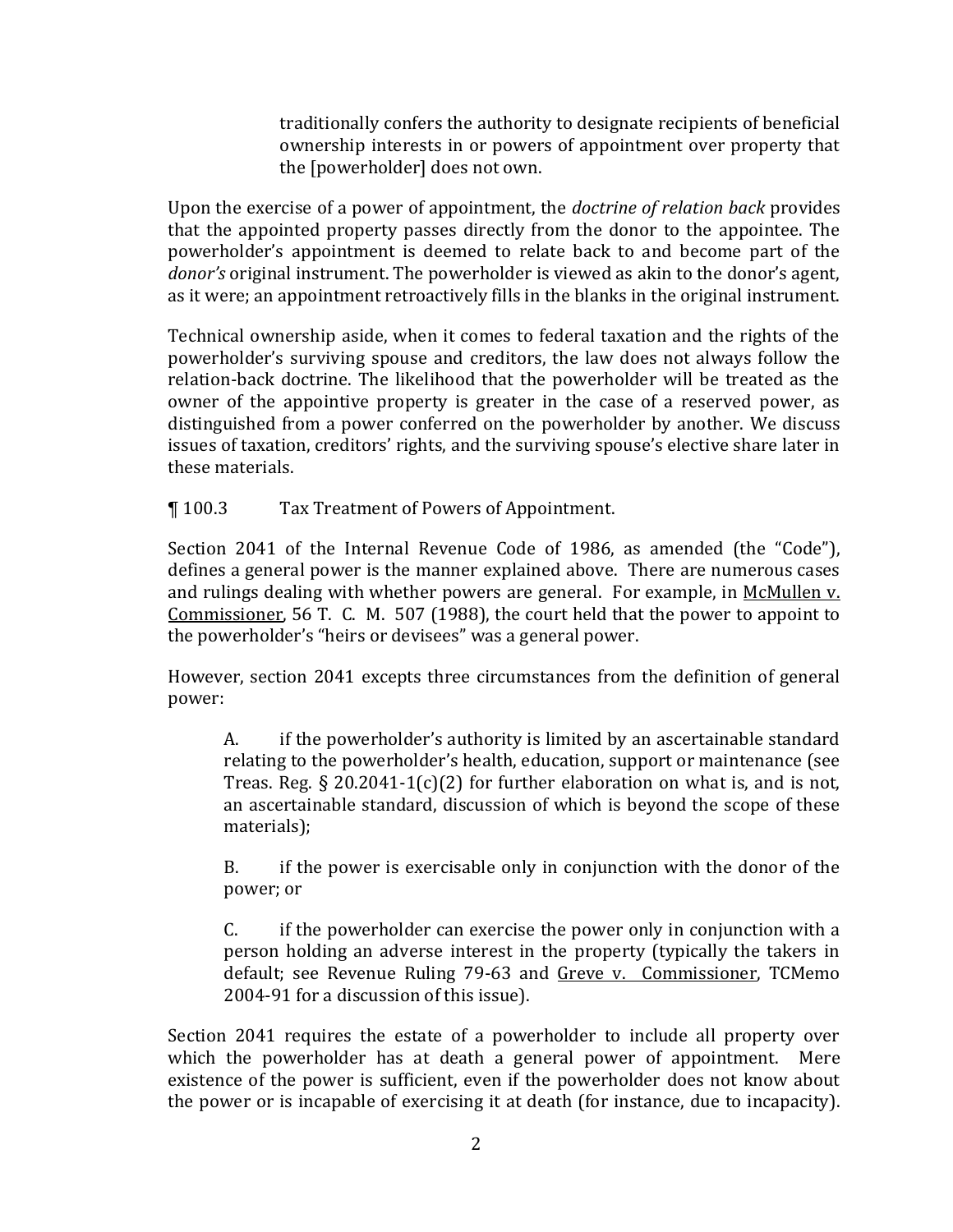See Estate of Freeman v. Commissioner, 67 T. C. 202 (1976). Section 2207 provides that a powerholder's estate may recover from the recipient of property subject to a general power unless that right of recovery is waived by the powerholder/decedent; this mitigates the unfairness of including property in a powerholder's estate if the powerholder did not know of or could not exercise the power.

Section 2514 provides that the *exercise* or *release* of a general power of appointment is deemed to be a transfer of the property by the powerholder.

If the power expires by its terms, rather than by an action of the powerholder, then the power is said to *lapse*, and section 2514(e) provides that the lapse of a power during the life of the powerholder is considered a release of the power—and thus a transfer of property—but only to the extent the amount of property subject to the release exceeds \$5,000 and 5% of the aggregate value of the assets out of which the exercise of the lapsed powers could be satisfied. These "5 and 5" powers may lapse every year without transfer tax consequences, thus enabling a donor to give a beneficiary the right to take any amount from a trust, so long as the amount does not exceed 5%, with the right lapsing at the end of the year. All that is included in the beneficiary-powerholder's estate is the amount that could be appointed at the powerholder's death. A right to withdraw 1% - 5% of the trust assets each year (perhaps if the beneficiary is living on the last day of the year) is common, but other creative uses abound; for example, "my spouse may withdraw on the first day of each calendar year an amount equal to the amount my spouse gave to my descendants during the previous calendar year, provided, however, that such amount may not exceed 5% of the fair market value of the trust assets on the first day of such calendar year"). Crummey withdrawal rights are often structured to lapse within the limits of a 5 and 5 power; these are commonly referred to as "hanging" powers because, although the right to withdraw is set at a limited period of time (for example, 30 days), the annual exclusion amount is \$14,000 per year, and if the trust is not well funded the power may continue for several years until the lapse is fully protected by the 5 and 5 exception.

The transfer tax effects of nongeneral powers of appointment are variable. The exercise or release, itself, of a nongeneral power has no transfer tax effect. However, if the exercise or release has an effect on the powerholder's other interests in the trust, a transfer tax argument may ensue. For example, suppose a powerholder is entitled to receive all the income from a trust during the powerholder's life and also has a presently exercisable power to appoint the trust property to the powerholder's children. If the appointment of the trust property eliminates the powerholder's income interest and vests the property, and the income, in the powerholder's children, the powerholder has made a gift in some amount.

TAM 9419007 is illustrative. There the grandchild of the creator of the power exercised a nongeneral power to create new trusts; at the time of exercise, the powerholder had a contingent remainder interest in the trust (which would ripen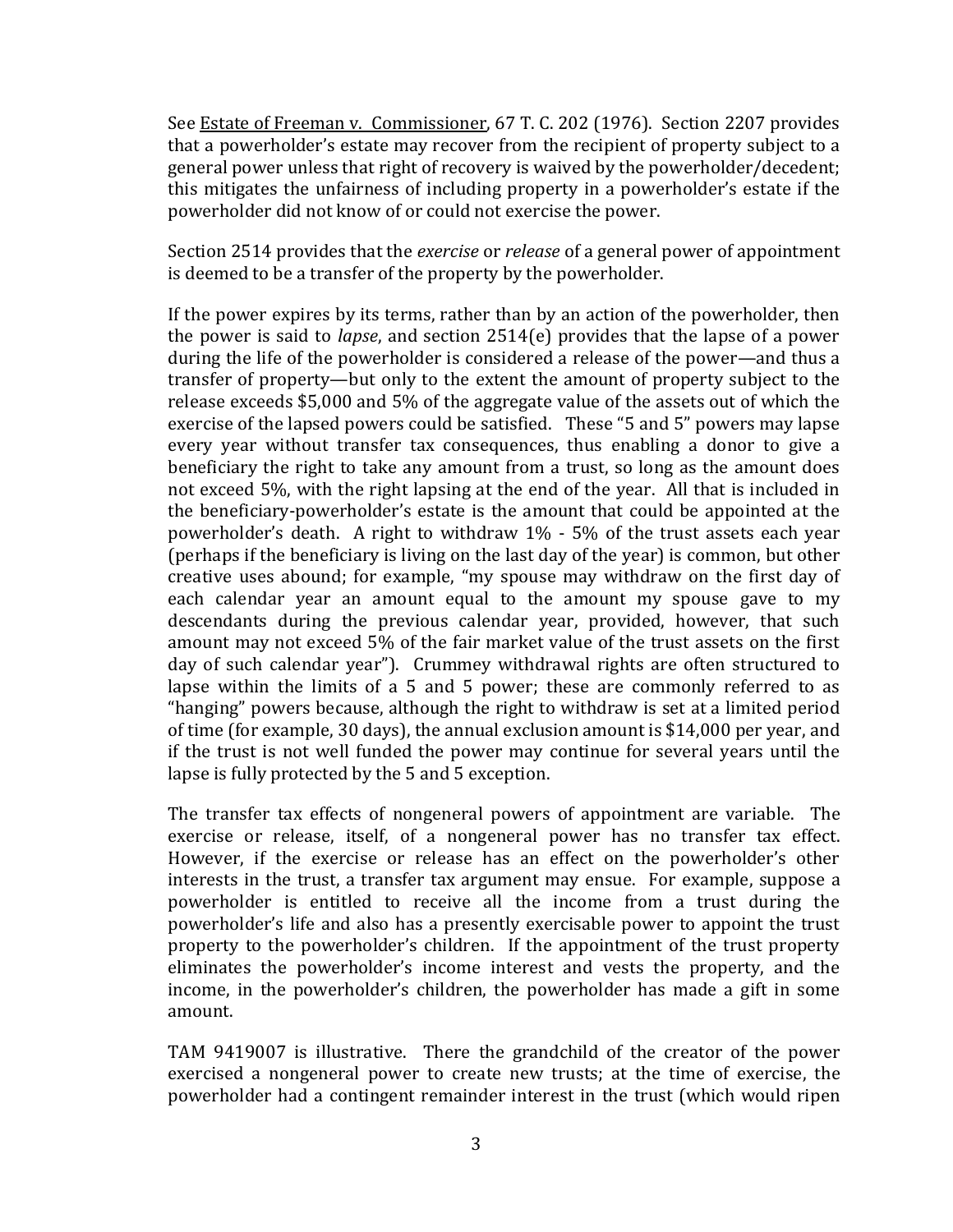into absolute ownership of the property upon the powerholder reaching age 30) and the right to receive current trust income until reaching age 30. The exercise of the power terminated those interests. The IRS concluded that the powerholder made a gift, following the Regester case and refusing to follow the Self case, discussed as follows:

> This analysis is supported by the Tax Court decision in Regester v. Commissioner, 83. T.C. 1 (1984). In Regester, the Donor was the income beneficiary of a trust and possessed a limited power of appointment over the trust corpus. The Donor exercised her limited power of appointment, thereupon relinquishing her income interest. The Service asserted that the taxpayer's inter vivos exercise of the limited power of appointment over the corpus of the trust concomitantly effected a gift of her life income interest in the trust. The court agreed with the Service's position. Finding that the taxpayer had made an independent taxable gift of her income interest when she exercised her power of appointment over the corpus, the court stated: When a person has the right to income for life and the ability to transfer that right to anyone or to retain it as long as she lives, transfer of the property without consideration gives rise to a taxable gift. Had [taxpayer] chosen to transfer her life interest to a third party prior to her exercise of the special power of appointment, she would have made a taxable gift of her life interest . . . The fact that she chose to convey that interest to the ultimate owner of the corpus does not disguise the fact that she chose to give her income from the trust property to another without compensation. The transfer of the property should, therefore, be treated as a gift by the life tenant, i.e, [taxpayer], who had an absolute interest in the income. Secs. 2501(a), 2511(a). Such a transfer is taxable irrespective of section 2514.

> > \* \* \*

The Donor relies on Self v. United States, 142 F. Supp. 939 (Ct. Cl. 1956) to support her position that her relinquishment of the interests on the exercise of the power is not taxable. In Self, the taxpayer was a trust income beneficiary who also possessed a limited power to appoint the underlying trust corpus. The taxpayer exercised the power with the result that his income interest terminated and the trust corpus thereupon passed outright to the appointees. The Service, relying on the regulatory predecessor to section 25.2514- 1(b)(2), contended that the taxpayer made a gift of his income interest when he exercised the power of appointment. However, the court held that the taxpayer's power of appointment was a limited power and property (such as the income interest) passing pursuant to the exercise of a limited power is not subject to gift tax. The court found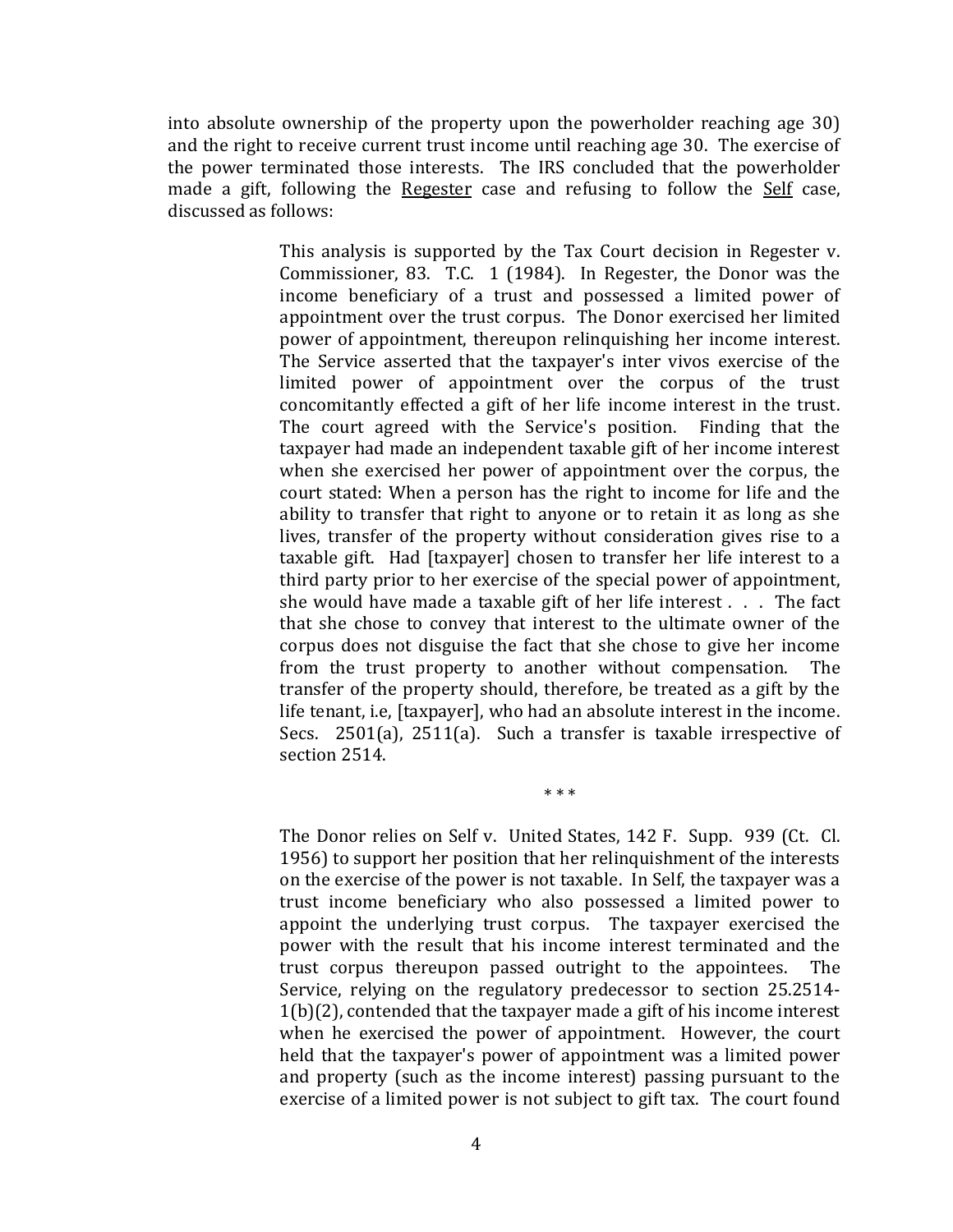support in Commissioner v. Walston, 168 F.2d 211 (4th Cir. 1948), in which the Fourth Circuit indicated that an income interest relinquished pursuant to the exercise of a limited power of appointment would not be subject to the gift tax. The court specifically disagreed with the regulatory predecessor to section 25.2514-1(b)(2). The Service, in Rev. Rul. 79-327, 1979-2 C.B. 342, announced that it will not follow Self. As discussed below, we believe the continued viability of the Self decision is questionable. Further, we believe the Donor's position conflicts with basic and longstanding estate and gift tax principles. The pivotal question is whether the Donor's characterization of the transfer as the exercise of a limited power of appointment precludes the application of the gift tax to the Donor's transaction. In Helvering v. Clifford, 309 U.S. 331 (1940), Helvering v. Hallock, 309 U.S. 106 (1940), Helvering v. Safe Deposit and Trust Co. of Baltimore, 316 U.S. 56 (1942), and Commissioner v. Church's Estate, 335 U.S. 632 (1949), the Court established the position, for gift tax purposes, that the economic substance of a transfer prevails over the nomenclature given it in the instrument of transfer or state law characterizations of the transaction. See Sanford v. Commissioner, 308 U.S. 39 (1939), (stating that the gift and estate tax are in pari materia). Thus, in the present case, the fact that the trust instrument characterized the right granted the Donor as a limited power of appointment and that the Donor chose to dispose of her interests in an instrument labeled "Exercise of Limited Power of Appointment" does not change the substance of the transaction. The Donor was the beneficial owner of the interests, and she transferred them to the Family Trusts. Consequently, for purposes of section 2511, the Donor is regarded as gratuitously transferring her contingent remainder interest and her income interest to the Family Trusts.

After Regester came the Supreme Court's opinion in Jewett that the IRS concluded rendered Self inapposite. The ruling notes:

> The specific question raised here, whether a contingent remainderman's power of appointment (such as that in the present case) over the contingent remainder interest is a general or limited power of appointment, was addressed by the Supreme Court in Jewett v. Commissioner, 455 U.S. 305, aff'g, 638 F.2d 93 (9th Cir. 1990), aff'g, 70 T.C. 430 (1978). In Jewett, the taxpayer held a contingent remainder interest that would vest on his mother's death if he survived his mother. If he failed to survive his mother, the remainder would pass to his two children. The taxpayer renounced his contingent remainder interest and, under the terms of the trust instrument creating the interest, the interest thereupon passed to his two children. The taxpayer contended that his renunciation was an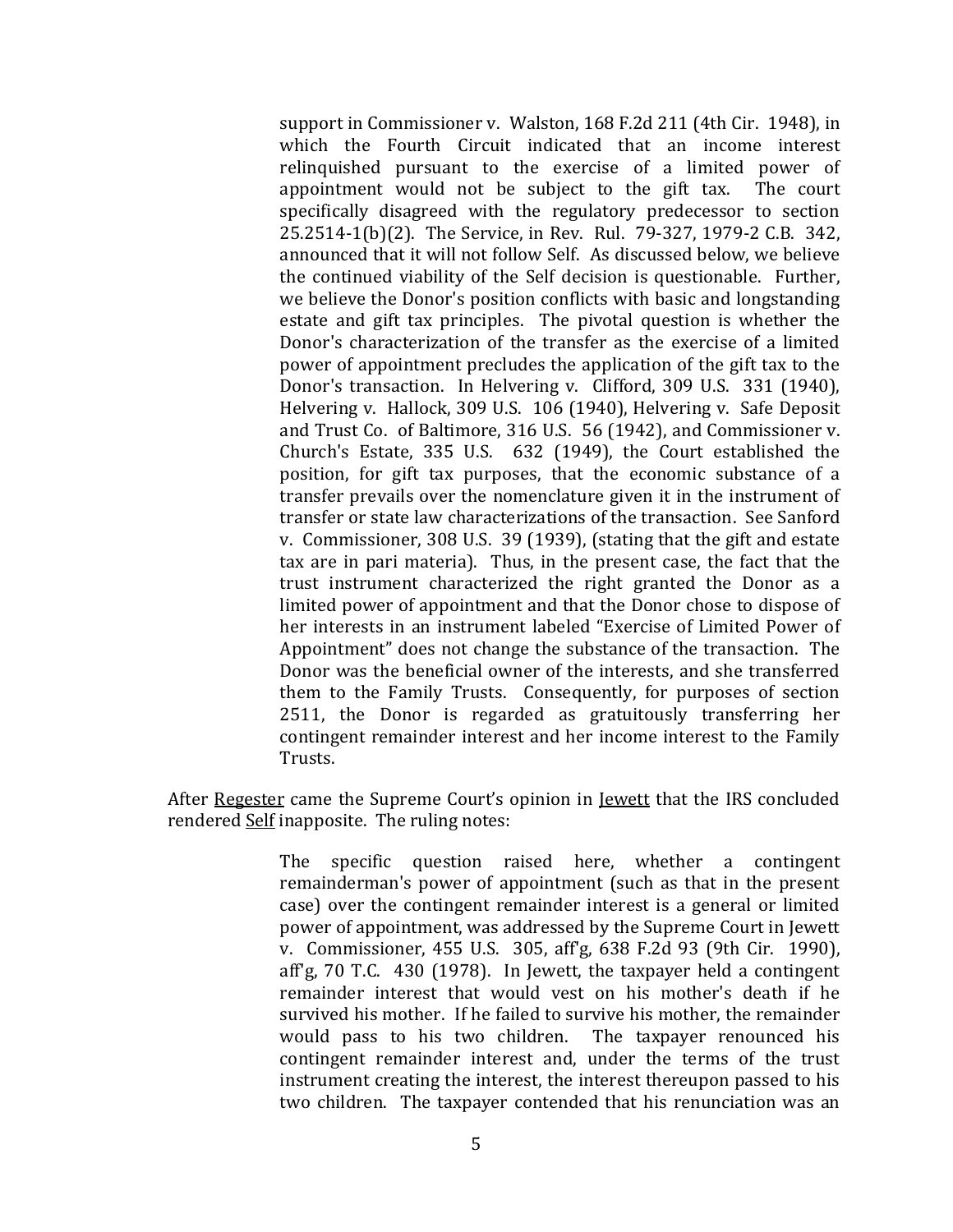effective disclaimer for gift tax purposes. In Jewett, the government asserted that the transaction was subject to the gift tax because the taxpayer had not made a timely disclaimer under the applicable regulations. The taxpayer's primary argument was that the disclaimer was timely for federal tax purposes and, therefore, the transaction was not subject to gift tax. This argument, of course, was ultimately rejected by the Supreme Court. However, the taxpayer raised an alternative argument. The taxpayer argued that his disclaimer was tantamount to the exercise of a limited power of appointment over his contingent remainder interest since, under state law, the disclaimer could effectuate a transfer of property to only the limited class of individuals named in the original trust agreement as takers if the taxpayer predeceased termination of the trust. Noting that the exercise of a limited power of appointment is not subject to the gift tax, the taxpayer contended that, even if the disclaimer was not considered timely, the transaction should be recast, instead, as the exercise of a limited power of appointment and, thus, the transfer should not be subject to the gift tax. In response, the government asserted that the power of appointment described by the taxpayer (i.e., a contingent remainderman's power to appoint the contingent remainder in favor of his children) is in the nature of a general power of appointment. Brief for Appellee at 27, 638 F.2d 93 (9th Cir. 1980). The government's brief stated:

Taxpayer is correct in stating that the holder of a limited power of appointment only has the ability to select recipients of the property from among a specified class of donees which does not include himself, his estate, his creditors or the creditors of his estate, and that the exercise . . . of such a power is not taxed as a gift under Section 2514 . . . CLEARLY, HOWEVER, TAXPAYER HERE POSSESSED A SIGNIFICANTLY GREATER POWER over his future interest; unlike the holder of a limited power of appointment, taxpayer could wait and eventually receive his interest as long as he survived the life tenant, or disclaim and let the interest pass to his children. [Emphasis added.] The Ninth Circuit affirmed the Tax Court's conclusion that the taxpayer had made a taxable gift, but did not address this alternative argument. On appeal to the Supreme Court, the taxpayer again argued that the passage of property as the result of his disclaimer was comparable to the transfer of property pursuant to the exercise of a limited power of appointment, in which the donee of the power can select the recipients of property from a specified class of donees that does not include himself, his estate, his creditors, or the creditors of his estate. Brief for Appellant at 22. Jewett v. Commissioner, 455 U.S. 302 (1982) (No. 80-1614).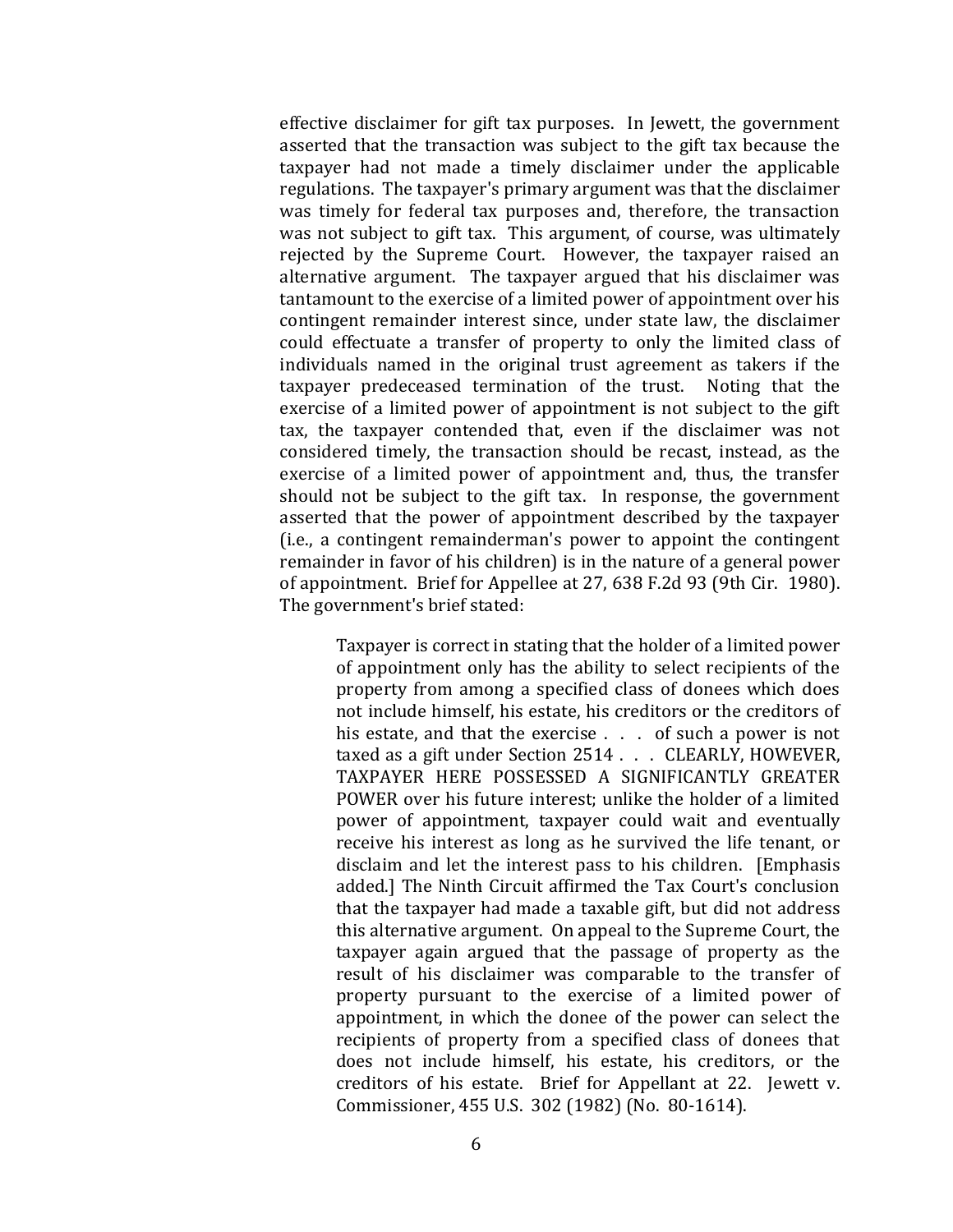In response, the government asserted in its brief: Petitioner . . . pursues his argument that the decision below is inconsistent with estate tax principles by analogizing a disclaimer to a special power of appointment . . . But petitioner's analogy falls wide of the mark. A disclaimant's control over property more closely resembles a general power of appointment, the release of which is a taxable transfer under section 2514 of the Code. A DISCLAIMANT, UNLIKE THE HOLDER OF A SPECIAL POWER OF APPOINTMENT, CAN DECIDE TO ACCEPT THE PROPERTY FOR HIMSELF, IN THE SAME MANNER AS THE HOLDER OF A GENERAL POWER. [Emphasis added.]Brief for Respondent at 34, Jewett v. Commissioner, supra. The taxpayer responded in his reply brief as follows: III. THE COMMISSIONER'S ANALOGY OF JEWETT'S DISCLAIMER TO THE EXERCISE OF A GENERAL POWER OF APPOINTMENT IS INAPT. As Petitioner has argued . . ., if the exercise of a limited power of appointment is not a taxable transfer, then a fortiori a disclaimer, involving a lesser degree of control, should not be taxable . . . It is the Commissioner's analogy which fails. Reply brief for Appellant at 3, Jewett v. Commissioner, supra.

Thus, in Jewett, the question of the nature of a power of appointment (characterized as a limited power) held by a contingent remainderman over his contingent remainder interest was fully briefed for consideration by the Ninth Circuit and the Supreme Court. Although the Ninth Circuit did not directly respond, the Supreme Court considered the question and agreed with the government's position, stating: [P]etitioner argues that the disclaimer of a contingent remainder is not a taxable event by analogizing it to an exercise of a special power of appointment, which generally is not considered a taxable transfer. 26 U.S.C. section 2514. As the Commissioner notes in response, however, a disclaimant's control over property more closely resembles a GENERAL power of appointment, the exercise of which is a taxable transfer . . . Unlike the holder of a special power -- but like the holder of a general power - - a disclaimant may decide to retain the interest himself. 455 U.S. at 317-318. The interests and powers held by the Donor in the present case are identical to those possessed by the taxpayer in Jewett. That is, just as in Jewett, had the Donor in the present case failed to exercise her power, she would have continued to hold the contingent remainder subject to the power until receiving the trust property outright at age 30. In addition, she would have continued to receive the trust income (subject to the power) until reaching age 30. Thus, just as in Jewett, the Donor, as the contingent remainderman and income beneficiary, could at all times have appointed the interests subject to the power to herself by simply not exercising the power.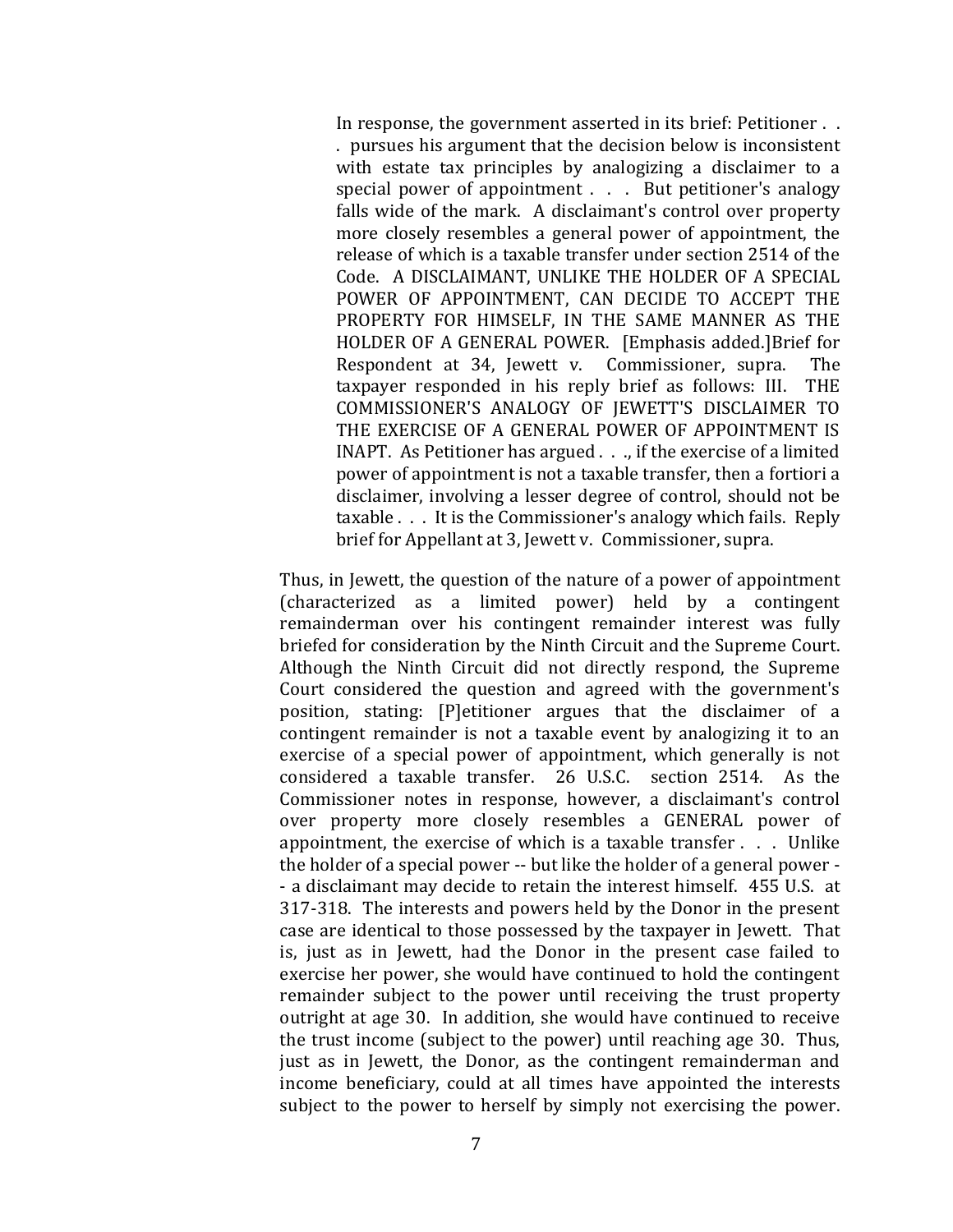The statement in the trust instrument that the power could not be exercised in favor of the holder of the power was clearly a meaningless limitation, in view of the trust terms. Therefore, the Court's conclusion in Jewett, that the power held by the taxpayer was a general power of appointment, rather than a limited power, controls in this case as well. Consequently, the power of appointment held by the Donor in the present case is properly characterized as a general power of appointment within the meaning of section 2514(c). Thus, for purposes of section 2514, the Donor exercised a general power of appointment and made a taxable gift when she executed the instrument entitled "Exercise of Limited Power of Appointment" transferring the contingent remainder and income interests to the Family Trusts.

THE PRECEDENTIAL VALUE OF SELF The Donor anticipates commencing a refund action in the Court of Federal Claims and opines that the Court of Claims' decision in Self would constitute binding precedent in the Court of Federal Claims as well as the Federal Circuit. 2 We do not agree with the Donor's assertion that, if the Court of Federal Claims and the Federal Circuit were to consider the issue today, Self would be followed by those courts. We believe that the conclusion of Jewett, that the taxpayer's transfer, even if characterized as the exercise of a power of appointment, would be subject to gift tax, effectively overrules Self. The Donor argues that the Supreme Court's characterization of the taxpayer's interest in Jewett as a general power of appointment was dictum. We disagree. As demonstrated above, the taxpayer raised this issue as an alternative ground for relief. That is, the taxpayer was arguing that, even if the disclaimer was not timely for federal gift tax purposes, nonetheless, the taxpayer did not make a taxable gift because the transfer was made pursuant to the exercise of a limited power of appointment. The issue was fully briefed by both parties in the Ninth Circuit and again in the Supreme Court. Thus, the Supreme Court was rendering a decision on an issue specifically raised by the taxpayer on several occasions and one which, if decided in the taxpayer's favor, would relieve the taxpayer from any gift tax liability. The Court's ruling on this issue can hardly be characterized as gratuitous or not essential to the determination of the taxpayer's gift tax liability.

For purposes of section 2042, a power of appointment will be an incident of ownership over a life insurance policy. See PLR 201327010.

There are income tax consequences to powerholders. Section 678(a)(1) provides that a powerholder will be treated as the owner for income tax purposes of any portion of a trust from which the powerholder has the power, exercisable by herself, to vest the corpus or income in herself unless the grantor of the trust is treated as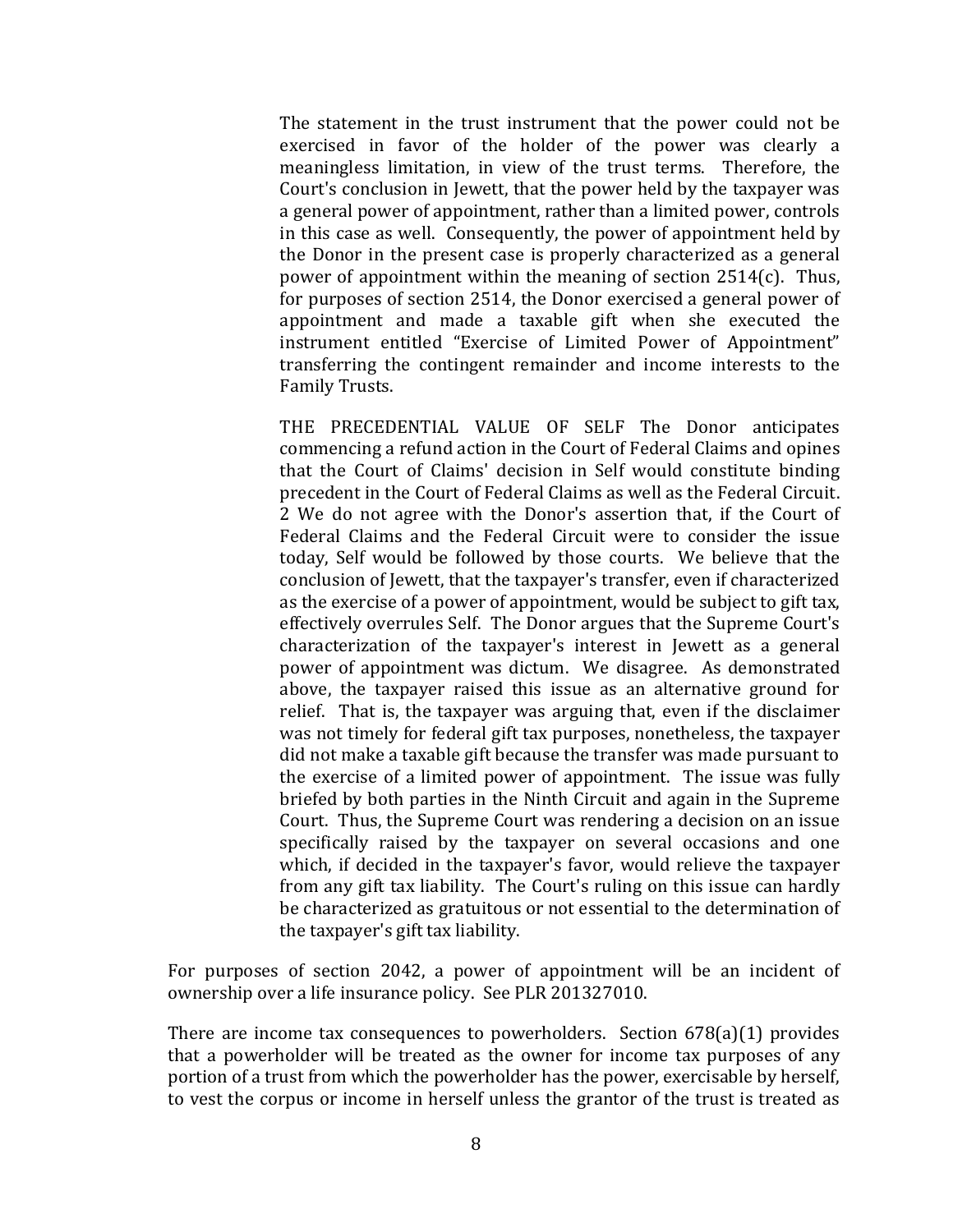the owner for income tax purposes. If a power is released or lapses, whether the powerholder is treated as the owner of the portion over which the power existed depends on whether the powerholder would have been treated as the owner of the trust were the powerholder the grantor of the trust. An exception is that a powerholder may have the power as fiduciary to direct the trust income to the support and maintenance of a person to whom the powerholder has a support obligation without income tax consequence except to the extent the income is actually distributed to satisfy this obligation.

There are also income tax consequences to those who receive assets either by the exercise of a general power of appointment or the takers in default if a general power is not exercised. Section 1014(b)(9) provides that property required to be included in a powerholder's estate by reason of a power of appointment will be deemed to have been acquired from the decedent powerholder and thus under section 1014(a) will have, in the hands of the recipients, basis equal to the fair market value of the property at the decedent's death (with well-known exceptions for certain kinds of property, including IRD property, and property acquired by the powerholder by gift from the recipient within one year of the powerholder's death (section 1014(e)).

General powers of appointment may arise in unexpected circumstances. For instance, a small trust termination provision may be a general power if the trustee is potential beneficiary. See PLR 9840020. In TAM 8330004 the ability to purchase trust property at below fair market value was a general power.

¶ 100.4 Exercising a Power to Create a Power: Taxation, and the Delaware Tax Trap.

In many instances, a powerholder may exercise the power to create a new power of appointment. See, e.g., Uniform Act § 305. If the first power is a general power and the exercise occurs by will, the appointive assets will be subject to federal estate taxation. See IRC  $\S$  2041(a), (b). If the first power is a general power and the exercise occurs inter vivos, the exercise "shall be deemed a transfer" for federal gift tax purposes. IRC  $\S 2514(a)$ , (b)

If the first power is a nongeneral power, the exercise (to create a new power) will have tax consequences only if the "Delaware Tax Trap" provisions of IRC § 2041(a)(3) or § 2514(d) are satisfied. As summarized by Jonathan Blattmachr & Jeffrey Pennell, *Adventures in Generation-Skipping, or How We Learned to Love the Delaware Tax Trap*, 24 REAL PROP., PROB. &TR. J. 75, 82 (Spring 1989):

> These arcane and little known sections provide that property subject to a nongeneral power of appointment will be includible in the estate of the powerholding beneficiary (or will be subject to gift tax upon exercise) to the extent the power is exercised to create another power of appointment that "can be validly exercised so as to postpone the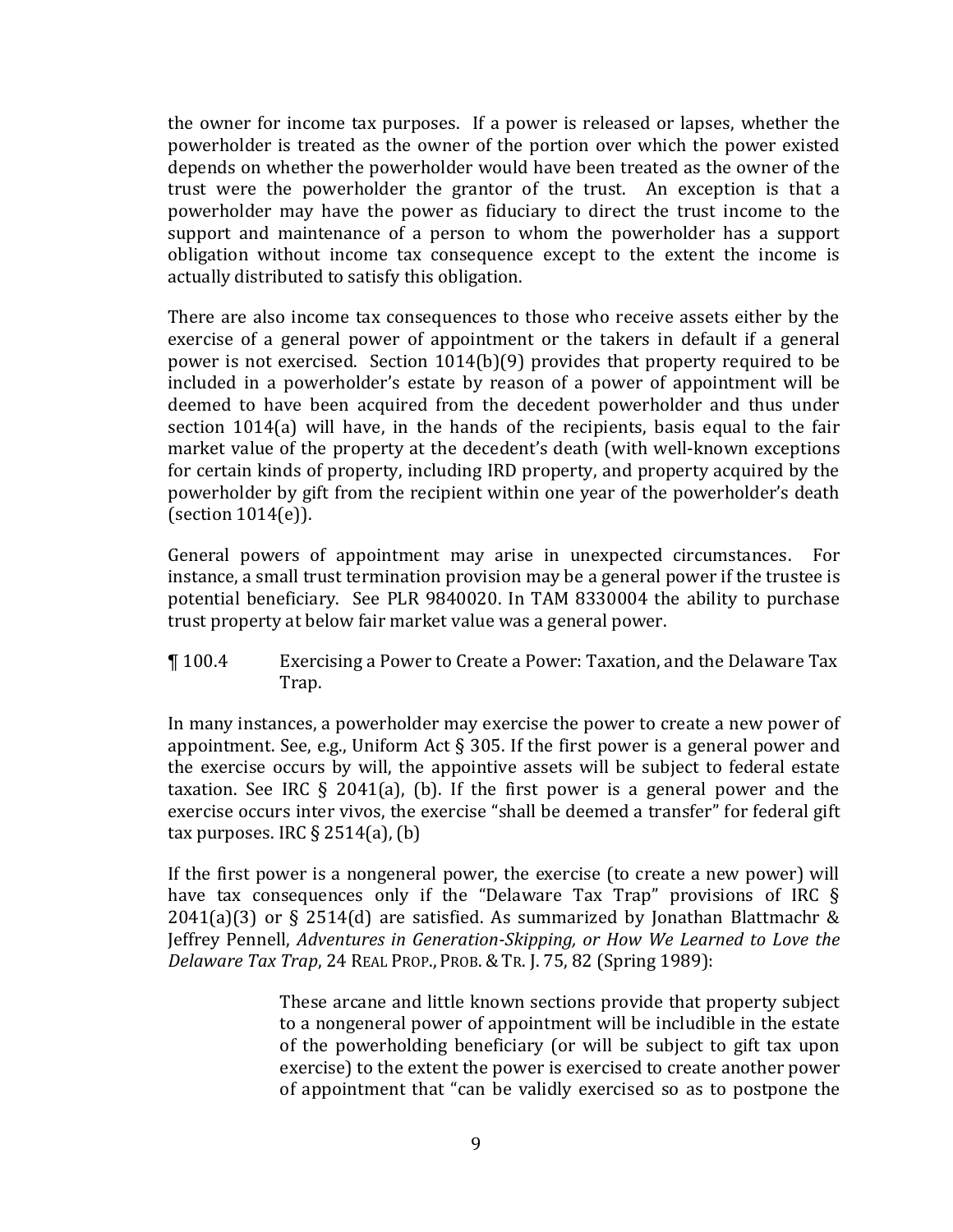vesting of any estate or interest in [the] property, or suspend the absolute ownership or power of alienation of [the] property, for a period ascertainable without regard to the date of creation of the first power." In more simple terms, exercise of a nongeneral power of appointment to create a new power of appointment that has the effect of postponing the period of the Rule Against Perpetuities converts the nongeneral power of appointment into a taxable power for purposes of sections 2041 and 2514.

The reason why these IRC provisions are known as the "Delaware Tax Trap" is that the provisions, enacted in 1951, responded to an unusual feature of Delaware law. Under the traditional perpetuities law of most states, the exercise of a nongeneral power to create a new nongeneral power would not extend the period of the Rule Against Perpetuities. In other words, the exercise of the second nongeneral power would "relate back" for perpetuities purposes, meaning that for perpetuities purposes the exercise by the second powerholder would be treated as an exercise by the first powerholder. Delaware law (Del. Code tit. 25 § 501), however, provides that the exercise of a power of appointment  $-$  even a nongeneral power  $-$  changes the "time of creation" for perpetuities purposes; the perpetuities clock begins running anew from the time of the power's exercise. This has the effect of allowing the successive exercise of nongeneral powers to frustrate the goals of the Rule Against Perpetuities. In response, Congress enacted §§ 2041(a)(3) and 2514(d).

After the advent of the generation-skipping transfer tax, some commentators (including Blattmachr and Pennell) observed the potential planning benefits of the Delaware Tax Trap. Depending on the facts of a particular case, it may be more advantageous to trigger estate or gift tax liability rather than generation-skipping transfer tax liability. One way to trigger estate or gift tax liability is to "spring" the Delaware Tax Trap: to have the powerholder of a nongeneral power exercise that power to create a new power so as to extend the period of the Rule Against Perpetuties. As Blattmachr and Pennell observed (24 REAL PROP., PROB. & TR. J. at 75):

> Best of all, under the Delaware Tax Trap, it is the powerholding beneficiary, not the trustee or some third party, who decides which tax will apply. Indeed, even if the nongeneral power were granted in the first instance only in the trustee's discretion, it will still be the powerholding beneficiary who ultimately makes the decision whether to expose trust assets to estate or gift tax rather than generationskipping transfer tax, and to what extent. … The tax to be incurred is totally within the discretion of the powerholding beneficiary who, presumably, is best able to judge whether to incur estate or gift tax and who, presumably, cannot be sued for the consequences of exercising (or failing to exercise) the power.

Whether the exercise of a nongeneral power to create a new power does or does not trigger the Delaware Tax Trap depends on whether, under the particular state's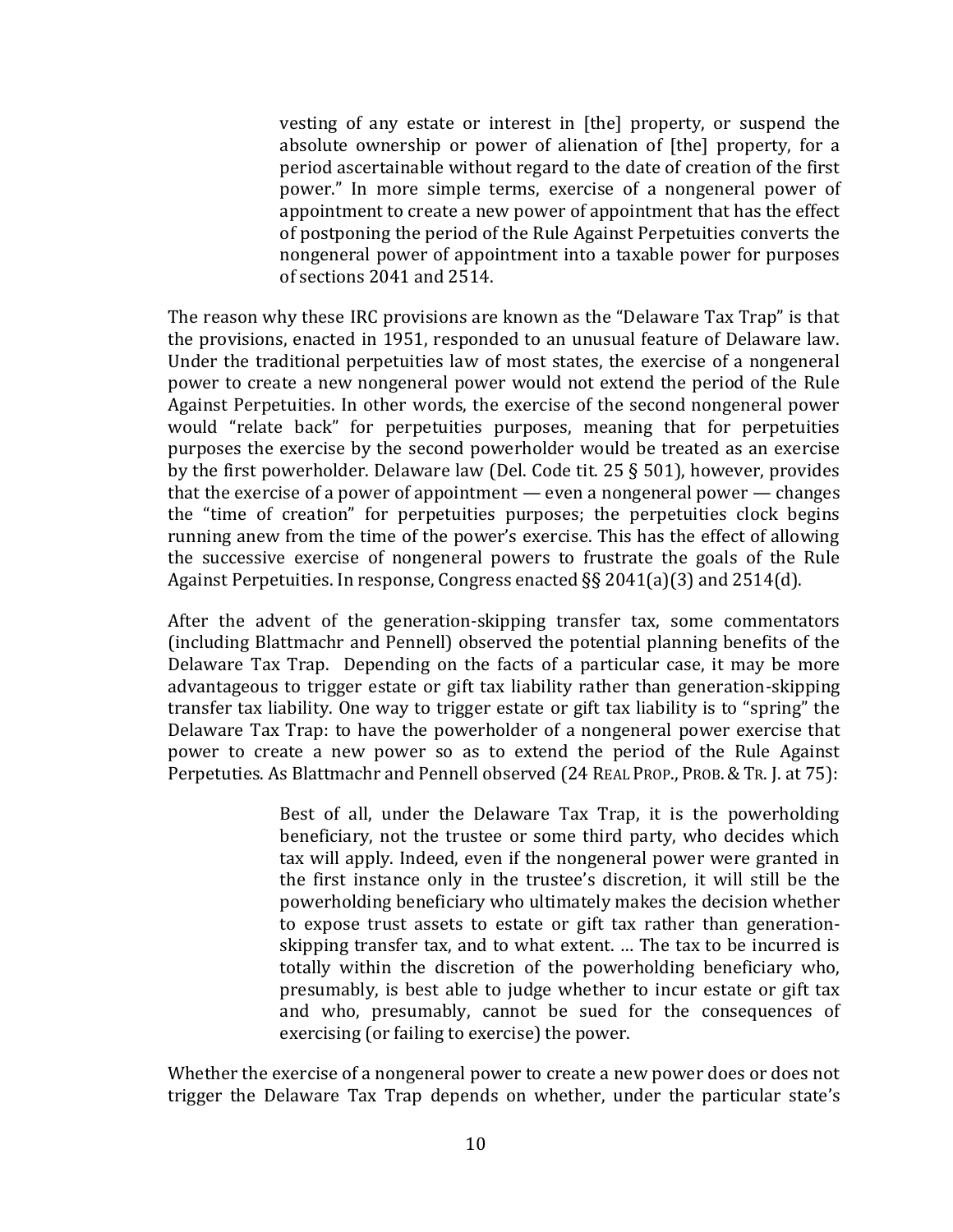perpetuities law, the second power "can be validly exercised so as to postpone the vesting of any estate or interest in the property which was subject to the first power, or suspend the absolute ownership or power of alienation of such property, for a period ascertainable without regard to the date of the creation of the first power." IRC § 2041(a)(3), § 2514(d). The answer to this question depends on a careful reading of the relevant state's perpetuities law, and on this even experts disagree. As Professor Lynn Foster accurately noted in her article *Fifty-One Flowers: Current Perpetuities Law in the States*, PROB. & PROP. 30, 33 (July/Aug. 2008), "there is little agreement or certainty in this area of the law." Examining perpetual-trust statutes enacted before 2002, Professors Jesse Dukeminier and James Krier concluded that trusts in Arizona, Delaware, Illinois, Maine, Maryland, Missouri, Nebraska, Ohio, Rhode Island, and Virginia were still subject to the Delaware Tax Trap, while the same year attorney Julia Fisher concluded that the Delaware Tax Trap applied to perpetual trusts only in Arizona, Colorado, Delaware, Idaho, Rhode Island, and Virginia. (For citations, see Foster at 33.) Ultimately, a careful review of each state's perpetuity law is required. That, however, is beyond the scope of these materials.

Perhaps all that can be usefully noted for present purposes is that some perpetualtrust jurisdictions have responded to the Delaware Tax Trap by enacting statutes providing that the exercise of a second nongeneral power will be measured from the creation of the original nongeneral power. See Alexander A. Bove, Jr., *Using the Power of Appointment to Protect Assets — More Power Than You Ever Imagined*, 36 ACTEC J. 333, 354 (2010) (citing Alaska Stat. §34.27.051 and Del. Code tit. 25, §504).

#### ¶ 101 Common Uses of Powers of Appointment.

#### ¶ 101.1 Second Look Changes.

An important use of powers of appointment is to allow changes to be made in trust provisions after the trust was created. The powerholder may be able to appoint the assets of a trust to an entirely new trust with different administrative provisions (e.g., governing law; situs; or the spendthrift or investment provisions or provisions for investment or distribution committees that advise or direct the trustee) or dispositive provisions (e.g., removing existing beneficiaries and adding new ones, or changing the terms under which income and principal may be distributed to one or more beneficiaries). Many decanting statutes do not allow trustees to change the dispositive provisions of a trust but do allow the creation of powers of appointment which the powerholder may then use to change the trust's dispositive provisions.

With the repeal or extension of the rule against perpetuities in many states, and the ability of grantors to create trusts invoking the law of those states, there has been much discussion of ever-lengthening trust terms or even so-called perpetual trusts. Perpetual charitable trusts have been allowed for hundreds of years, yet only a few last for longer than a century; so the viability of multi-century or longer trusts may be questioned. These long-term or perpetual trusts have been attacked on the ground that the number of beneficiaries will outstrip the ability of any trustee to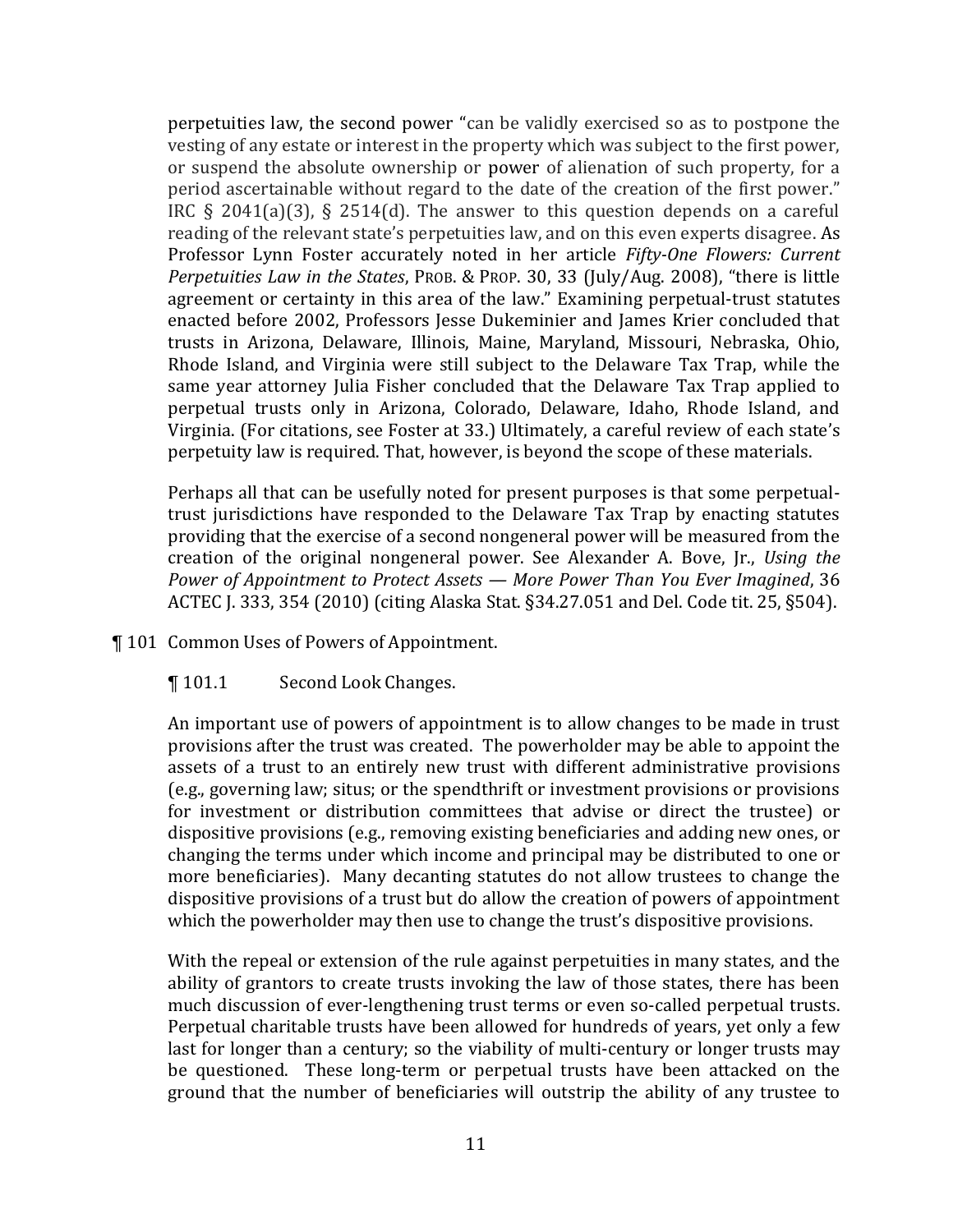manage the trust and that the trust will become outdated. See, e.g., *From Here to Eternity: The Folly of Perpetual Trusts*, Univ. of Michigan Public Law Working Paper, no. 259. Working Paper by the distinguished professor and long-time leader in the trusts and estates field, Lawrence W. Waggoner of the University of Michigan; and Immortality and the Law: The Rising Power of the American Dead (Yale University Press, 2010) by Ray D. Madoff, a thoughtful professor at Boston College Law School. Powers of appointment are the answer to much of the criticism. With powers of appointment, a trust may be kept up to date—"evergreen" as it is sometimes called—at every generation. There may be other policy reasons why long-term or perpetual trusts ought be disfavored but that is outside the topic of these materials.

A. Powers to Appoint are Powers to Disappoint.

Many grantors want to give a senior generation almost, but not quite, unfettered access to trust assets (to coin a phrase, "lightly-fettered" access). For example, the grantor may want the surviving spouse as trust beneficiary to be untroubled by the complaints of the children or grandchildren that the surviving spouse's lifestyle is too expensive, yet do not want the surviving spouse to be able to divert assets to a new spouse or companion or discover a newfound love of the opera or the Little Church of the Misdirected Vision. These concerns may also extend to trusts for children when assets are to remain in trust for grandchildren. A common response to this concern is to allow the senior beneficiary to appoint the trust assets at death among the junior beneficiaries, but to be able to pick and choose among them. For example, a child is less likely to nitpick a surviving spouse when the surviving spouse could decide that the child's siblings are more desirable beneficiaries. The theory is that the trustee will prevent the spouse from doing anything "crazy," and the power of appointment will prevent the children from discussing whether mother should have a Camry or a Lexus.

A collateral concern may be for senior beneficiaries who believe that the junior generation pays positive attention to them only for the money. Thus, if the surviving spouse cannot divert the bulk of the assets away from the children and grandchildren, will the children and grandchildren visit and care for the surviving spouse? The ability of the surviving spouse to skip the children and distribute everything to the grandchildren may be a powerful inducement for the children to remind the parent of their love and affection, although such moments may be best suited for the stage. Here the balance is delicate. Regardless of good intentions and efforts by children, some parents are spiteful and, given the opportunity to "punish" children by skipping them, may do so gleefully; indeed, some couples are concerned that if a surviving spouse lives long enough, irrational behavior like this may result.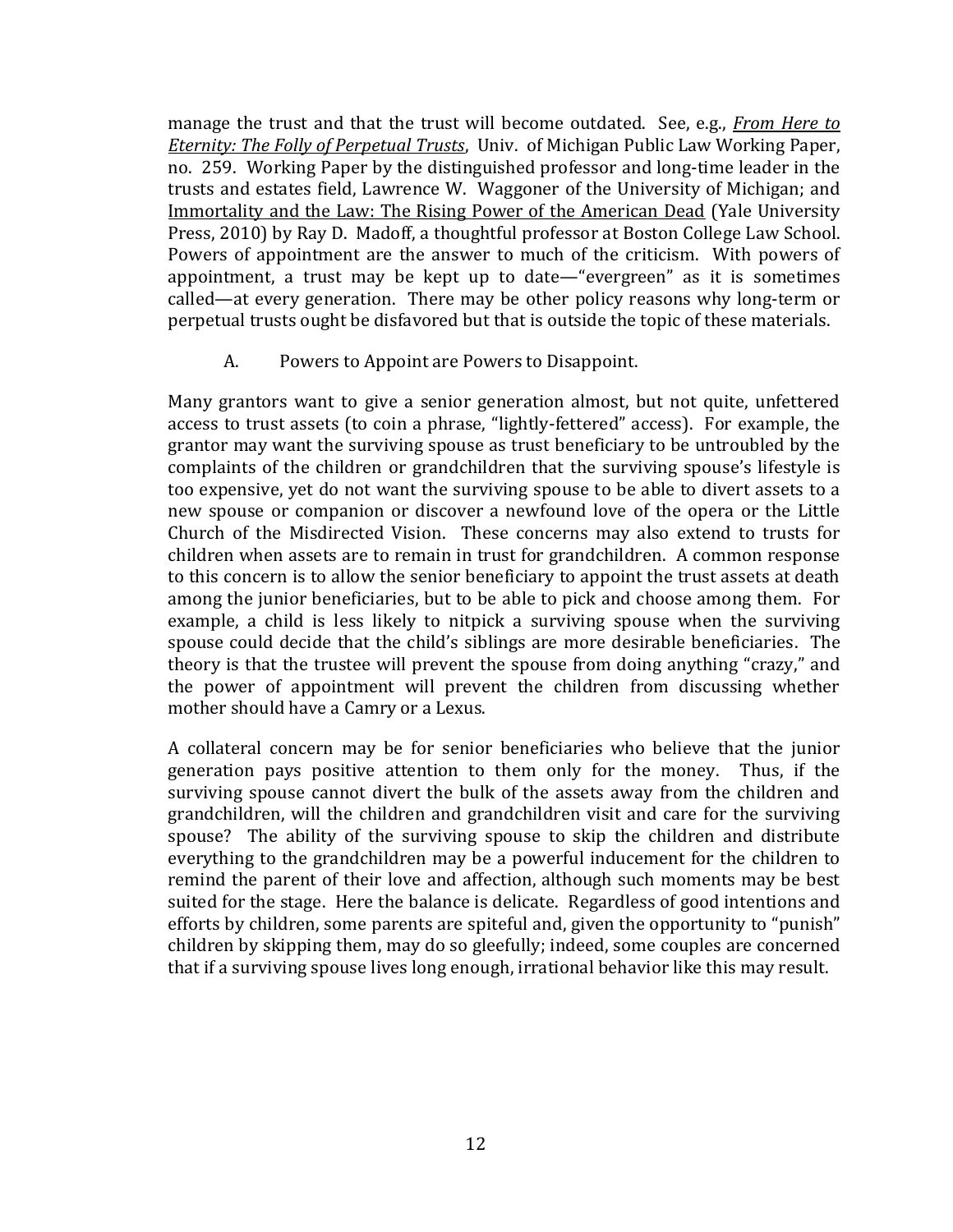- B. Powers Granted for Transfer Tax and Income Tax Purposes.
	- 1. General Powers and Estate Tax Inclusion.

General powers are necessary to achieve certain tax results, one being a general power of appointment marital trust as described in section 2056(b)(5) and another being the qualification as a gift that would otherwise be a future interest (a gift to a Crummey trust, for example) for the annual exclusion (the right to withdraw is a presently exercisable general power of appointment).

General powers of appointment are also used to ensure that assets in trust are included in a powerholder's estate, which has the effect of preventing a generationskipping transfer, and to achieve a new basis at the powerholder's death. The latter has become significantly more popular with the increase in the federal estate tax exclusion amount. In many situations, trust beneficiaries do not have taxable estates, hence the inclusion of assets in a beneficiary's estate by decanting or amending the trust to make the beneficiary a powerholder of a general power will generate a free basis increase.

Powers may be drafted to accomplish the tax savings with precision. For example, a power may encompass only assets that have a fair market value higher than basis, so that in a portfolio where some assets have increased and others decreased only those whose basis would be increased are subject to the general power. Further, the maximum amount subject to the power may be capped so that the powerholder is not subject to estate tax. Care must be taken to ensure that the amount subject to the power is ascertainable at the powerholder's death; in general, a cap that references the basic exclusion amount (or in appropriate cases the applicable exclusion amount) will be safer than a cap tied to whether federal estate tax is paid. The IRS's argument might be that, despite the crux of the Fifth Circuit's ruling in Clayton v. Commissioner that a QTIP election relates back to the date of death (and the same could be said about qualified disclaimers), these actions do not relate to a general power of appointment under section 2041 of the Code. The election and disclaimer do, however, affect the value of property subject to the general power of appointment. As such, they are similar to a contingency that has not yet occurred on the date of death. In PLR 8516011, the IRS ruled that a marital bequest conditioned on the spouse's survival of the decedent's will being admitted to probate would not be included in the spouse's estate because the spouse died prior to that event. In the ruling, the IRS stated that even though the spouse had the power to admit the will to probate and thus had a power of appointment, this power of appointment was subject to the formal admission to probate, which in turn required a substantive determination by the court regarding the validity of the will. As such, the general power of appointment was deemed not to exist for estate tax purposes.

Adjustments to consider state tax regimes may also be included in the formula if desirable.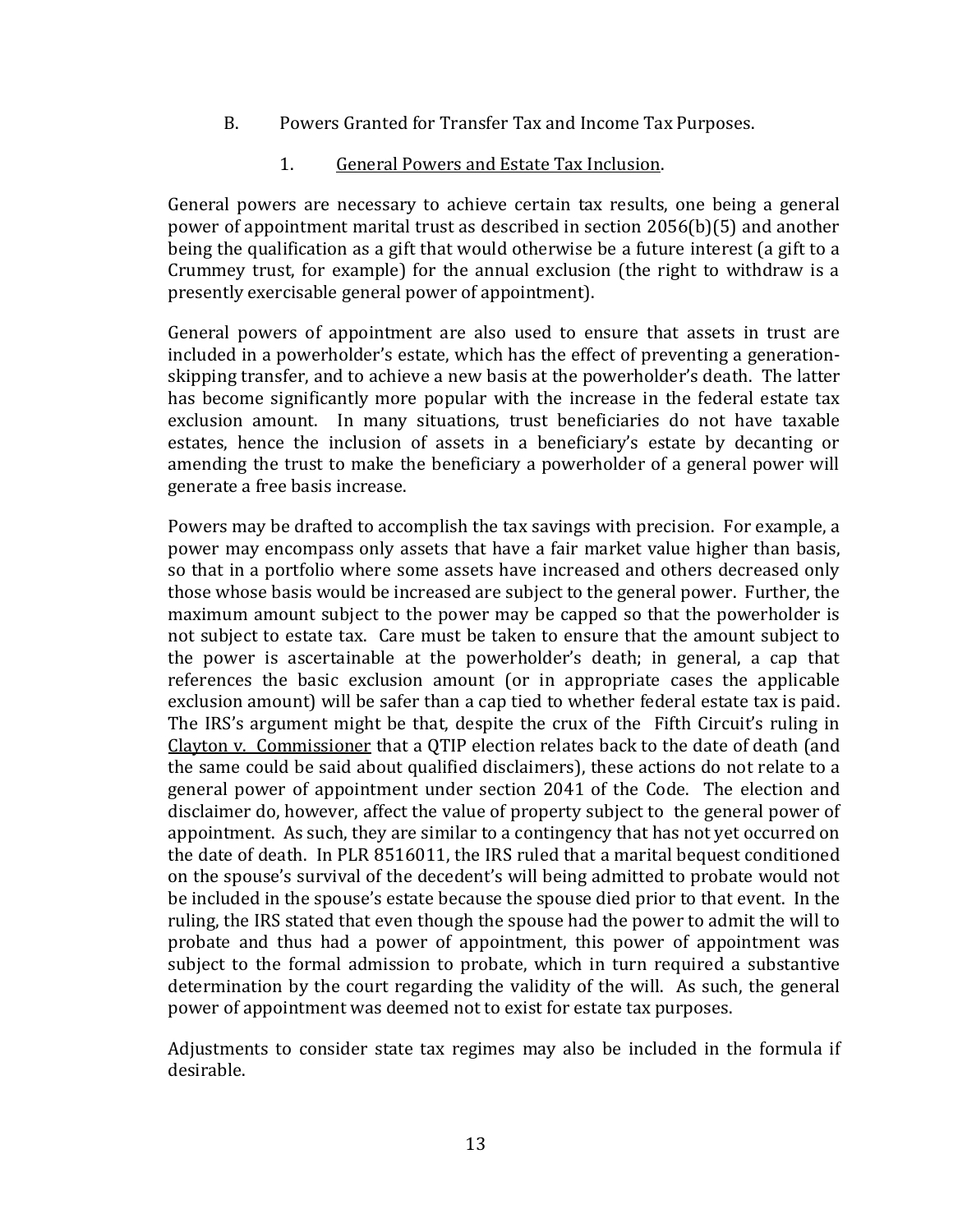#### 2. Non-general Powers and Incomplete Gifts.

Nongeneral powers of appointment have an important tax use in making gifts to trusts incomplete. Incomplete gifts may be helpful for many purposes but a common one is the transfer of assets to a trust that is not a grantor trust for income tax purposes. If the grantor is domiciled in a high income-tax state, and the transfer can be made to a trust that will be taxed in a lower tax state—for example, a state that does not tax assets in trusts created by non-domiciliaries—then overall income tax savings will be achieved if there is no imposition of gift tax. In order to avoid gift tax, the grantor must retain a lifetime and testamentary power of appointment and the powers of appointment must be sufficiently limited to avoid the grantor trust rules of §§ 671–677. Further discussion of this issue is beyond the scope of these materials, but private letter rulings tracing the history of the IRS position include PLR 200148028, PLR 200715005, CCA 201208026, 20131002, and 201426014.

#### 3. Moving Jurisdictions.

Powers of appointment may also be used to move trusts from one taxing jurisdiction to another. In Linn v. Department of Revenue, 2013 WL 6662888 (Ill. App. 4 Dist.), the court held that Illinois could not tax an inter vivos trust created by an Illinois resident where the trust assets were moved via power of appointment to a Texas trust with a Texas trustee and no trust beneficiaries were in Illinois. The opinion sets forth a good statement of the law in the area:

> For a tax to comply with the due process clause, (1) a minimum connection must exist between the state and the person, property, or transaction it seeks to tax, and (2) "the income attributed to the State for tax purposes must be rationally related to values connected with the taxing State." (Internal quotation marks omitted.) Quill Corp. v. North Dakota, 504 U.S. 298, 306, 112 S.Ct. 1904, 119 L.Ed.2d 91 (1992) (quoting Moorman Manufacturing Co. v. Bair, 437 U.S. 267, 273, 98 S.Ct. 2340, 57 L.Ed.2d 197 (1978)). In Quill Corp., 504 U.S. at 307–08, 112 S.Ct. 1904, the Supreme Court equated that analysis with the determination of whether a state has personal jurisdiction over a given entity. After analyzing the case law regarding personal jurisdiction, the Quill Corp. Court held the due process clause did not require physical presence in a state for the collection of a use tax. Quill Corp., 504 U.S. at 308, 112 S.Ct. 1904. There, the company's ongoing solicitation of business in North Dakota was more than enough to subject it to North Dakota's use tax. Quill Corp., 504 U.S. at 308, 112 S.Ct. 1904.

> > \* \* \*

Both parties cite the Connecticut Supreme Court's decision in Chase Manhattan Bank v. Gavin, 249 Conn. 172, 733 A.2d 782 (1999),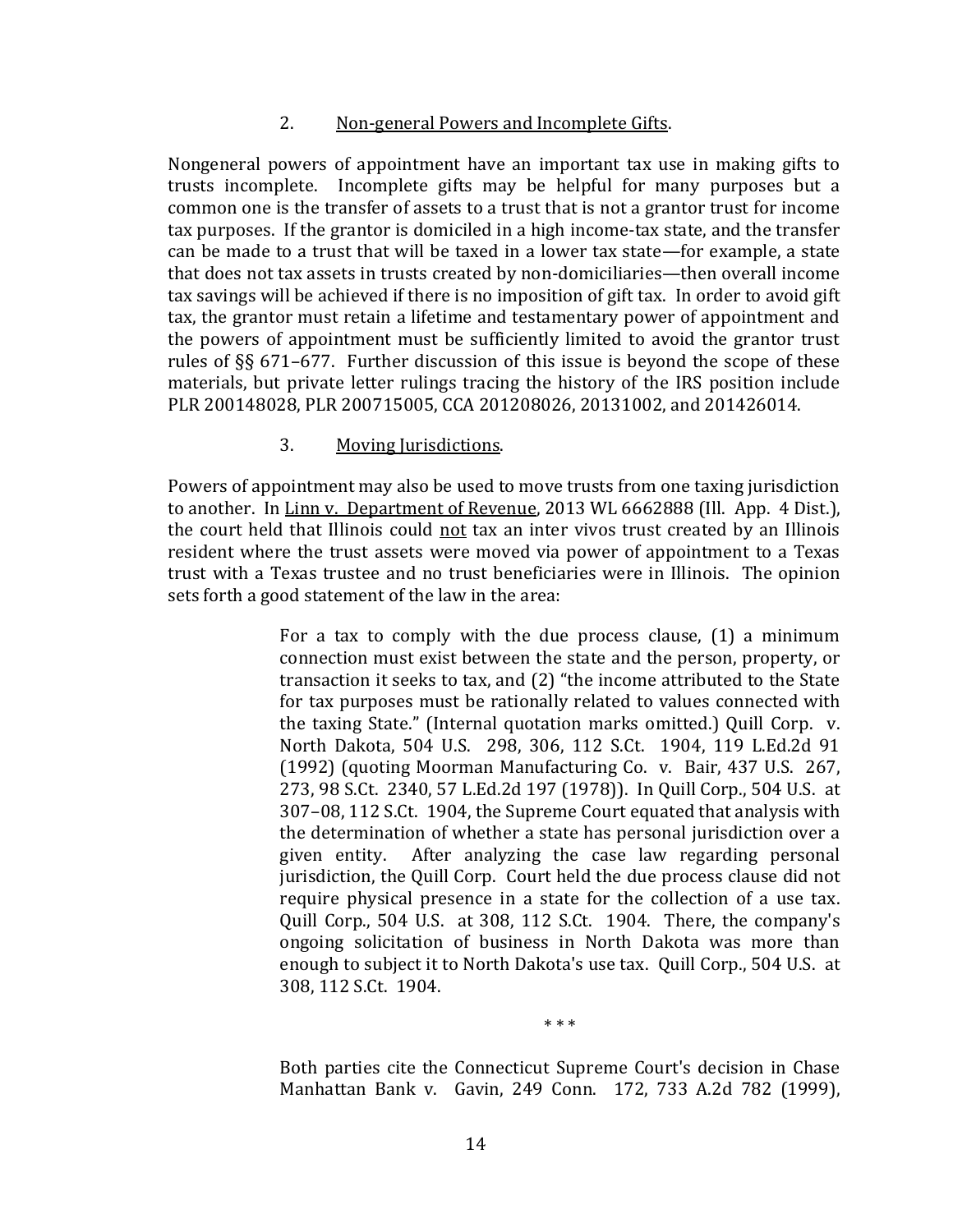which was decided after the United States Supreme Court's Quill Corp. decision. There, the plaintiffs asserted Connecticut's income taxation on the undistributed taxable income of four \*\*928 \*1209 testamentary trusts and one inter vivos trust was unconstitutional because it violated the due process and commerce clauses. Gavin, 733 A.2d at 785–86. Since the case before us involves an inter vivos trust, we focus on the facts and analysis related to the inter vivos trust. Under Connecticut law, a resident inter vivos trust is " 'a trust, or a portion of a trust, consisting of the property of (i) a person who was a resident of this state at the time the property was transferred to the trust if the trust was then irrevocable.' " Gavin, 733 A.2d at 789 (quoting Conn. Gen. Stat.  $\S 12-701(a)(4)(D)$  (1993)). However, with an inter vivos trust, taxable income is then modifiable under a formula that takes into account whether the trust has any resident, noncontingent beneficiaries. Gavin, 733 A.2d at 790. Thus, Connecticut taxes only that portion of the inter vivo trust's undistributed income that corresponds to the number of noncontingent beneficiaries that live in Connecticut. Gavin, 733 A.2d at 790. Accordingly, in Gavin, 733 A.2d at 790, the taxability of the inter vivos trust's income was based on the facts the trust's settlor was a Connecticut resident when he established the trust and the trust's beneficiary was a Connecticut resident.

Regarding due process, the Connecticut Supreme Court found the critical link between Connecticut and the undistributed income sought to be taxed was the fact the inter vivos trust's noncontingent beneficiary was a Connecticut resident during the tax year in question. Gavin, 733 A.2d at 802. It explained that, as a Connecticut resident, the noncontingent beneficiary's rights to the eventual receipt and enjoyment of the accumulated income were protected by Connecticut law so long as the beneficiary remained a resident of the state. Gavin, 733 A.2d at 802. The Gavin court recognized the connection was "more attenuated" than in the case of a testamentary trust but still found the connection was sufficient to satisfy due process. Gavin, 733 A.2d at 802.

In support of its conclusion, the Gavin court noted the United State Supreme Court had held a state may tax the undistributed income of a trust based on the presence of the trustee in the state because it gave the trustee the protection and benefits of its laws ( Greenough v. Tax Assessors, 331 U.S. 486, 496, 67 S.Ct. 1400, 91 L.Ed. 1621 (1947)), which are the same benefits and protections provided a resident, noncontingent beneficiary. Gavin, 733 A.2d at 802. The Gavin court also noted its conclusion was consistent with the California Supreme Court's decision in McCulloch v. Franchise Tax Board, 61 Cal.2d 186, 37 Cal.Rptr. 636, 390 P.2d 412 (1964). Gavin, 733 A.2d at 802. There,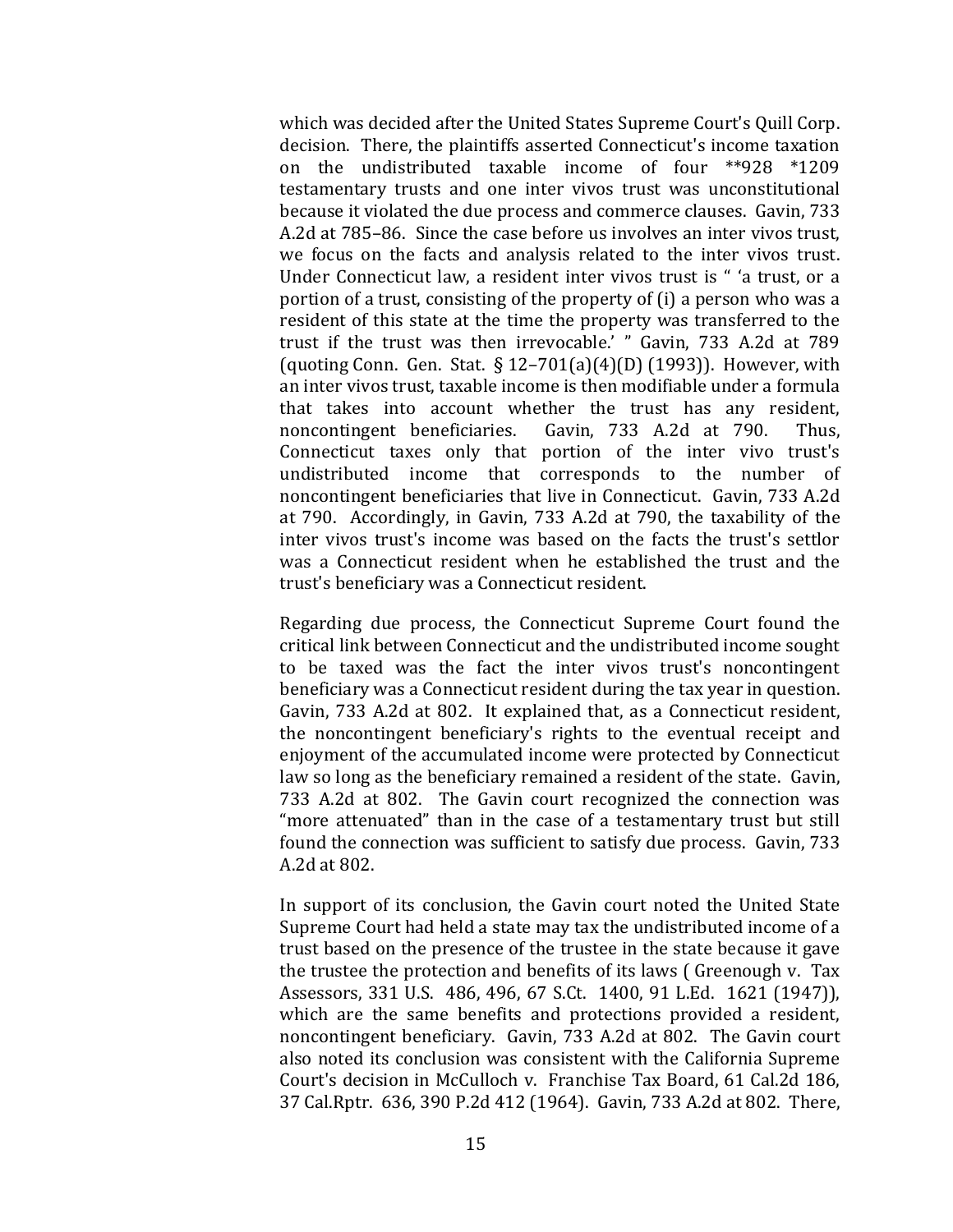the California Supreme Court did not find a due-process violation where California taxed the undistributed income of an out-of-state testamentary trust based solely on the California residence of the trust's beneficiary. McCulloch, 37 Cal.Rptr. 636, 390 P.2d at 418. It reasoned California law provided benefit and protection to the resident beneficiary. McCulloch, 37 Cal.Rptr. 636, 390 P.2d at 418– 19.

That there were no connections with Illinois was decisive for the court:

Here, in 2006, the Autonomy Trust 3 had nothing in and sought nothing from Illinois. As plaintiff notes, all of the trust's business was conducted in Texas; the trustee, protector, and the noncontingent beneficiary resided outside Illinois; and none of the trust's property was in Illinois. Moreover, the Autonomy Trust 3 meets none of the following factors that would give Illinois personal jurisdiction over the trust in a litigation: "the provisions of the trust instrument, the residence of the trustees, the residence of its beneficiaries, the location of the trust assets, and the location where the business of the trust is to be conducted." Sullivan v. Kodsi, 359 Ill.App.3d 1005, 1011, 296 Ill.Dec. 710, 836 N.E.2d 125, 131 (2005) (citing People v. First National Bank of Chicago, 364 Ill. 262, 268, 4 N.E.2d 378, 380 (1936)). Accordingly, we find insufficient contacts exist between Illinois and the Autonomy Trust 3 to satisfy the due process clause, and thus the income tax imposed on the Autonomy Trust 3 for the tax year 2006 was unconstitutional. Thus, summary judgment should have been granted in plaintiff's favor.

#### 4. Powers as Trustee Substitutes.

Powers of appointment may also substitute for the power of a trustee to make trust distributions, and a distribution pursuant to such exercise is generally treated in the same manner as a fiduciary directed distribution. For example, PLR 201225004 involved a trust claiming the section 642(c) deduction for income distributed to charity and the requirement that the income be distributed "pursuant to the terms of the governing instrument." The distribution was directed by a beneficiary's exercise of a lifetime special power of appointment which the IRS determined had satisfied the "pursuant to" requirement even though the governing instrument did not specify a charitable bequest. It only authorized exercise of the power in favor of charity. This situation may become more common as efforts are made to avoid the 3.8% Net Investment Income Tax.

In PLR 9821029, an individual exercised a lifetime nongeneral power of appointment over a trust to create a charitable remainder trust for a term of years with the trust as the unitrust beneficiary. The IRS allowed the trust to be the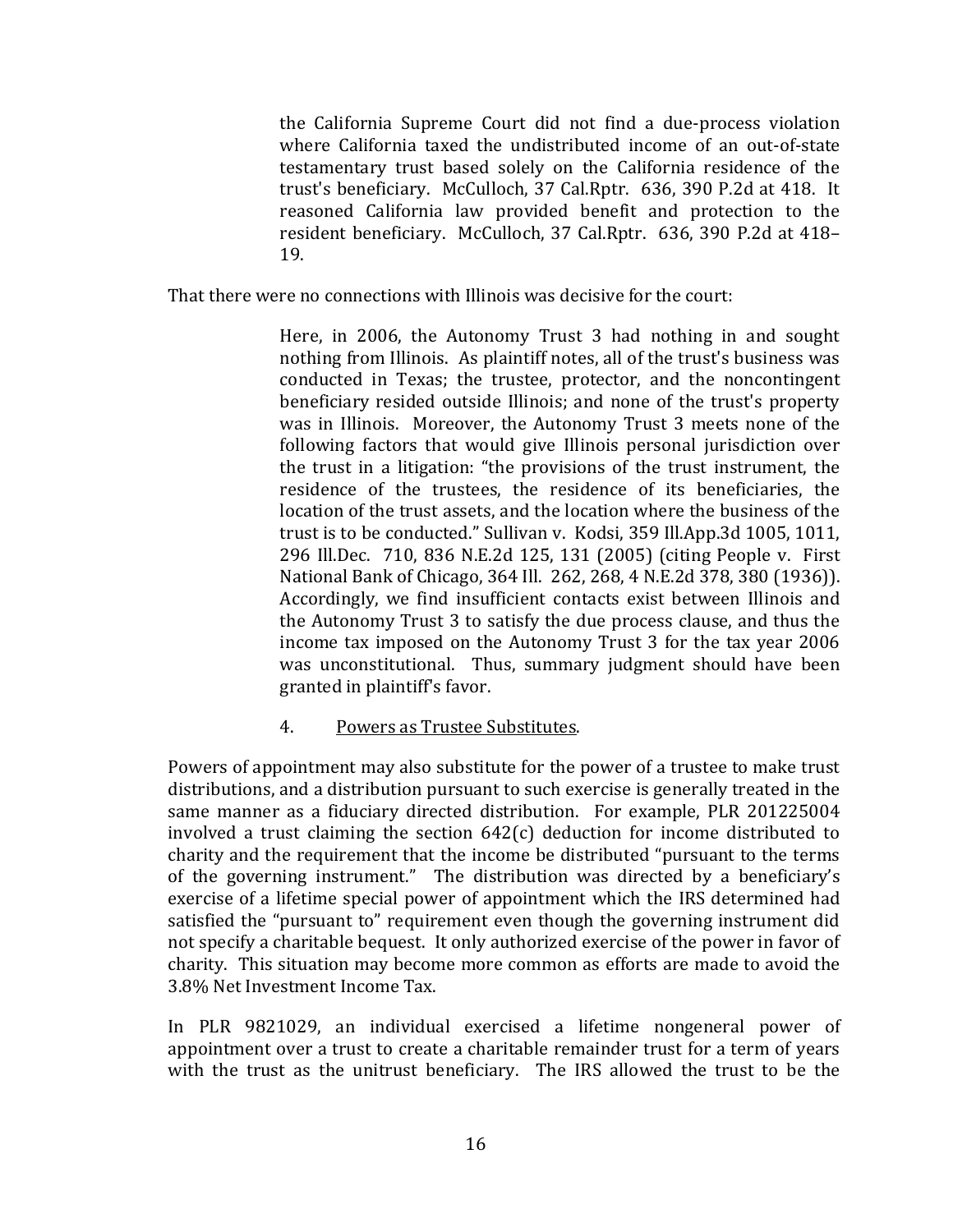beneficiary and allowed the charitable remainder trust to be created by the exercise of the power.

# 5. Upstream Sale to a Power of Appointment Trust (UPSPAT).

Suppose a child creates a grantor trust, sells assets to the trust for a note, gives the child's parent a testamentary general power of appointment over the trust assets so that the assets will be included in the parent's estate at the parent's death and receive new basis, and then the trust (which remains a grantor trust with respect to the child ever after the parent's death) uses the assets to pay off the note. The net effect is that the parent's net estate is increased by zero or a small amount yet the child receives new basis in the assets sold to the trust.

Because the contemplated transaction is not designed to remove assets from the child's estate for estate tax purposes, the section 2036 issues that require that the grantor trust be seeded would not apply. However, a sale to an unseeded trust could result in a note having a value less than its stated face value, thus causing child to make a gift. Parent's guarantee of the note could reduce that risk if the parent's assets are commensurate with the amount of the note.

Does the existence of the parent's general power cause the assets to be stepped up to full fair market value, or will the value of the note reduce the amount of the step-up? Section 2053(a)(4) provides that the value of the taxable estate will be reduced by indebtedness in respect of property included in a decedent's estate. Treas. Reg. § 20.2053-7 provides in relevant part:

A deduction is allowed from a decedent's gross estate of the full unpaid amount of a mortgage upon, or of any other indebtedness in respect of, any property of the gross estate, including interest which had accrued thereon to the date of death, provided the value of the property, undiminished by the amount of the mortgage or indebtedness, is included in the value of the gross estate. If the decedent's estate is liable for the amount of the mortgage or indebtedness, the full value of the property subject to the mortgage or indebtedness must be included as part of the value of the gross estate; the amount of the mortgage or indebtedness being in such case allowed as a deduction. But if the decedent's estate is not so liable, only the value of the equity of redemption (or the value of the property, less the mortgage or indebtedness) need be retuned as part of the value of the gross estate. In no case may the deduction on account of the mortgage or indebtedness exceed the liability therefor contracted bona fide and for an adequate and full consideration in money or money's worth.

Parent's estate should be generally liable for the note, not just the trust. This may be accomplished by parent guaranteeing the obligation.

Arguably such a step is unnecessary because the regulations may be read as discretionary or optional. Further, outside the trust context, Crane v. CIR, 331 US 1 (1947) suggests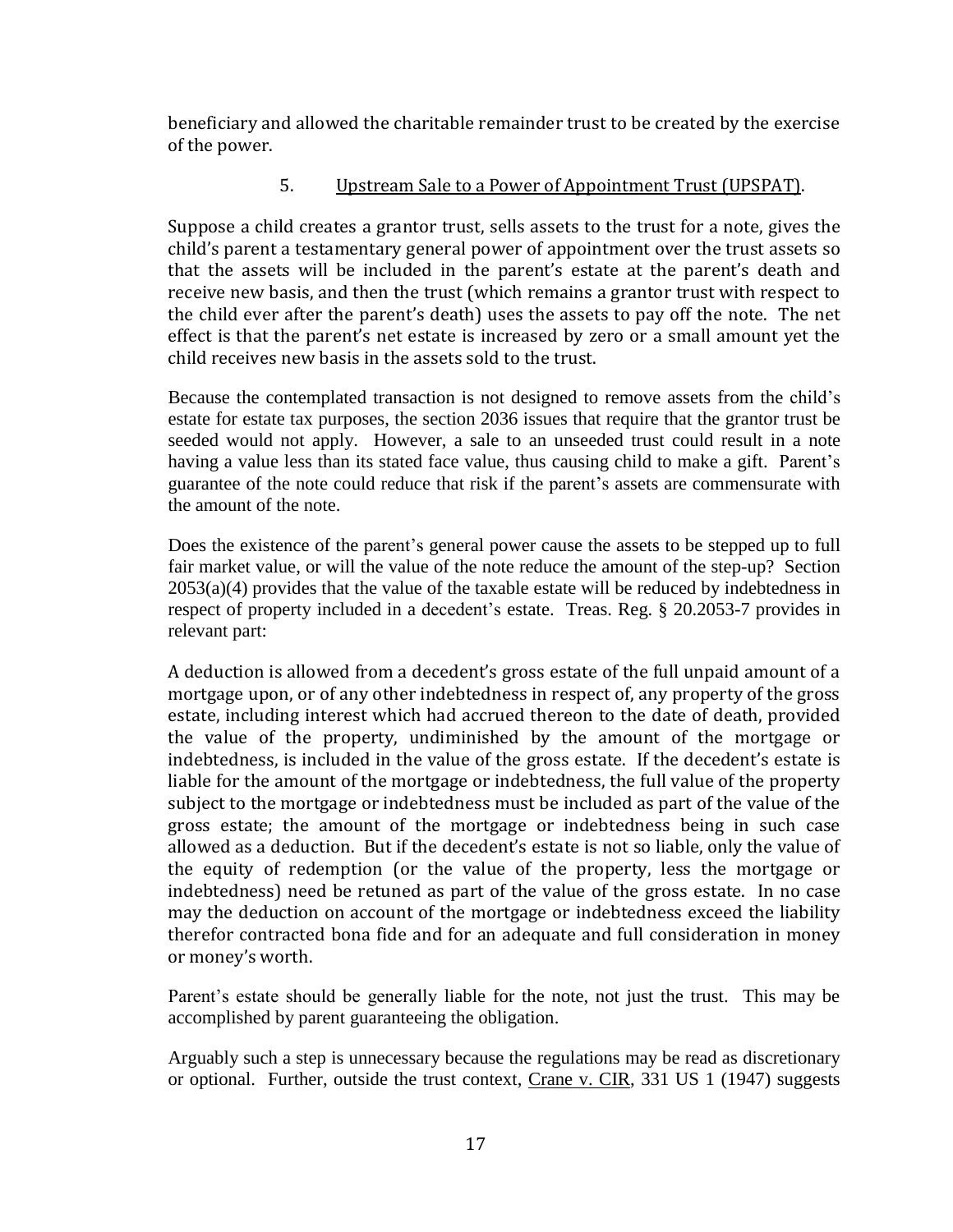that the basis increase is based on the fair market value of the property regardless of the associated debt.

In thinking about this issue consider a QTIP or general power of appointment marital trust with \$3,000,000 is non-divided paying Berkshire-Hathaway stock as assets. Suppose the trust borrows \$100,000 and distributes the cash to spouse because spouse is not receiving any dividends. This might be an alternative to selling \$100,000 worth of stock and incurring gain. At spouse's death the trust is worth \$2,900,000: \$3,000,000 less the \$100,000 loan. Spouse is not personally liable for the \$100,000 loan. Does the Berkshire-Hathaway stock receive a basis, in total, of \$2,000,000 or \$2,9000,000? On the other hand, consider the child's grantor trust. Suppose parent actually appointed the assets to the parent's estate. Now the parent's estate has the trust assets, and the trust continues to owe the debt. If the debt is severable from the assets, has child made a child when the general power springs into existence? Again, the parent's guarantee is helpful.

If the amount over which parent has a testamentary general power of appointment is limited by formula to an amount that would not increase parent's taxable estate to more than the federal estate tax applicable exclusion amount, taking into consideration parent's other assets, then a basis adjustment can be obtained for that amount because there is no need for the debt to offset the assets included in parent's estate. The trust ought provide that it is for the benefit of the child's descendants, not the child, to avoid concerns that the one year prohibition rule of section 1014(e) apply.

Might the IRS argue that payment on the note is an indirect return of assets to the child? To the extent the note is not for fair market value that would be a direct return of assets. Suppose the terms of the trust and the sale provided that no assets could be used to pay on the note beyond those required to satisfy the fair market value of the note as determined for federal gift tax purposes. The hoped for result would be that the amount of child's gift would be trapped in the trust and pass other than to a child.

Supposed child "sells" cash to the trust for a note. Section 1014(e) applied by its terms only to "appreciated property" acquired by the decedent by gift within one year prior to the decedent's death. If the cash in the grantor trust is later swapped for child's appreciated property that would not be appreciated property acquired by gift. The cash might have been acquired in part by gift – if the note were not valued at par – but not the appreciated property. Does this extra step add any value to the transaction?

Does the death of parent terminate the grantor trust status of the trust? If yes, that would cause the sale to be recognized by child as of that moment, thus undoing the benefits of the transaction. (This situation is unlike a sale to a grantor trust where grantor trust status terminates because the grantor dies; there the policy appears to be that death cannot, or ought not, cause a taxable transaction.) Treas. Reg.  $$1.671-2(e)(1)$  provides that a grantor includes any person to the extent such person either creates a trust, or directly or indirectly makes a gratuitous transfer – defined as any transfer other than one for fair market value – of property to a trust. Section 678 by its terms confers grantor trust status (or status that is substantially similar to grantor trust status) only in situations involving inter vivos general powers. The IRS ruling position is that an inter vivos right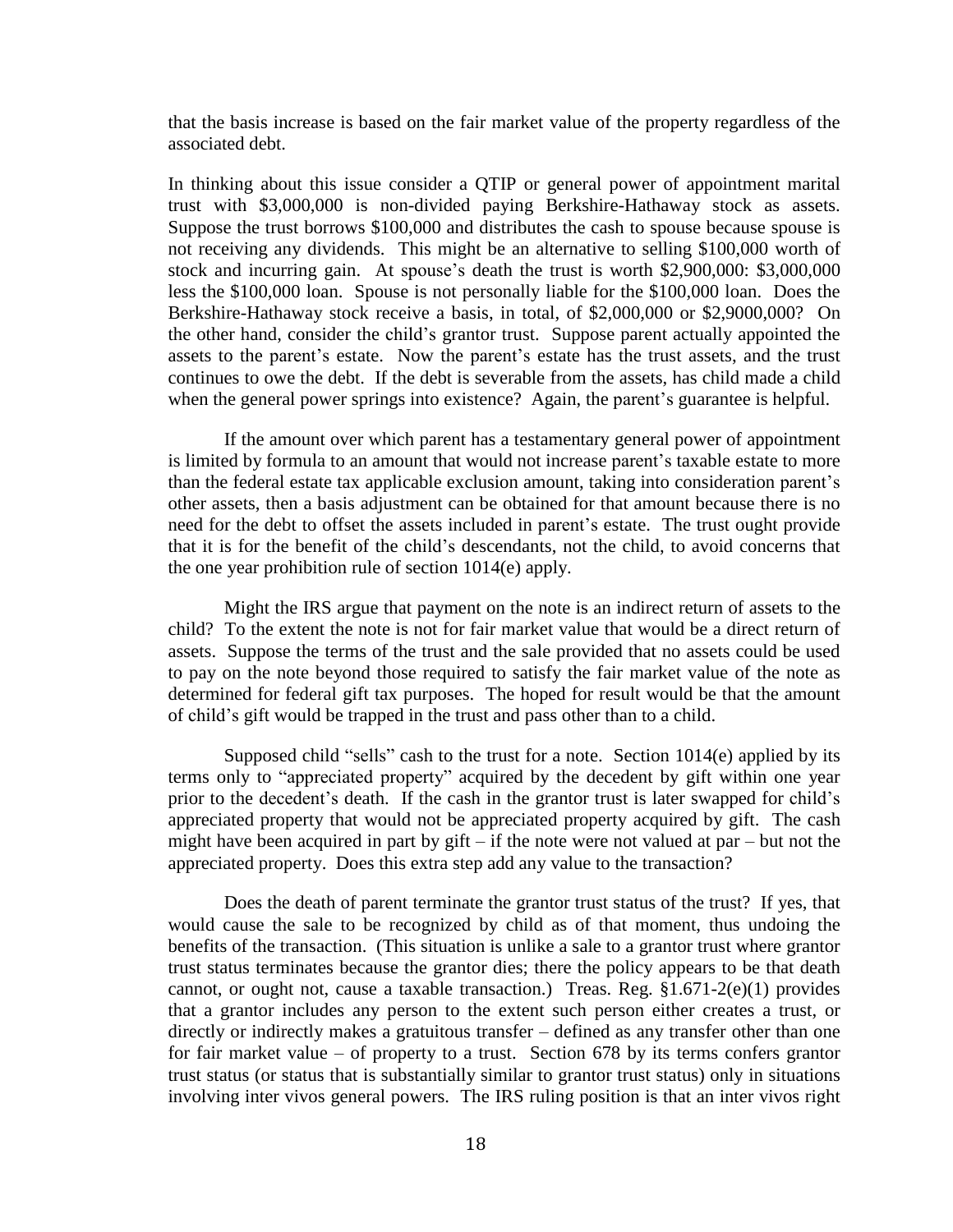to withdraw makes the powerholder a grantor under section 678 subject to the true grantor's status if the true grantor is living. What is the effect of parent's testamentary general power of appointment? Treas. Reg.  $$1.671-2(e)(6)$  contains two examples that are close but not directly on point:

> Example 4. A creates and funds a trust, T. A does not retain any power or interest in T that would cause A to be treated as an owner of any portion of the trust under sections 671 through 677. B holds an unrestricted power, exercisable solely by B, to withdraw certain amounts contributed to the trust before the end of the calendar year and to vest those amounts in B. B is treated as an owner of the portion of T that is subject to the withdrawal power under section  $678(a)(1)$ . However, B is not a grantor of T under paragraph  $(e)(1)$  of this section because B neither created T nor made a gratuitous transfer to T.

> Example 8. G creates and funds a trust, T1, for the benefit of B. G retains a power to revest the assets of T1 in G within the meaning of section 676. Under the trust agreement, B is given a general power of appointment over the assets of T1. B exercises the general power of appointment with respect to one-half of the corpus of T1 in favor of a trust, T2, that is for the benefit of C, B's child. Under paragraph  $(e)(1)$ of this section, G is the grantor of T1, and under paragraphs  $(e)(1)$  and (5) of this section, B is the grantor of T2.

Note that this is the same issue which exists with respect to creating a lifetime QTIP trust that is a grantor trust with respect to the creating spouse. The right answer would seem to be that so long as the general power is not exercised the holder of the general power does not become the grantor. Here, that means that the child would remain as grantor even after the death of parent so long as parent did not exercise the power.

¶ 103 State Law of Powers of Appointment With Primary Reference to the Uniform Act.

¶ 103.1 Overview.

The Uniform Powers of Appointment Act (the Uniform Act) was promulgated in 2013 by the National Conference of Commissioners on Uniform State Laws (often referred to as NCCUSL), which in recent years has rebranded itself as the Uniform Law Commission ("ULC"). As of September 20, 2014, the Uniform Act has been enacted in Colorado, has been introduced in California, Mississippi, and Utah, and is being studied for enactment in many other jurisdictions. The ULC has summarized the Uniform Act as follows:

> A power of appointment is an estate planning tool that permits the owner of property to name a third party and give that person the power to direct the distribution of that property among some class of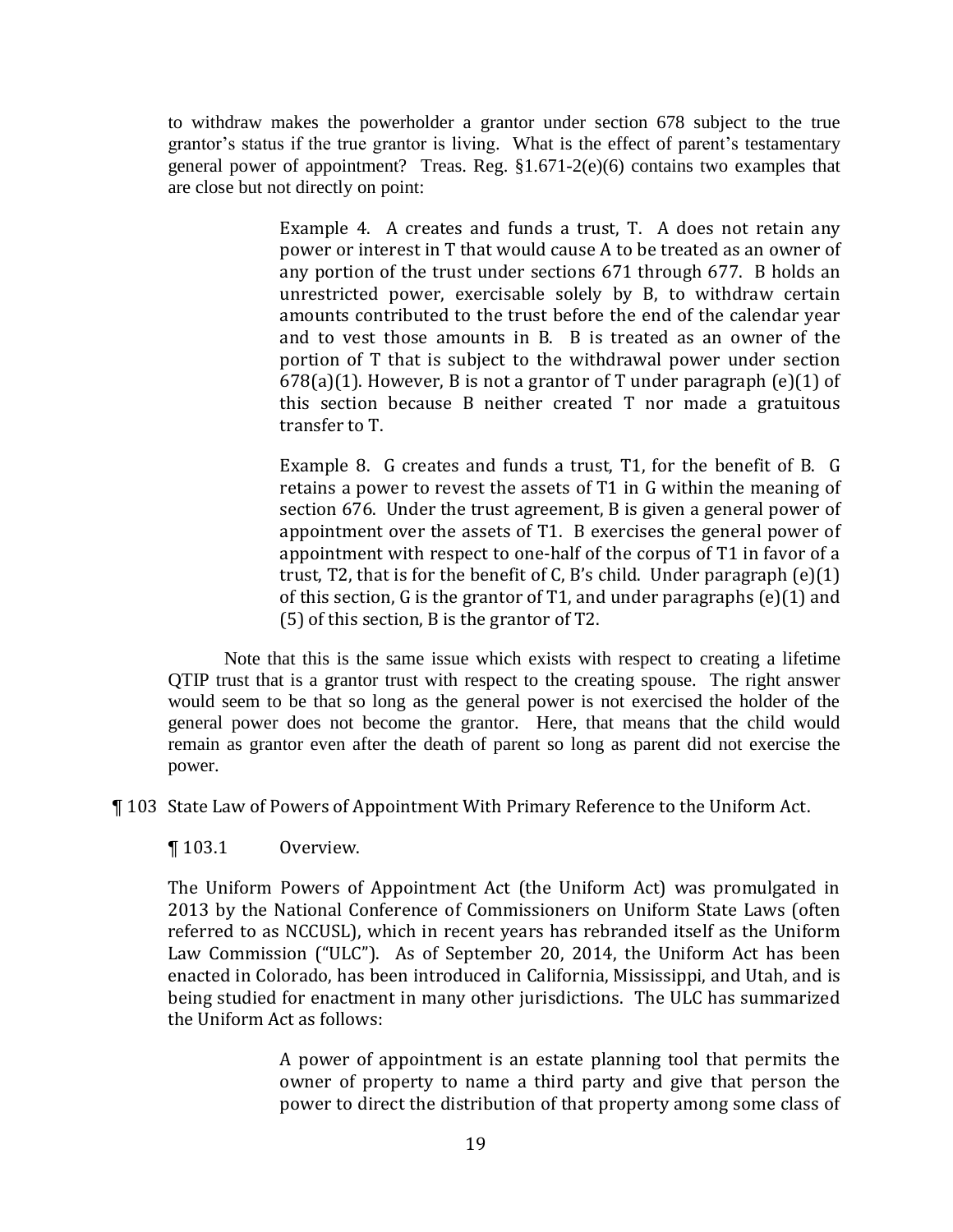permissible beneficiaries. It is an effective and flexible technique used in a wide variety of situations, but there is very little statutory law governing the creation and use of powers of appointment. Instead, estate planning attorneys must rely on a patchwork of state court decisions. The drafters of the Uniform Powers of Appointment Act did not set out to change the law, but rather to codify the existing common law, relying heavily on the Restatement (Third) of Property: Wills and other Donative Transfers.

The Uniform Act is divided into six articles:

- Article 1: General Provisions
- Article 2: Creation, Revocation, and Amendment of Power of Appointment
- Article 3: Exercise of Power of Appointment
- Article 4: Disclaimer or Release; Contract to Appoint or Not to Appoint
- Article 5: Rights of Powerholder's Creditors in Appointive Property
- Article 6: Miscellaneous Provisions

## ¶ 103.2 Key Elements of the Uniform Act.

A. Nonfiduciary powers.

The Uniform Act is limited to nonfiduciary powers. See  $\S 102(13)$ . The ULC will complete a Uniform Act on Trust Decanting in the summer of 2015. That act will deal with fiduciary powers.

Suppose that a trust instrument gives a person the power to appoint the trust property as the person determines but subject to a fiduciary standard. That power is properly viewed as akin to a trustee's power to distribute trust property, not as a power of appointment. Mixing the two concepts generates confusion. For example, suppose that Paula is given the power to appoint the trust property to or among any person or entity other than herself, her creditors, her estate, and the creditors of her estate, and the trust provides that Paula is a fiduciary. A question is: to whom does Paula have a fiduciary duty? Presumably, without more, her fiduciary duty runs to the beneficiaries of the trust, hence her ability to appoint is really an ability to distribute assets among the trust beneficiaries. Might a court construe her power as a power of appointment subject to a minimal "good faith" standard? There is no authority on the subject. Drafters ought to distinguish clearly between fiduciary powers of distribution and powers of appointment.

May a trustee also be given a power of appointment? That is, a person acting as trustee is also given the power, not acting as trustee, to exercise a power of appointment. Again, the answer is unclear. Whether a trustee is always acting as a fiduciary or can separate out when she is not a fiduciary is uncertain; but the better argument would seem to be no. How might a fiduciary go about acting in the best interests of the beneficiaries all day except from noon to one, for example?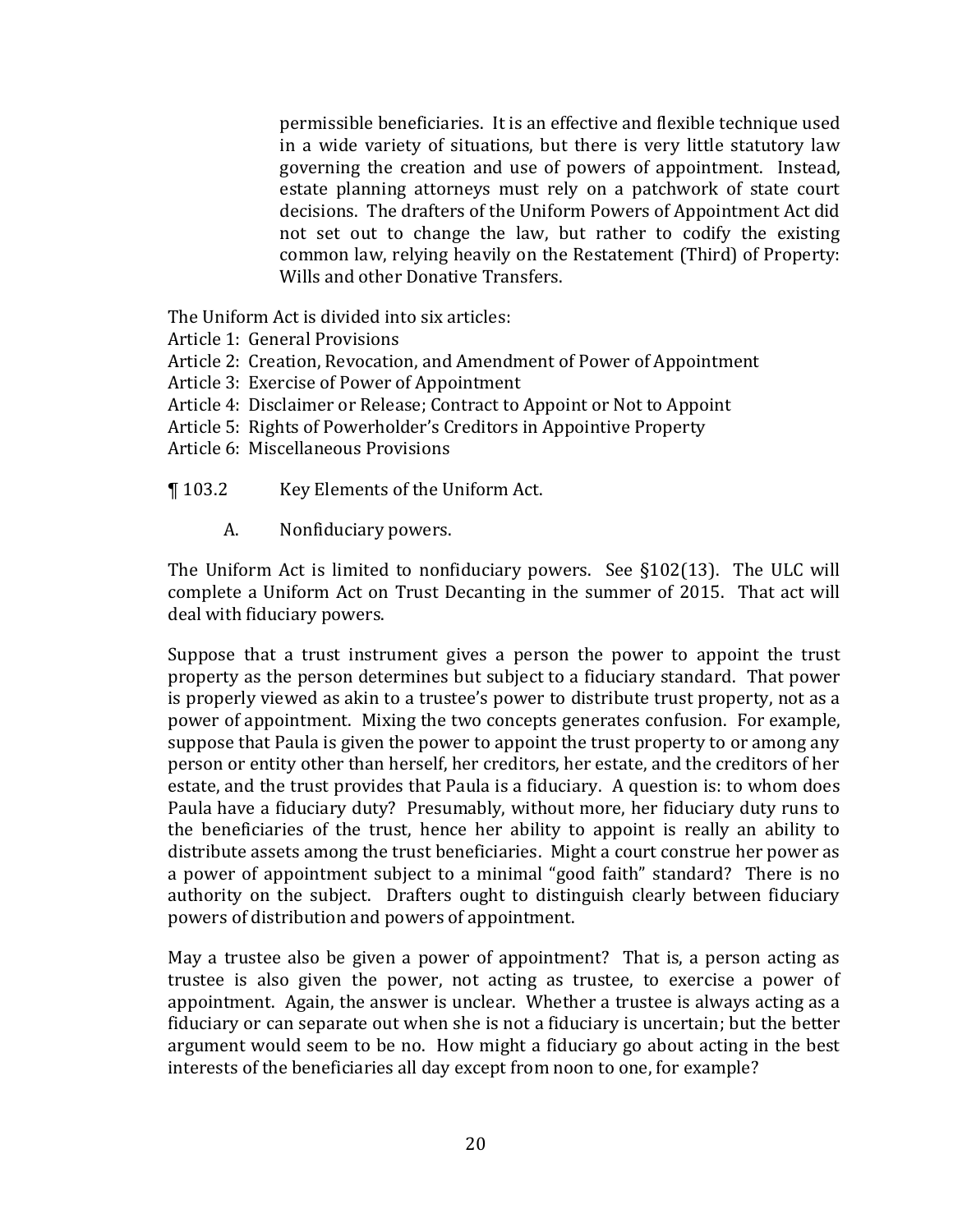The Restatement Third §§ 17.1 to 17.5 notes various other powers that are and are not powers of appointment:

> A power to revoke or amend a trust or a power to withdraw income or principal from a trust is a power of appointment, whether the power is reserved by the transferor or conferred on another.

> A power to withdraw income or principal subject to an ascertainable standard is a postponed power, exercisable upon the satisfaction of the ascertainable standard.

> A power to direct a trustee to distribute income or principal to another is a power of appointment. In this act, a fiduciary distributive power is not a power of appointment. Fiduciary distributive powers include a trustee's power to distribute principal to or for the benefit of an income beneficiary, or for some other individual, or to pay income or principal to a designated beneficiary, or to distribute income or principal among a defined group of beneficiaries. Unlike the exercise of a power of appointment, the exercise of a fiduciary distributive power is subject to fiduciary standards. Unlike a power of appointment, a fiduciary distributive power does not lapse upon the death of the fiduciary, but survives in a successor fiduciary. Nevertheless, a fiduciary distributive power, like a power of appointment, cannot be validly exercised in favor of or for the benefit of someone who is not a permissible appointee.

> A power over the management of property, sometimes called an administrative power, is not a power of appointment. For example, a power of sale coupled with a power to invest the proceeds of the sale, as commonly held by a trustee of a trust, is not a power of appointment but is an administrative power. A power of sale merely authorizes the person to substitute money for the property sold but does not authorize the person to alter the beneficial interests in the substituted property.

> A power to designate or replace a trustee or other fiduciary is not a power of appointment. A power to designate or replace a trustee or other fiduciary involves property management and is a power to designate only the nonbeneficial holder of property.

> A power to create or amend a beneficiary designation, for example with respect to the proceeds of a life insurance policy or of a pension plan, is not a power of appointment. An instrument creating a power of appointment must, among other things, transfer the appointive property. (citations omitted)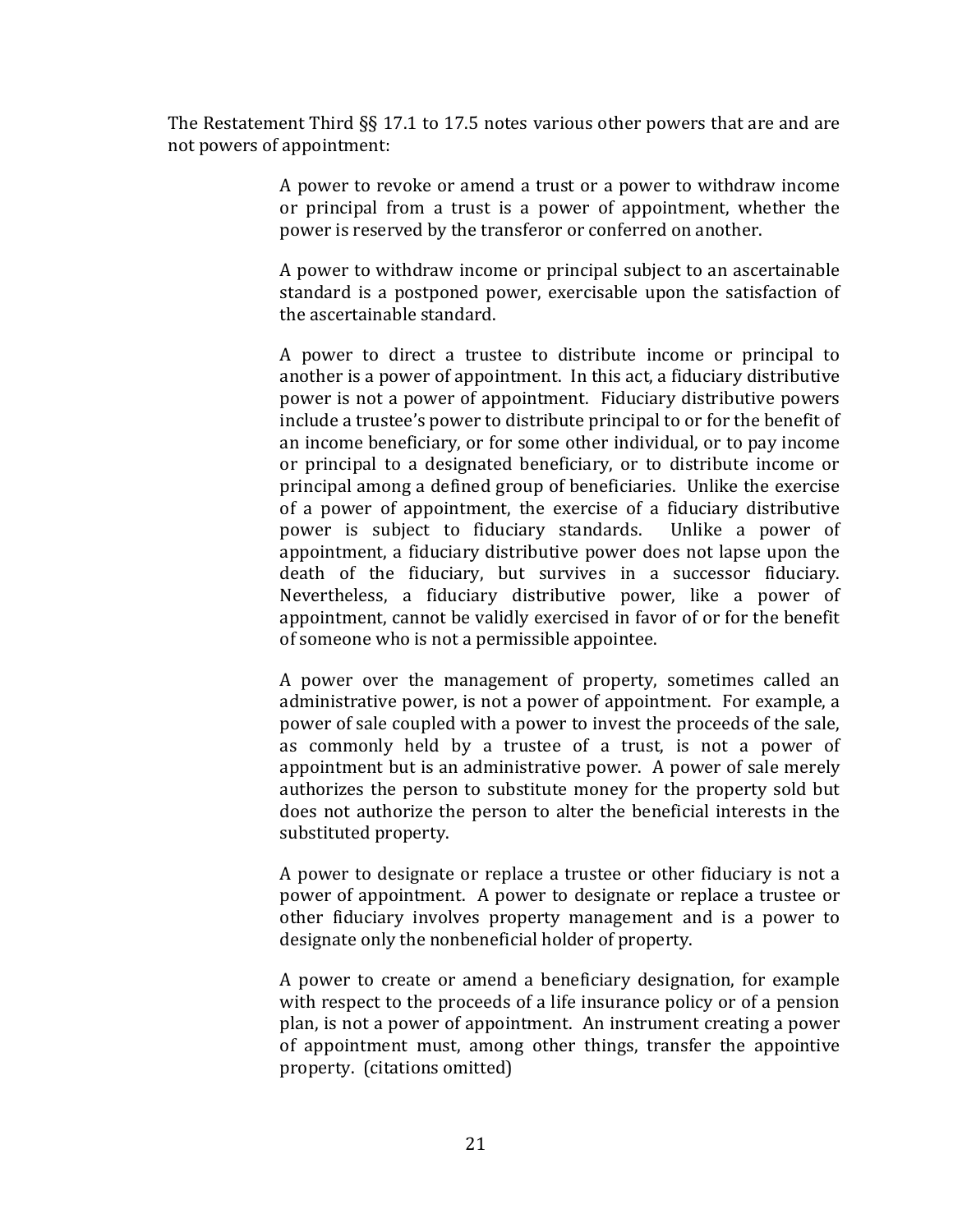B. "Powerholder".

The Uniform Act replaces the older, confusing term "donee" with the term "powerholder". See §102(13).

C. Terminology and categories of powers.

The black letter of the Uniform Act and the Comments to the Uniform Act explain the specialized terminology associated with powers of appointment and the categories into which powers of appointment are divided. See especially § 102.

An important distinction is between exclusionary and nonexclusionary powers. The Comment to § 102 states:

> An exclusionary power is one in which the donor has authorized the powerholder to appoint to any one or more of the permissible appointees to the exclusion of the other permissible appointees. For example, a power to appoint "to such of my descendants as the powerholder may select" is exclusionary, because the powerholder may appoint to any one or more of the donor's descendants to the exclusion of the other descendants. In contrast, a nonexclusionary power is one in which the powerholder cannot make an appointment that excludes any permissible appointee, or one or more designated permissible appointees, from a share of the appointive property. An example of a nonexclusionary power is a power "to appoint to all and every one of my children in such shares and proportions as the powerholder shall select." Here, the powerholder is not under a duty to exercise the power; but, if the powerholder does exercise the power, the appointment must abide by the power's nonexclusionary nature. See Sections 301 and 305. An instrument creating a power of appointment is construed as creating an exclusionary power unless the terms of the instrument manifest a contrary intent. See Section 203. The typical power of appointment is exclusionary. And in fact, only a power of appointment whose permissible appointees are "defined and limited" can be nonexclusionary.

Comment c to  $\S$  17.5 of the Restatement Third notes a trap for the unwary if the powerholder may appoint to a large class that is poorly defined:

> An attempt by the donor to require the [powerholder] to appoint at least \$X to each permissible appointee of the power is ineffective, because the permissible appointees of the power are so numerous that it would be administratively impossible to carry out the donor's expressed intent. The donor's expressed restriction is disregarded, and the [powerholder] may exclude any one or more of the permissible appointees in exercising the power.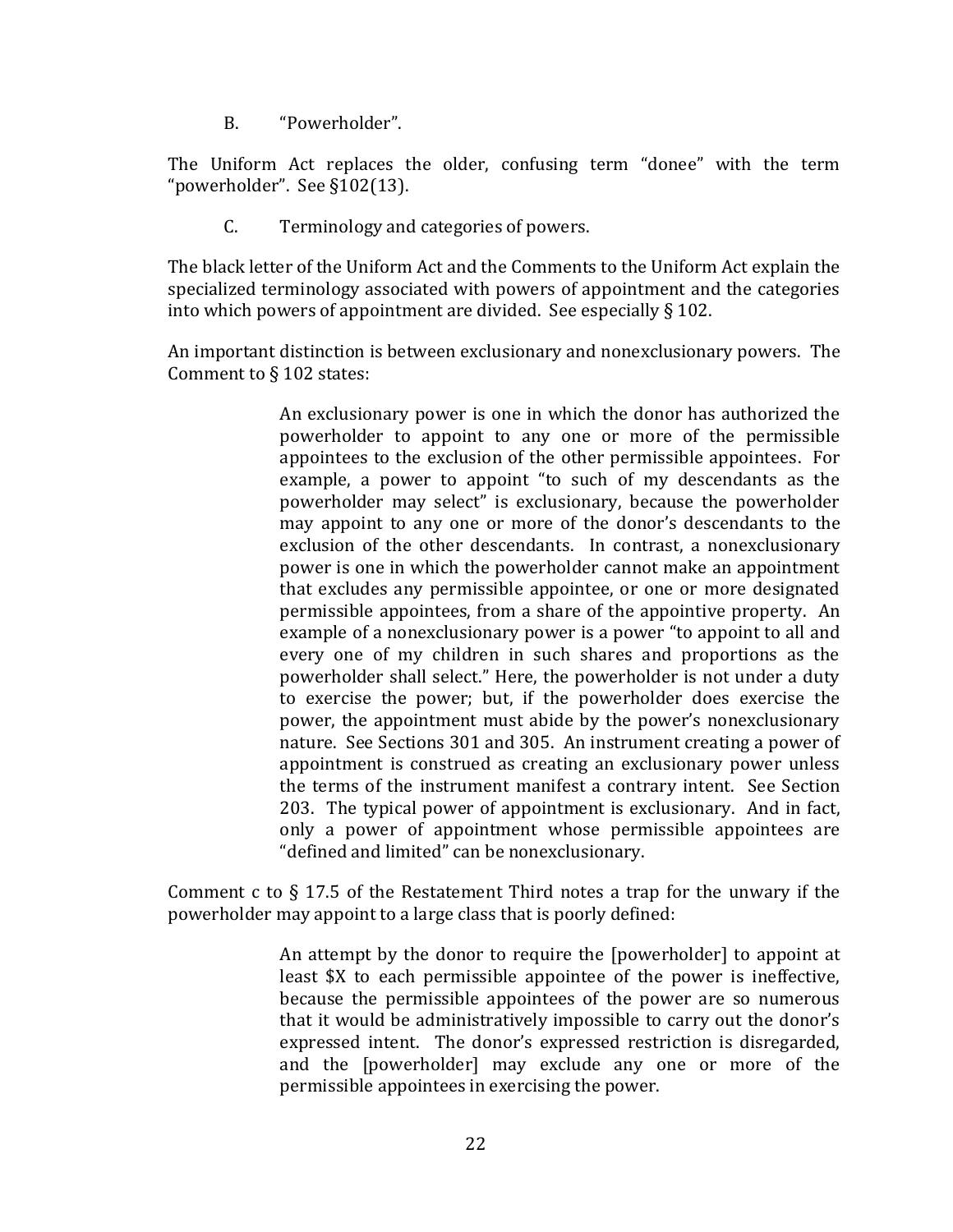Another important distinction is between general and nongeneral powers. A power will be construed to be general unless the instrument specifically limits the power. In other words, "Fred may appoint the assets of the trust as Fred determines" is a general power because there are no words of limitation. A power to revoke, amend, or withdraw from trust is a general power of appointment if it is exercisable in favor of the powerholder, the powerholder's estate, or the creditors of either.

In 1986, when the current generation skipping tax was adopted, a planning idea that arose was the grant by a trustee, or someone else, of a general power to a beneficiary to avoid the tax and include the assets of the trust in the beneficiary's estate. Some commentators wondered if the ability of a trustee, or another person, to grant a power was tantamount to the potential powerholder having the power already. Section  $2041(b)(1)(C)$  provides that a power that is exercisable with another person will nonetheless be a general power unless the person with whom the exercise is required is the creator of the power or is adverse (discussed below). The Comment to the Uniform Act supports the view that the ability to create a general power of appointment ought not to be viewed as the equivalent of the ability to exercise the power with another. The Comment to  $\S$  102 notes that if the grantor of a trust empowers a trustee or another person to change a power of appointment from a general power into a nongeneral power, or vice versa, the power is either general or nongeneral depending on the scope of the power at any particular time (emphasis added). That is, if a general power can be cut back or a nongeneral power expanded, for state law purposes the power is what it is at the time it is being looked at, not what it has been or could be. Although such a statelaw determination may not be determinative for federal transfer tax purposes, it does support an interpretation favorable to taxpayers.

A power that can only be exercised with the consent of an adverse party is nongeneral. See § 205. An adverse party is defined by § 205(a) as a person with a substantial beneficial interest in property which would be affected adversely by a powerholder's exercise or nonexercise of a power of appointment in favor of the powerholder, the powerholder's estate, a creditor of the powerholder, or a creditor of the powerholder's estate. The adversity must be in the trust itself, not inferred from the general circumstances (see the Comment to  $\S$  205). What is substantial depends on the circumstances. The Comment to § 205 gives these examples:

> *Example 1*. D transferred property in trust, directing the trustee "to pay the income to D's son S for life, remainder in corpus to such person or persons as S, with the joinder of X, shall appoint; in default of appointment, remainder to X." S's power is not a general power because X meets the definition of an adverse party.

> *Example 2*. Same facts as Example 1, except that S's power is exercisable with the joinder of Y rather than with the joinder of X. Y has no property interest that could be adversely affected by the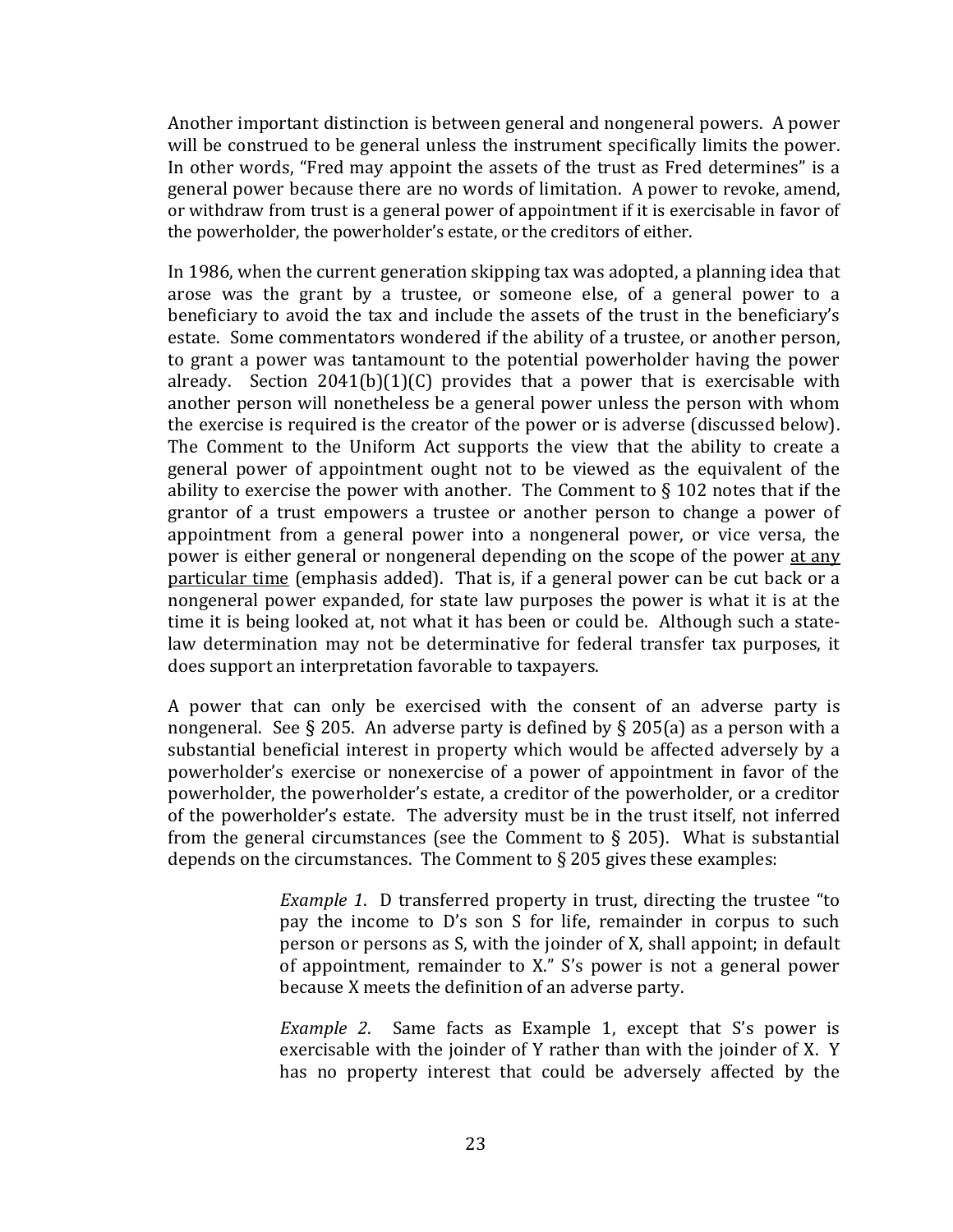exercise of the power. Because Y is not an adverse party, S's power is general.

Whether the party whose consent or joinder is required is adverse or not is determined at the time in question. Consider the following example.

*Example 3*. Same facts as Example 2, except that, one month after D's creation of the trust, X transfers the remainder interest to Y. Before the transfer, Y is not an adverse party and S's power is general. After the transfer, Y is an adverse party and S's power is nongeneral.

D. Choice of law.

The creation, revocation, or amendment of the power is governed by the law of the donor's domicile; the exercise, release, or disclaimer of the power (or the revocation of the exercise) is governed by the law of the powerholder's domicile at the time of the exercise, release, disclaimer or revocation. See §104. The instrument creating the power may alter this default choice of law rule.

Suppose a child has a power of appointment to appoint to the child's spouse or descendants. The instrument creating the power is governed by the law of a state that does not allow same-sex marriages to be solemnized within its jurisdiction but child lives in a state that does allow same-sex marriages and indeed is married to a same-sex spouse. May child exercise the power in favor of the child's spouse? Under the Uniform Act the answer should be yes.

Traditionally, the law of the domicile of the person creating the power governed both the creation and the exercise. The Uniform Act changed that older rule to adopt the modern Restatement rule that the acts of the powerholder ought be governed by the law of the powerholder's domicile because, after all, that is the law the powerholder, and the powerholder's lawyer, is most likely to know. (For commentary on this issue, see the Restatement Third  $\S$  19.1, Comment e; Restatement Second of Conflict of Laws § 275, Comment c; Estate of McMullin, 417 A.2d 152 (Pa. 1980); White v. United States, 680 F.2d 1156 (7th Cir. 1982).)

Presumably a court that believes acknowledgment of same-sex marriages violates the strong public policy of that state might reject the modern rule. Suppose, for example, that the powerholder has children by an earlier marriage who do not want the new same-sex spouse to benefit (likely they would not want any spouse to benefit). Those children might sue the trustee, arguing that the appointment to the same-sex spouse ought not to be recognized; if the trustee is in the state of the grantor's domicile, might the court be disinclined to follow the law of the powerholder's domicile? If drafting for such a situation, specifically defining "spouse" to ensure clarity is advisable. A similar issue may arise with respect to the effect of adoption on the definition of "children" or "descendants."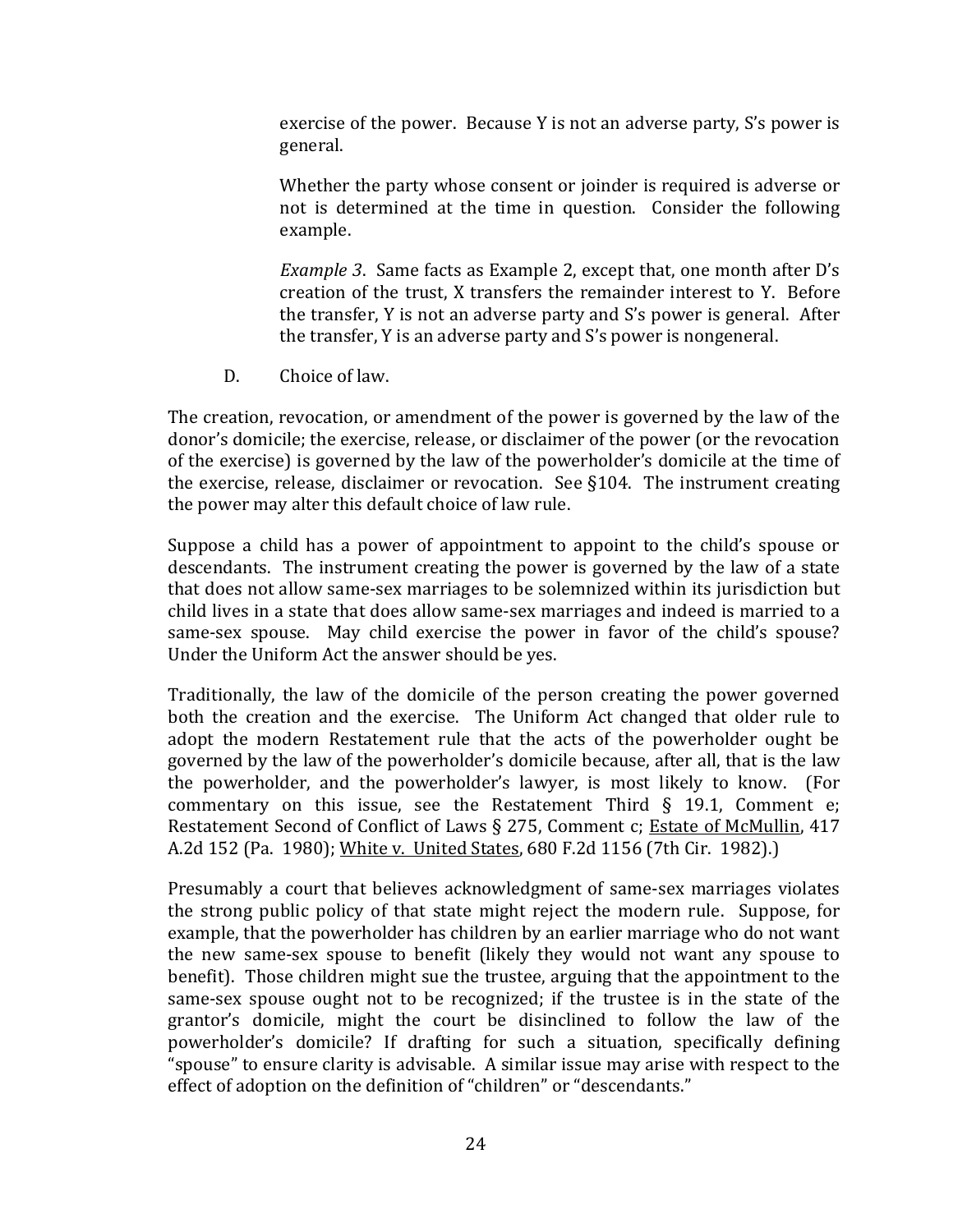E. An important exception to the presumption of unlimited authority.

The Uniform Act articulates, as a default rule of construction, that a power falls into the category giving the powerholder the maximum discretionary authority except to the extent the terms of the instrument creating the power restrict that authority. Thus, powers are presumed to be general, presently exercisable, and exclusionary unless the donor specifies otherwise. See §203.

However, to correct a recurring drafting mistake, the Uniform Act presumes that a power is nongeneral if (1) the power is exercisable only at the powerholder's death and (2) the permissible appointees are a defined and limited class excluding the powerholder's estate, the powerholder's creditors, and the creditors of the powerholder's estate. See § 204. In other words, if a parent gives a child the testamentary power to appoint among the parent's descendants, the child is presumed not to be able to appoint to the child, the child's estate, or the creditors of either. This has been the subject of litigation in state courts and private letter rulings, reaching results consistent with the Uniform Act. See, e.g., Hillman v. Hillman, 744 N.E.2d 1078 (Mass. 2001) (holding that, where the powerholder was the donor's son, a testamentary power to appoint to the donor's "issue" was a nongeneral power); PLRs 9623043, 199938024, 201006005, 201229005, 201446002.

F. Best practices when drafting the exercise of a power of appointment.

How ought powers of appointment be exercised? Unsurprisingly, the Uniform Act urges clarity and specificity rather than general exercises of "any" power of appointment that powerholder has. However, § 301 contains additional law beyond this general statement. The section provides:

> **SECTION 301. REQUISITES FOR EXERCISE OF POWER OF APPOINTMENT**. A power of appointment is exercised only:

> (1) if the instrument exercising the power is valid under applicable law;

(2) if the terms of the instrument exercising the power:

(A) manifest the powerholder's intent to exercise the power; and

(B) subject to Section 304, satisfy the requirements of exercise, if any, imposed by the donor; and

(3) to the extent the appointment is a permissible exercise of the power.

The first item to notice is that a power of appointment may be exercised by either a will or a revocable trust. The Comment confirms this: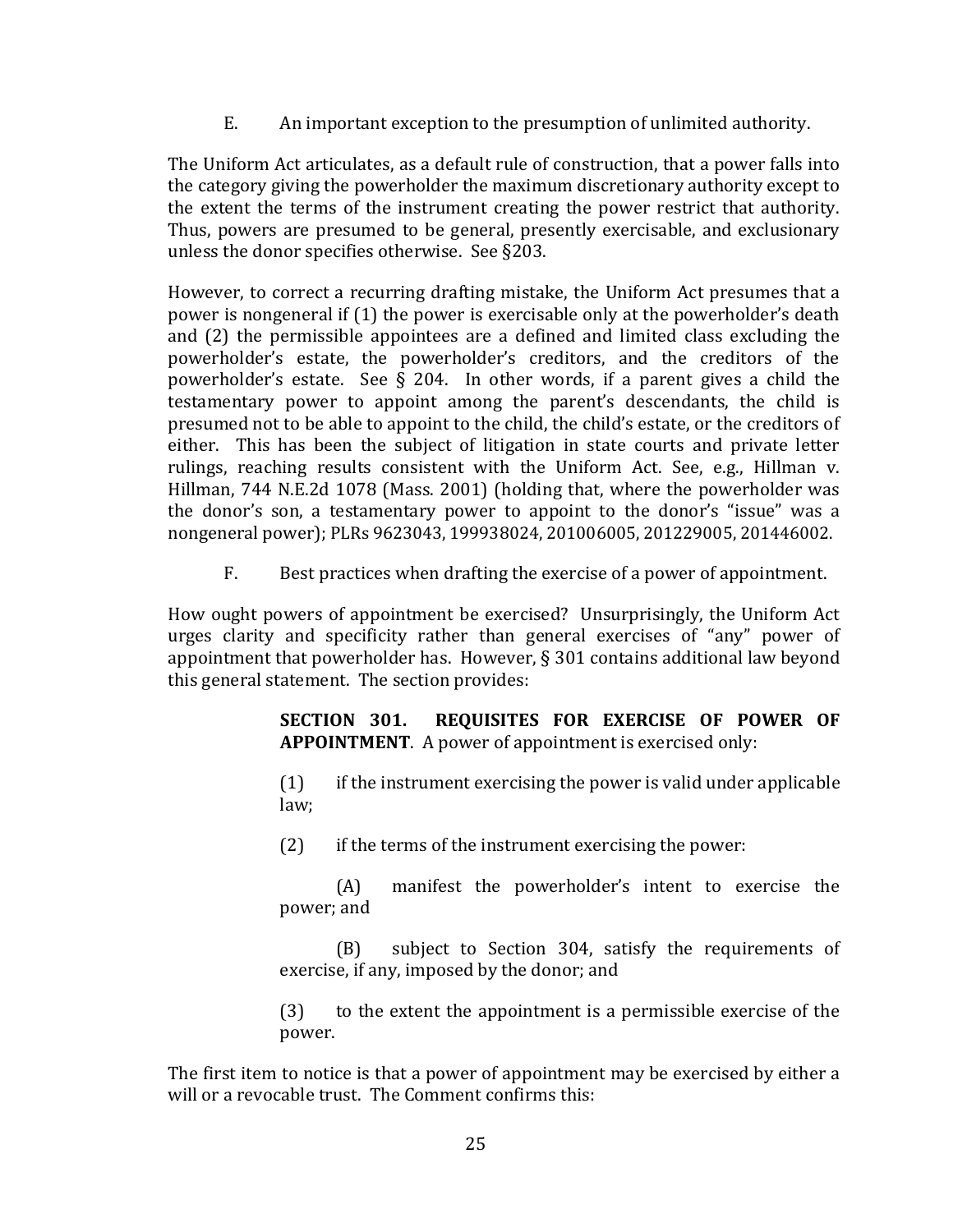Paragraph (1) states the fundamental principle that an instrument can only exercise a power of appointment if the instrument, under applicable law, is valid (or partially valid, see the next paragraph). Thus, for example, a *will* exercising a power of appointment must be valid under the law—including choice of law (see Section 103) applicable to wills. An *inter vivos trust* exercising a power of appointment must be valid under the law—including choice of law (see Section 103)—applicable to inter vivos trusts.

Further, Paragraph (2) requires the terms of the instrument exercising the power of appointment to manifest the powerholder's intent to exercise the power. Whether a powerholder has manifested an intent to exercise a power is a question of construction, and intent may be manifested even though the powerholder does not refer to the power. The terms of the instrument exercising the power must satisfy the requirements of exercise, if any, imposed by the donor, although as discussed below the Uniform Act also contains a substantial compliance doctrine.

Language expressing an intent to exercise a power is clearest if it makes a specific reference to the creating instrument and exercises the power in unequivocal terms and with careful attention to the requirements of exercise, if any, imposed by the donor. Thus, the recommended method for exercising a power of appointment is by a specific-exercise clause, using language such as the following: "I exercise the power of appointment conferred upon me by [my father's will] as follows: I appoint [fill in details of appointment]."

Not recommended is a blanket-exercise clause, which purports to exercise "any" power of appointment the powerholder may have, using language such as the following: "I exercise any power of appointment I may have as follows: I appoint [fill in details of appointment]." Although a blanket-exercise clause does manifest an intent to exercise any power of appointment the powerholder may have, such a clause raises the often-litigated question of whether it satisfies the requirement of specific reference imposed by the donor in the instrument creating the power. § 102(3) defines a blanket-exercise clause as a clause in an instrument which exercises a power of appointment and is not a specific-exercise clause. It includes a clause that: (A) expressly uses the words "any power" in exercising any power of appointment the powerholder has; (B) expressly uses the words "any property" in appointing any property over which the powerholder has a power of appointment; or (C) disposes of all property subject to disposition by the powerholder. § 302 of the Uniform Act provides that a residuary clause is not a blanket-exercise clause and will not be deemed to manifest the intent to exercise a power of appointment except in a very few instances:

## **SECTION 302. INTENT TO EXERCISE: DETERMINING INTENT FROM RESIDUARY CLAUSE.**

(a) In this section: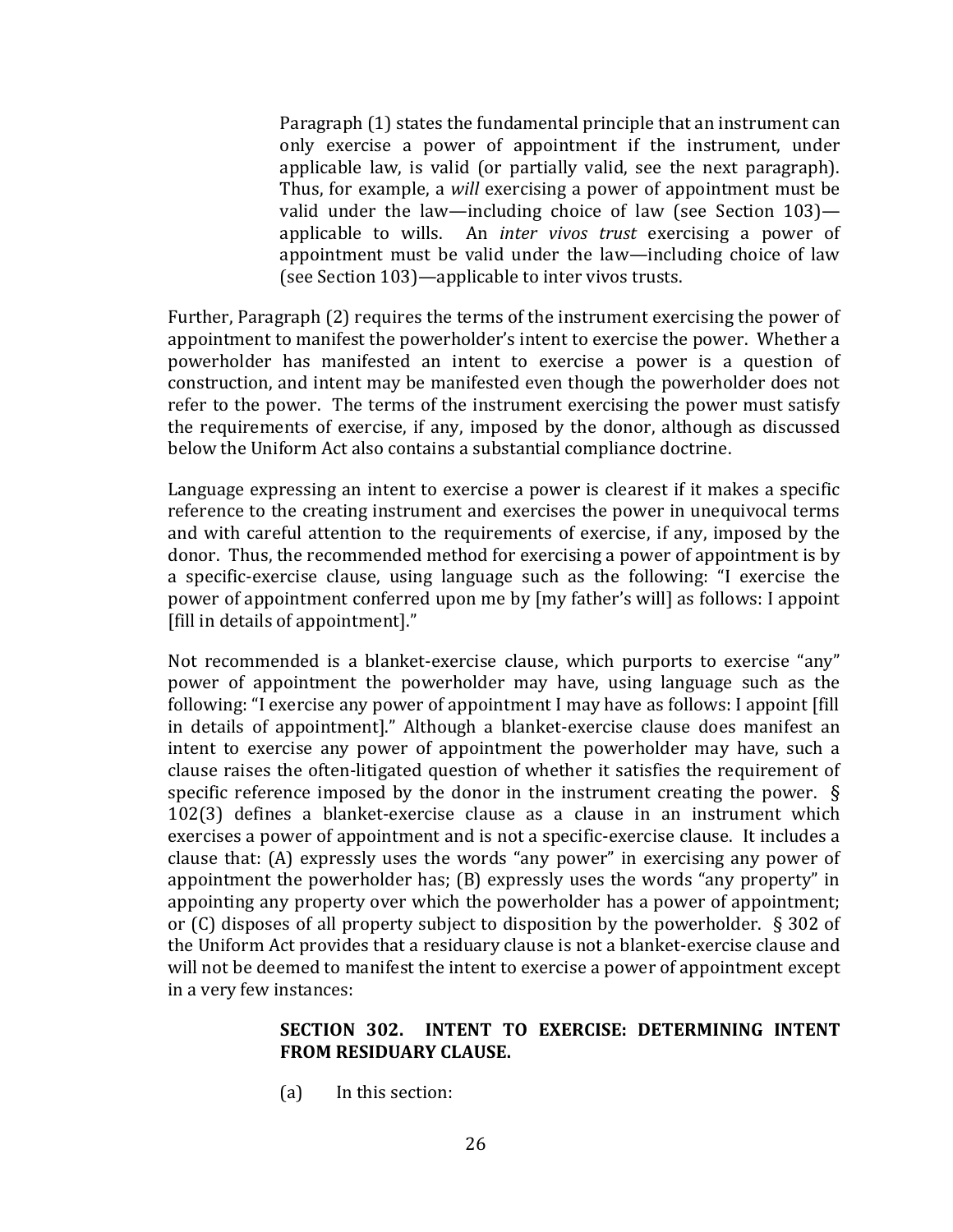(1) "Residuary clause" does not include a residuary clause containing a blanket-exercise clause or a specific-exercise clause.

(2) "Will" includes a codicil and a testamentary instrument that revises another will.

(b) A residuary clause in a powerholder's will, or a comparable clause in the powerholder's revocable trust, manifests the powerholder's intent to exercise a power of appointment only if:

(1) the terms of the instrument containing the residuary clause do not manifest a contrary intent;

(2) the power is a general power exercisable in favor of the powerholder's estate;

(3) there is no gift-in-default clause or the clause is ineffective; and

(4) the powerholder did not release the power.

Also not recommended are blending clauses. A blending clause purports to blend the appointive property with the powerholder's own property in a common disposition. The exercise portion of a blending clause can take the form of a specific exercise or, more commonly, a blanket exercise. For example, a clause providing "All the residue of my estate, including the property over which I have a power of appointment under my mother's will, I devise as follows" is a blending clause with a specific exercise. A clause providing "All the residue of my estate, including any property over which I may have a power of appointment, I devise as follows" is a blending clause with a blanket exercise. The Uniform Act aims to eliminate any significance attached to the use of a blending clause. A blending clause has traditionally been regarded as significant in the application of the doctrines of "selective allocation" and "capture." The Uniform Act eliminates the significance of such a clause under those doctrines. See §§ 308 (selective allocation) and 309 (capture). The use of a blending clause is more likely to be the product of the forms used by the powerholder's lawyer than a deliberate decision by the powerholder to facilitate the application of the doctrines of selective allocation or capture.

Suppose a powerholder does not want to exercise a power. In general, the powerholder ought either to release the power, an action provided for in Uniform Act § 402 unless the terms of the instrument creating the power prevent the release, or to include a non-exercise clause in the powerholder's will or revocable trust. A nonexercise clause can take the form of a specific-nonexercise clause (for example, "I do not exercise the power of appointment conferred on me by my father's trust") or the form of a blanket-nonexercise clause (for example, "I do not exercise any power of appointment I may have"). The property subject to the power could pass differently depending on which choice was made. That is, the takers in default of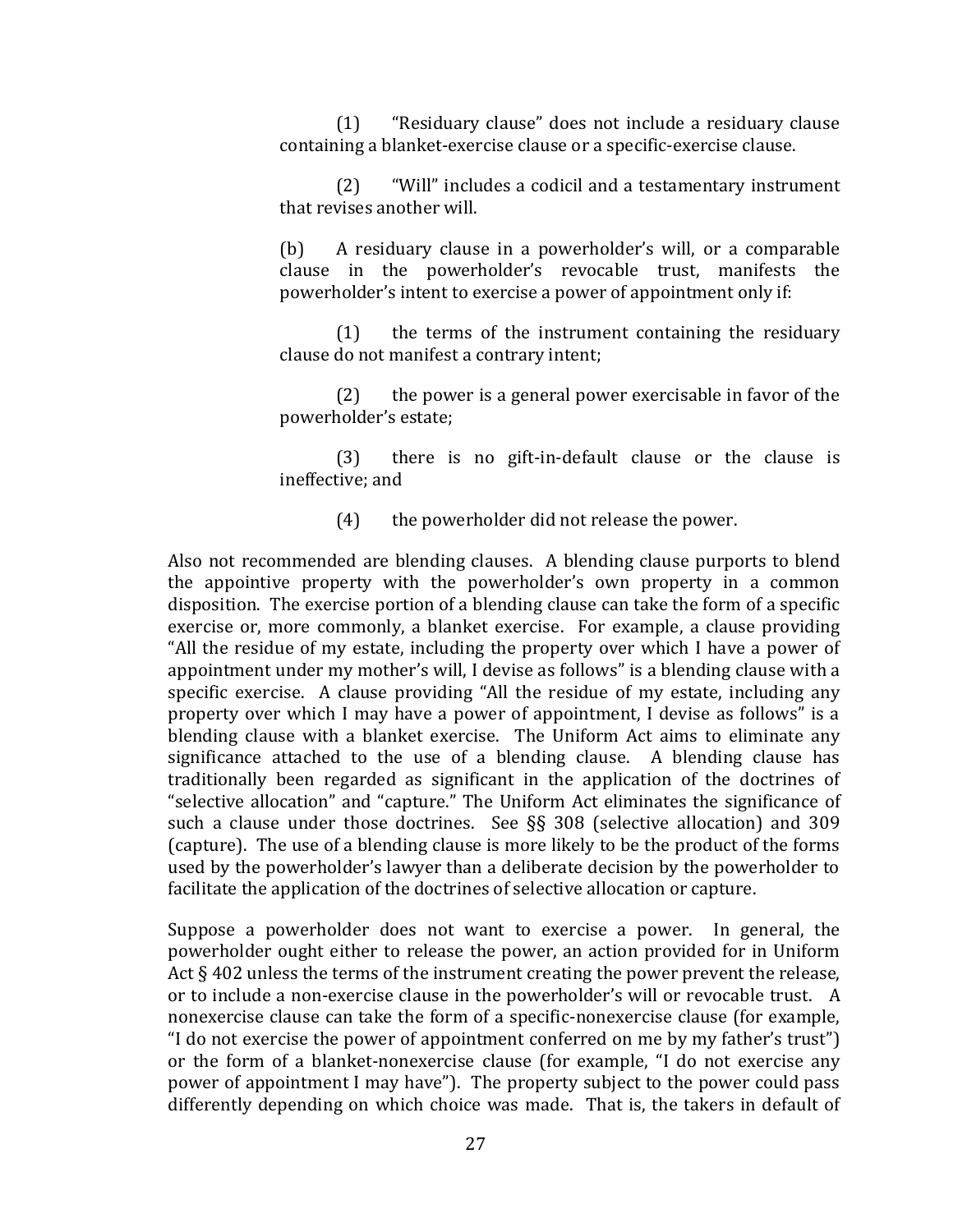exercise could be different if the powerholder released the power during lifetime or died with the power but did not exercise it. In effect, the way in which the power is not exercised becomes a power of appointment. Note that this inaction could have tax consequences depending on the identity of the takers in default.

G. After-Acquired Powers.

In Section 303 of the Uniform Act sets forth the general rule that a blanket-exercise clause will exercise a power granted after the instrument exercising the power was executed. Such powers are referred to as "after-acquired" powers – powers acquired before a powerholder's death. A power of appointment cannot be given to a powerholder who is deceased when the power is created. If the powerholder dies before the effective date of an instrument purporting to confer a power of appointment, the power is not created, and an attempted exercise of the power is ineffective. But note a difference between powers created in wills and in revocable trusts. The effective date of a power of appointment created in a Will is the testator's death, not when the testator executes the Will. The effective date of a power of appointment created in an inter vivos trust is the date the trust is established, even if the trust is revocable. See Restatement Third § 19.11, Comments b and c. (Of course, a power of appointment can be conferred on an unborn or unascertained powerholder, subject to any applicable rule against perpetuities. This is a postponed power that arises on the powerholder's birth or ascertainment.)

Nothing in the law prevents a powerholder from exercising a power in an instrument executed before acquiring the power. The only question is one of construction: whether the powerholder intended by the earlier instrument to exercise the after-acquired power. If the instrument of exercise specifically identifies the power to be exercised, then the question of construction is readily answered: the specific-exercise clause expresses an intent to exercise the power, whether the power is after-acquired or not. However, if the instrument of exercise uses only a blanket-exercise clause, the question of whether the powerholder intended to exercise an after-acquired power is often harder to answer. The presumptions in § 303 provide default rules of construction on the powerholder's likely intent. Unless the terms of the instrument indicate that the powerholder had a different intent, a blanket-exercise clause extends to a power of appointment acquired after the powerholder executed the instrument containing the blanketexercise clause. General references to then-present circumstances, such as "all the powers I have" or similar expressions, are not a sufficient indication of an intent to exclude an after-acquired power. In contrast, more precise language, such as "all powers I have at the date of execution of this will," does indicate an intent to exclude an after-acquired power.

Of course, even if the terms of the instrument manifest an intent to exercise an afteracquired power, the intent may be ineffective, because, for example, the terms of the instrument creating the power manifest an intent to preclude such an exercise. In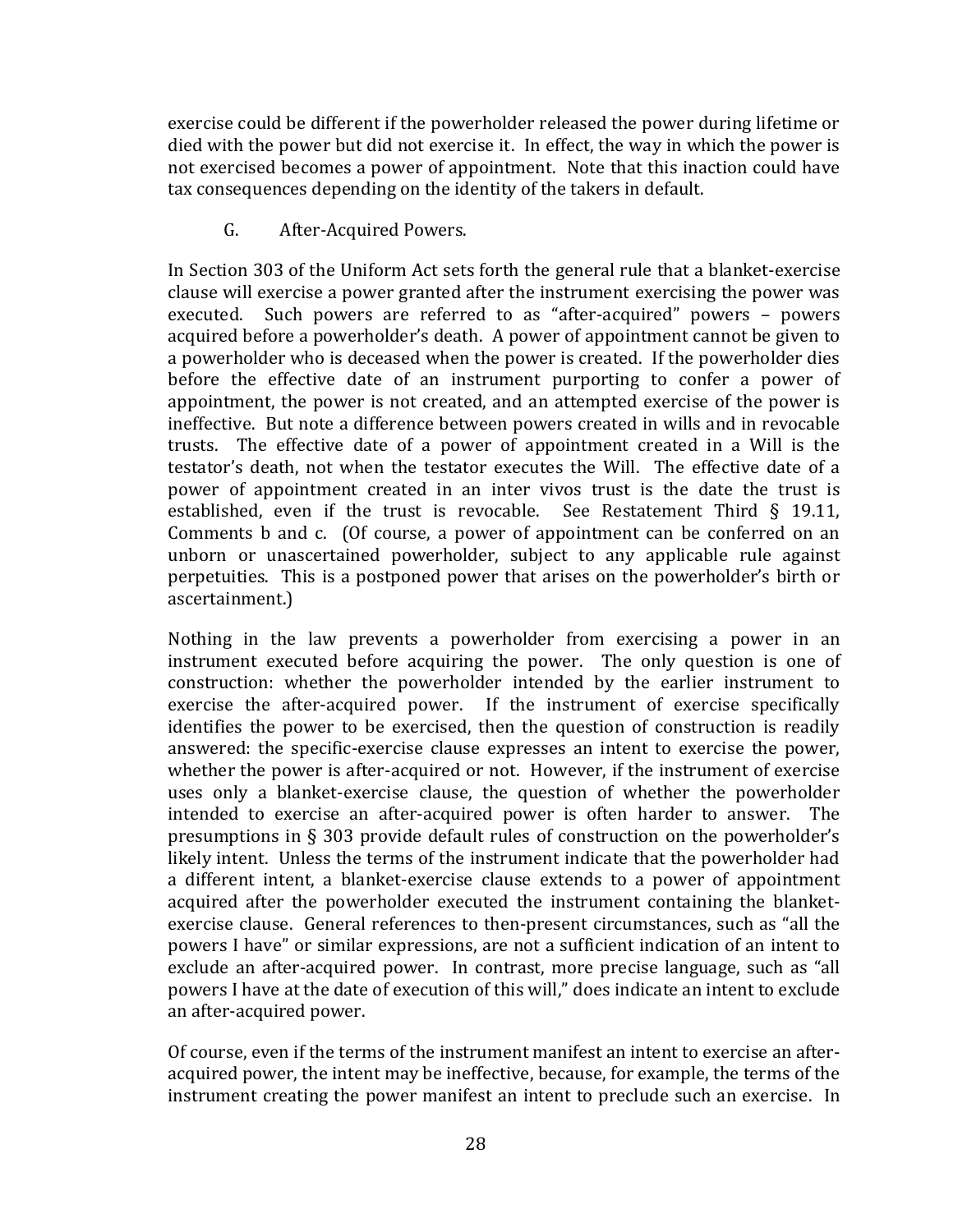the absence of an indication to the contrary, however, it is inferred that the time of the execution of the powerholder's exercising instrument is immaterial to the person who created the power. Even a declaration that the property shall pass to such persons as the powerholder "shall" or "may" appoint does not suffice to indicate an intent to exclude exercise by an instrument previously executed, because these words may be construed to refer to the time when the exercising document becomes effective.

There is one exception to the general rule. Paragraph  $(2)$  of § 303 provides that if the powerholder is also the donor, a blanket-exercise clause in a preexisting instrument is rebuttably presumed not to manifest an intent to exercise a power later reserved in another donative transfer, unless the donor/powerholder did not provide for a taker in default of appointment or the gift-in-default clause is ineffective. For example, if a grantor created an incomplete-gift trust for income purposes, a blanket-exercise clause will not exercise the nongeneral powers of appointment so retained.

H. Substantial compliance with donor-imposed formal requirements.

A tension in the law that recurs regularly is between the need for bright-line rules and the need to carry out the intent of donors and drafters. The imposition of specific requirements—wills must have a specific number of witnesses or powers of appointment must be exercised exactly as specified in the instrument of creation create bright-line rules but often at the expense of carrying out intent. With respect to the exercise of powers of appointment, the Uniform Act adopts a substantial compliance doctrine. Section 304 provides that a powerholder's substantial compliance with a formal requirement of appointment imposed by the donor, including a requirement that the instrument exercising the power of appointment make reference or specific reference to the power, is sufficient if: (1) the powerholder knows of and intends to exercise the power; and (2) the powerholder's manner of attempted exercise of the power does not impair a material purpose of the donor in imposing the requirement.

Substantial compliance can only be used with respect to formal requirements imposed by the creator of the power. If the power was created by will, the formal requirements for creation of a will in the applicable state must be followed. Further, substantial compliance does not apply to substantive requirements imposed for the exercise of the power, for example that a power may be exercised only after the powerholder reaches a certain age.

A straightforward example of where substantial compliance would suffice arises where the power requires exercise by will. Under the Uniform Act (see the Comment to  $\S$  304), a donor's requirement that the power of appointment be exercised "by will" may be satisfied by the powerholder's exercise in a nontestamentary instrument that is functionally similar to a will, such as the powerholder's revocable trust that remains revocable until the powerholder's death. See also Restatement Third § 19.9, Comment b ("Because a revocable trust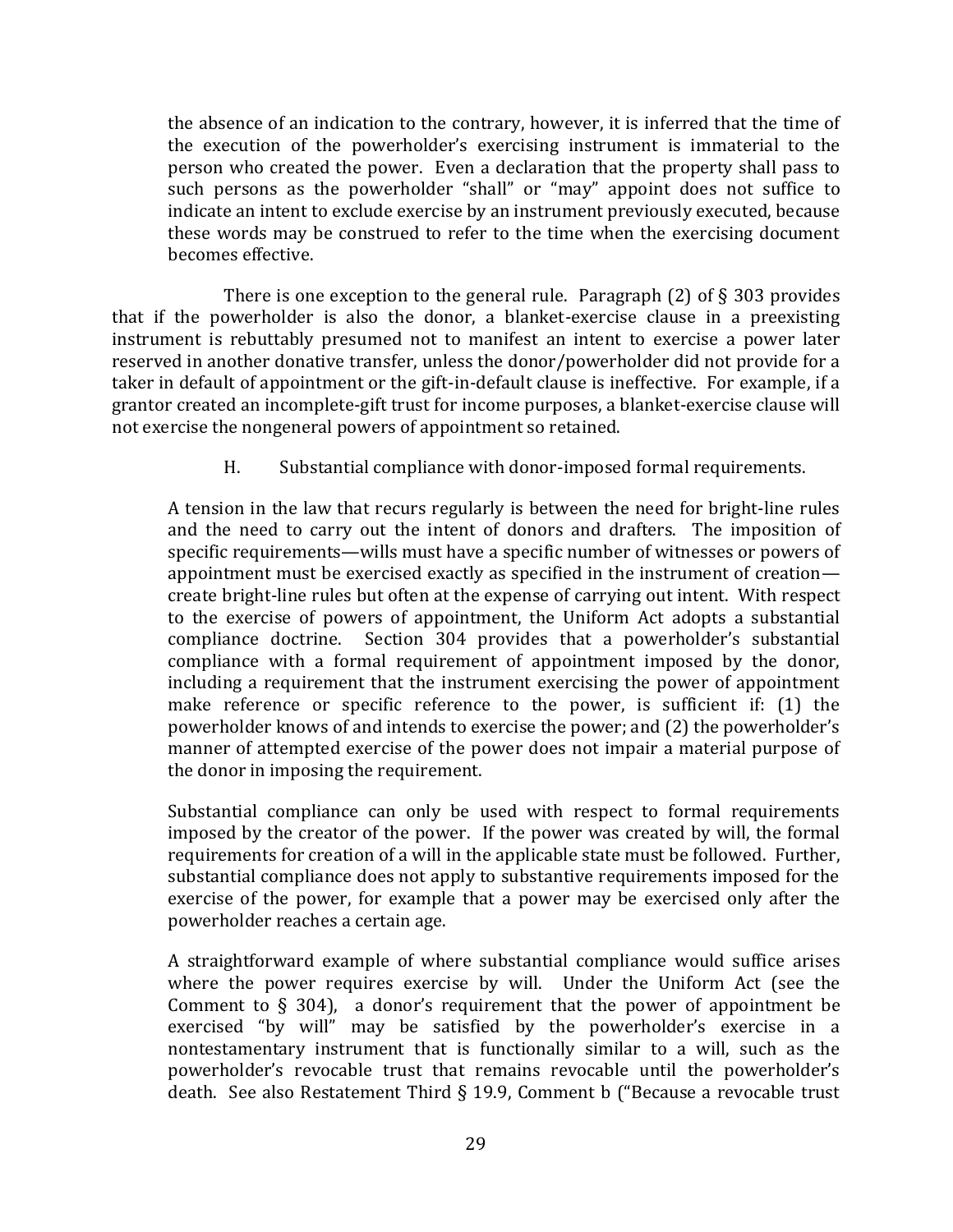operates in substance as a will, a power of appointment exercisable "by will" can be exercised in a revocable-trust document, as long as the revocable trust remained revocable at the [powerholder]'s death.").

Often powers require that a powerholder must make specific reference to a power in order for it to be exercised. It is generally believed that those requirements are a holdover from 70 years ago. General powers of appointment created prior to October 21, 1942 did not cause inclusion of property in the gross estate unless exercised; thus, specific-reference clauses are thought to be a pre-1942 invention designed to prevent an inadvertent exercise of a general power. But, of course, the federal estate tax law has changed and for a general power created after October 21, 1942, estate tax consequences do not depend on whether the power is exercised. Because the original purpose of the specific-reference requirement was to prevent an inadvertent exercise of the power, it seems reasonable to presume that that this is still the purpose in most instances. Consequently, a specific-reference requirement still overrides any applicable state law that presumes that an ordinary residuary clause was intended to exercise a general power. In other words, an ordinary residuary clause may manifest the powerholder's intent to exercise but does not satisfy the requirements of exercise if the donor imposed a specificreference requirement.

Ought a blanket-exercise clause satisfy a specific-reference requirement? If it could be shown that the powerholder had knowledge of and intended to exercise the power, the blanket-exercise clause would be sufficient to exercise the power, unless it could be shown that the donor's intent was not merely to prevent an inadvertent exercise of the power but instead that the donor had a material purpose in insisting on the specific-reference requirement. In such a case, the possibility of applying Uniform Probate Code § 2-805 or Restatement Third § 12.1 to reform the powerholder's attempted appointment to insert the required specific reference should be explored.

If a particular means of exercise is intended for some specific purpose, then it should be specified in the creation of the power as a material purpose. For example, "This power of appointment may be exercised only by specific reference to this paragraph and this requirement is material to the power."

I. Modern version of "capture doctrine".

Following the Restatement Third, the Uniform Act adopts a modern version of the "capture doctrine" concerning the disposition of property ineffectively appointed under a general power. Essentially, the gift-in-default clause controls; but, to the extent the gift-in-default clause is nonexistent or ineffective, the property passes to the powerholder or the powerholder's estate, if permissible, otherwise to the donor or the donor's transferee or successor in interest. See §309 of the Uniform Act and the Comments.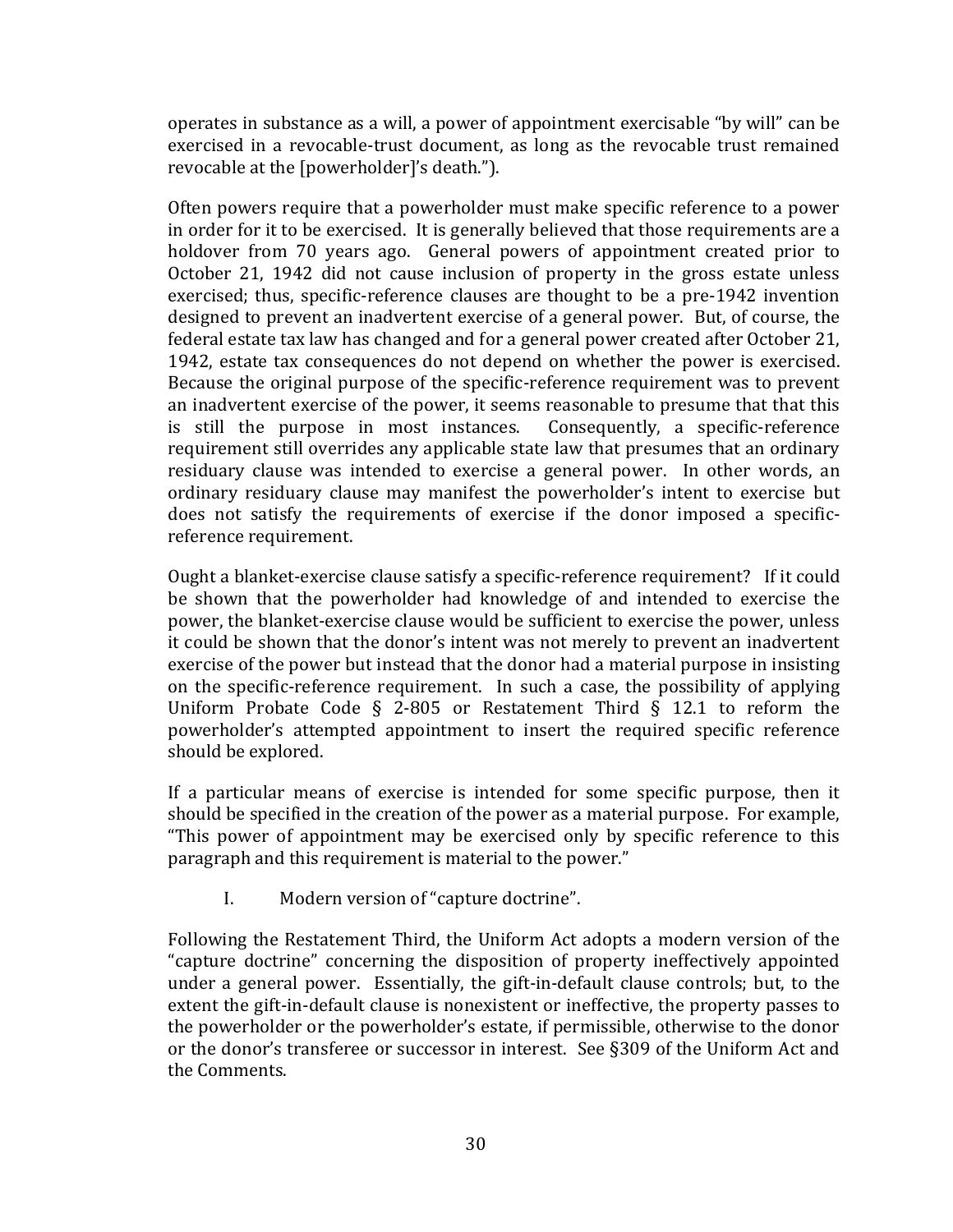J. Authority to disclaim or release power.

The Uniform Act provides rules on the disclaimer (§401) or release (§§402-404) of a power. PLRs 9526018 and 9526019 illustrate the disclaimer of powers of appointment. Suppose that Child 1 could receive income and principal for a "specified standard" from a generation-skipping trust and also had lifetime and testamentary nongeneral powers of appointment. The child disclaimed the nongeneral powers. The child also disclaimed the right under the trust to change trustees and to serve as trustee. The IRS ruled as follows:

> Section 25.2518-3(a)(1)(iii) provides that a power of appointment with respect to property is treated as a separate interest in the property and the power of appointment with respect to all or an undivided portion of the property may be disclaimed independently from any other interests separately created by the transferor in the property, if the requirements of §2518(b) are met. Further, a disclaimer of a power of appointment with respect to property is a qualified disclaimer only if any right to direct the beneficiary enjoyment of the property that is retained by the disclaimant is limited by an ascertainable standard.

> > \* \* \*

In this case, Child 1 intends to disclaim certain rights provided in the generation skipping trust established for him at Decedent's death. Specifically, Child 1 intends to disclaim his inter vivos and testamentary power to appoint trust property, the power to change the trustee, and the right to serve as trustee either presently or in the future. Child 1 has represented that he has not accepted any of the benefits of Trust. We conclude that, if Child 1's proposed disclaimer is timely and otherwise satisfies the requirements provided in §2518, and is valid under state law, the disclaimers will be qualified disclaimers under §2518. See, §25.2518-3(a)(1)(iii).

If the exercise of a power of appointment requires the action of two or more individuals, each powerholder has a power of appointment. If one but not the other joint powerholder releases the power, the power survives in the hands of the nonreleasing powerholder, unless the continuation of the power is inconsistent with the donor's purpose in creating the joint power. Absent a contrary provision in the power, it may be released in part as well as entirely. A partial release is a release that narrows the freedom of choice otherwise available to the powerholder but does not eliminate the power. A partial release may relate either to the manner of exercising the power or to the persons in whose favor the power may be exercised.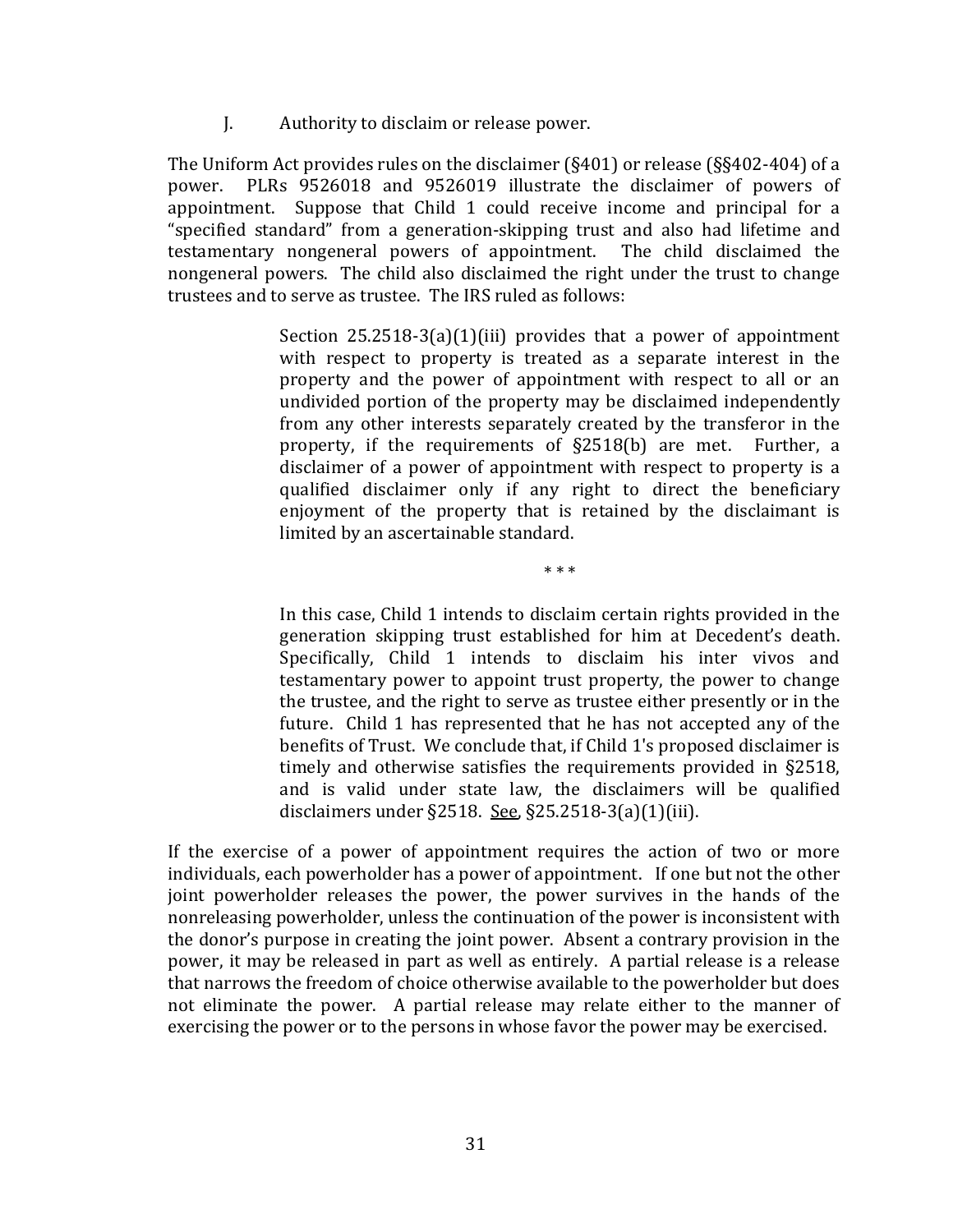K. Permissible and impermissible appointees, and fraud on exercise.

One of the most complex areas when dealing with powers of appointments is ascertaining who are permissible and impermissible appointees. Three rules are set forth in § 305.

First, a powerholder of a general power that permits appointment to the powerholder or the powerholder's estate may make any appointment, including an appointment in trust or creating a new power of appointment, that the powerholder could make in disposing of the powerholder's own property. The Comment to § 305 explains the truly broad nature of the general power stating:

> When a donor creates a general power under which an appointment can be made outright to the powerholder or the powerholder's estate, the necessary implication is that the powerholder may accomplish by an appointment to others whatever the powerholder could accomplish by first appointing to himself and then disposing of the property, including a disposition in trust or in the creation of a further power of appointment. A general power to appoint only to the powerholder (even though it says "and to no one else") does not prevent the powerholder from exercising the power in favor of others. There is no reason to require the powerholder to transform the appointive assets into owned property and then, in a second step, to dispose of the owned property. Likewise, a general power to appoint only to the powerholder's estate (even though it says "and to no one else") does not prevent an exercise of the power by will in favor of others. There is no reason to require the powerholder to transform the appointive assets into estate property and then, in a second step, to dispose of the estate property by will. Similarly, a general power to appoint to the powerholder may purport to allow only one exercise of the power, but such a restriction is ineffective and does not prevent multiple partial exercises of the power. To take another example, a general power to appoint to the powerholder or to the powerholder's estate may purport to restrict appointment to outright interests not in trust, but such a restriction is ineffective and does not prevent an appointment in trust. An additional example will drive home the point. A general power to appoint to the powerholder or to the powerholder's estate may purport to forbid the powerholder from imposing conditions on the enjoyment of the property by the appointee. Such a restriction is ineffective and does not prevent an appointment subject to such conditions.

Second, a powerholder of a general power that permits appointment only to the creditors of the powerholder or of the powerholder's estate may appoint only to those creditors. Neither the Comment to the Uniform Act nor the Restatement Third provides further guidance on the meaning of this provision. Suppose Fred has the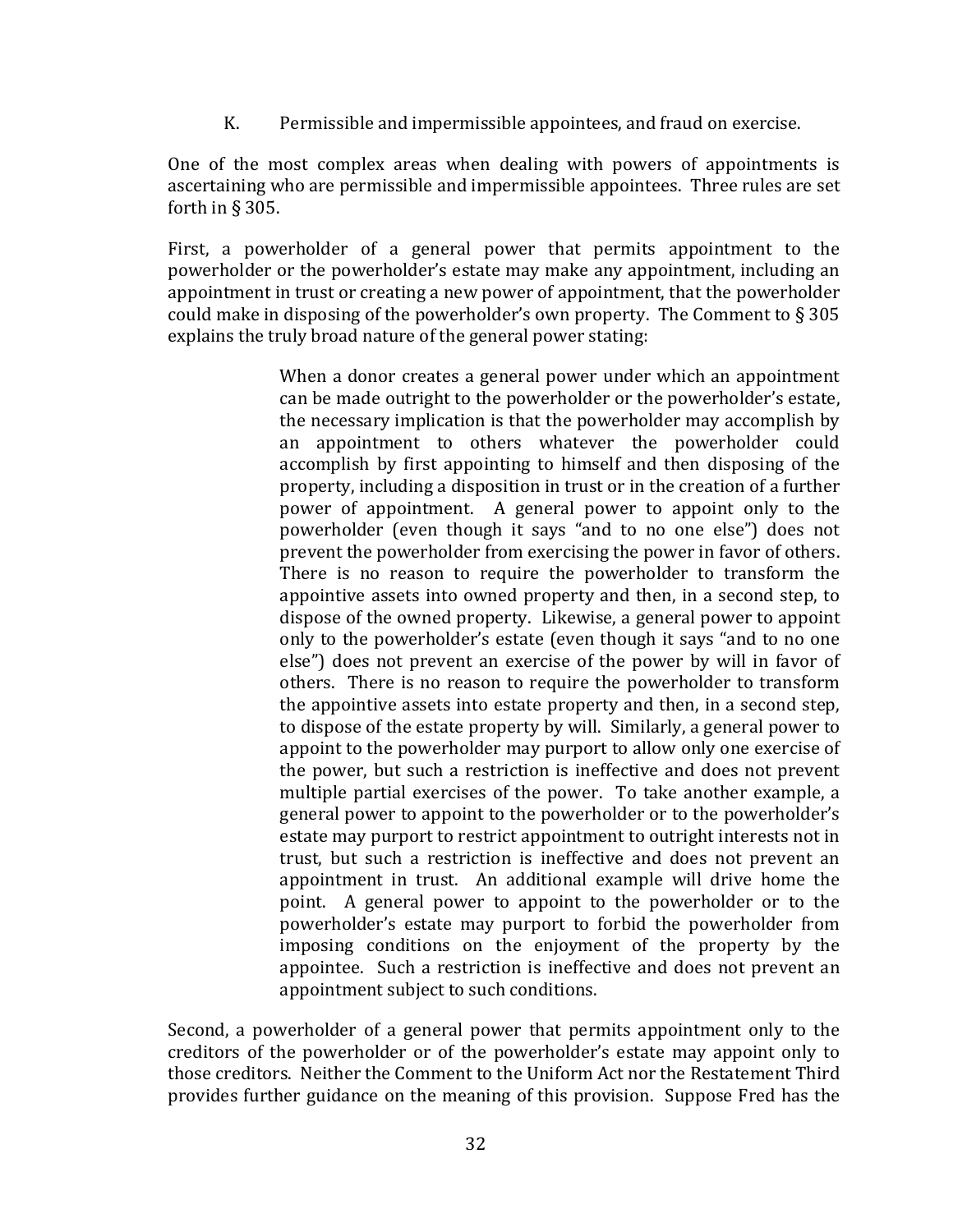power to appoint the property of a trust worth \$1,000,000 to his children, Tom, Dick, and Harry, and to his creditors. At a given moment, Fred owes Myrtle and Slim each \$100. When listing the potential appointees of Fred's power do we say "Tom, Dick, Harry, Myrtle and Slim?" Or are Myrtle and Slim different? At the moment Fred exercises the power to appoint property to Myrtle she is a creditor, yet as soon as she receives \$100 she ceases to be a creditor.

The issue also arises with a power to appoint to the creditors of the estate. Suppose that Fred may appoint \$1,000,000 among his children, Tom, Dick, and Harry, and the creditors of his estate. At his death, Fred owes \$100 to each of Myrtle and Slim. Suppose that Fred has exercised his power to appoint the assets among all permissible appointees to the maximum amount each may receive and equally among those who may receive any amount. Do Myrtle and Slim receive \$100 each or \$200,000 each  $(1/5<sup>th</sup>$  of \$1,000,000). Although it is true that once Myrtle and Slim each receive \$100 they cease to be creditors, it is equally true that at the moment of exercise—Fred's death—they were creditors. Put another way, ought the law of powers of appointment imply a limitation "to the extent" the appointee is a creditor?

The question is not entirely academic. The power to appoint to the creditors of the estate is commonly considered the narrowest general power that can be given. If appointment to a creditor is not limited to the amount the creditor is owed, then the power is not as narrow.

Third, with respect to nongeneral powers, unless the terms of the instrument creating a power of appointment manifest a contrary intent, the powerholder may:

(1) make an appointment in any form, including an appointment in trust, in favor of a permissible appointee;

(2) create a general power in a permissible appointee; or

(3) create a nongeneral power in any person to appoint to one or more of the permissible appointees of the original nongeneral power.

If the governing instrument allows, the holder of a nongeneral power may appoint to persons who are not among the original permissible appointees. The Comment to § 305 (c)(3) states:

> The rules of subsection (c) are default rules. The terms of the instrument creating the power may manifest a contrary intent. For example, a donor may choose to loosen the restriction in subsection (c)(3) by authorizing the powerholder of a nongeneral power to create a new nongeneral power with broader permissible appointees. Consider the following examples.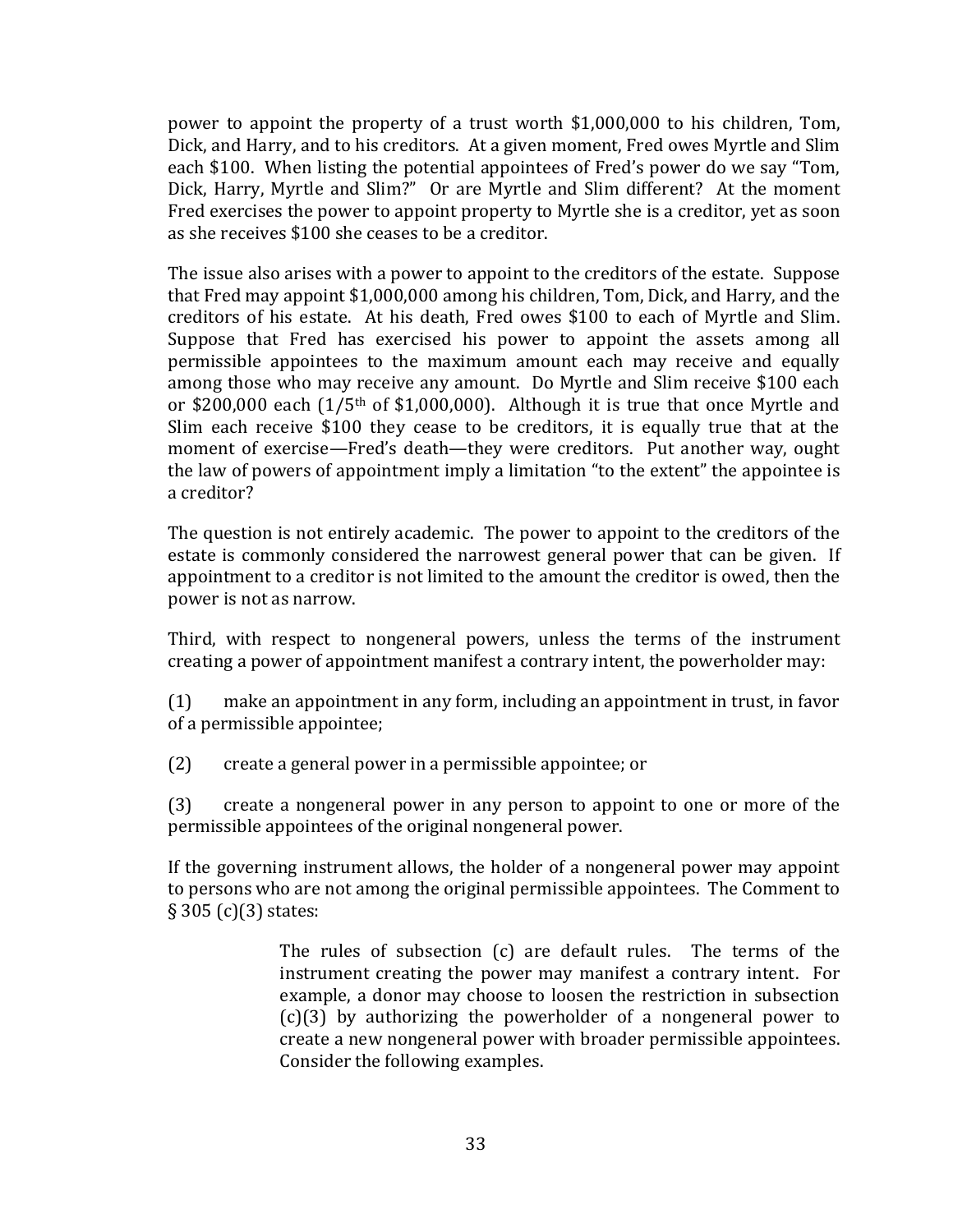*Example 1*. D creates a nongeneral power in D's child, P1, to appoint among D's descendants. Under the default rule of subsection (c)(3), P1 may exercise this power to create a new nongeneral power in D's child, P2. Unless the terms of D's instrument manifest a contrary intent, however, the permissible appointees of P2's nongeneral power cannot be broader than the permissible appointees of P1's nongeneral power.

*Example 2*. Same facts as in Example 1, except that D's instrument states: "The nongeneral power of appointment granted to P1 may be exercised to create in one or more of my descendants a new nongeneral power. This new nongeneral power may have permissible appointees as broad as P1 sees fit." On these facts, the default rule of subsection (c)(3) is overridden by the terms of D's instrument. The permissible appointees of P2's nongeneral power may be broader than the permissible appointees of P1's nongeneral power.

Any exercise of a power in favor of an impermissible appointee is ineffective. § 307(a). Further, an exercise in favor of a permissible appointee is ineffective to the extent the appointment is a fraud on the power. The concept of "fraud on the power" is explained in the Comment to § 307 as follows:

> Among the most common devices employed to commit a fraud on the power are: an appointment conditioned on the appointee conferring a benefit on an impermissible appointee; an appointment subject to a charge in favor of an impermissible appointee; an appointment upon a trust for the benefit of an impermissible appointee; an appointment in consideration of a benefit to an impermissible appointee; and an appointment primarily for the benefit of the permissible appointee's creditor if the creditor is an impermissible appointee. Each of these appointments is impermissible and ineffective.

Sections 19.15 and 19.16 of the Restatement Third of Property provide additional discussion and illustrations.

Section 19.16 discusses situations where appointments are made to permissible appointees for the benefit of impermissible appointees. That section states that:

> An appointment to a permissible appointee is ineffective to the extent that it was (i) conditioned on the appointee conferring a benefit on an impermissible appointee, (ii) subject to a charge in favor of an impermissible appointee, (iii) upon a trust for the benefit of an impermissible appointee, (iv) in consideration of a benefit conferred upon or promised to an impermissible appointee, (v) primarily for the benefit of the appointee's creditor, if that creditor is an impermissible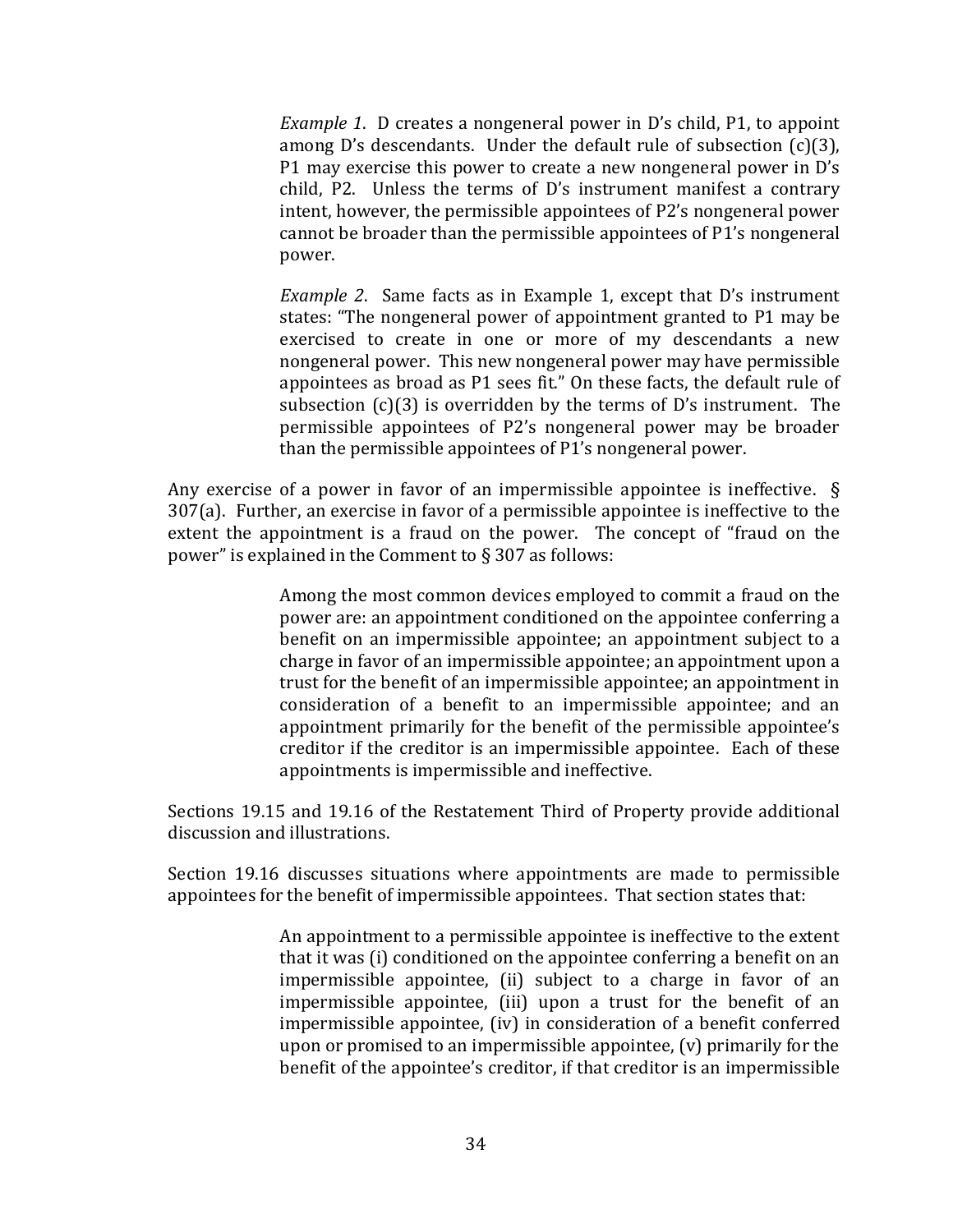appointee, or (vi) motivated in any other way to be for the benefit of an impermissible appointee.

L. Contract to exercise a power.

A power of appointment is nontransferable. The powerholder may not transfer the power to another person. If the powerholder dies without exercising or releasing the power, the power lapses. If the powerholder partially releases the power and dies without exercising the remaining part, the unexercised part of the power lapses. The power does not pass through the powerholder's estate to the powerholder's successors in interest. In short, a power of appointment is not a property interest.

However, a powerholder may contract to exercise or not exercise a power of appointment in certain circumstances. The easiest case is that of a presently exercisable power of appointment because of its ownership-equivalent nature. Section 405 of the Uniform Act sets forth the rule that the powerholder may contract not to exercise the power, or to exercise it so long as the exercise does not confer a benefit upon an impermissible donee. Although a general power presently exercisable in favor of the powerholder or the powerholder's estate has no impermissible appointees, a presently exercisable nongeneral power, or a general power presently exercisable only in favor of one or more of the creditors of the powerholder or the powerholder's estate, does have impermissible appointees.

If a power is not presently exercisable, no enforceable contractual obligation with regard to the exercise or nonexercise of the power may arise except in the limited circumstance where the powerholder also created the power and reserved the power in a revocable trust. § 406. The theory behind this rule is that because the powerholder does not have the power to make a present appointment, the powerholder cannot agree to an appointment now because the creator of the power has manifested an intent that the selection of the appointees and the determination of the interests they are to receive are to be made in the light of the circumstances that exist on the date that the power becomes exercisable. Further, if something of value moves from the promisee to the powerholder in exchange for the powerholder's promise to appoint, and the powerholder or the powerholder's estate is not a permissible appointee of the power (the power is not a general power), the contract would be invalid on the independent ground that it confers a benefit on an impermissible appointee. This rule includes a promise not to revoke an existing will (or revocable trust) that exercises a power. Quite obviously, where the powerholder could revoke a revocable trust and acquire fee ownership of the property, the general rule does not apply.

In § 407, of the Uniform Act provides that a breach of contract may be remedied in appropriate circumstances by specific performance or by damages, but limited to those payable from the appointive property. The powerholder's own assets are not at risk under the Uniform Act.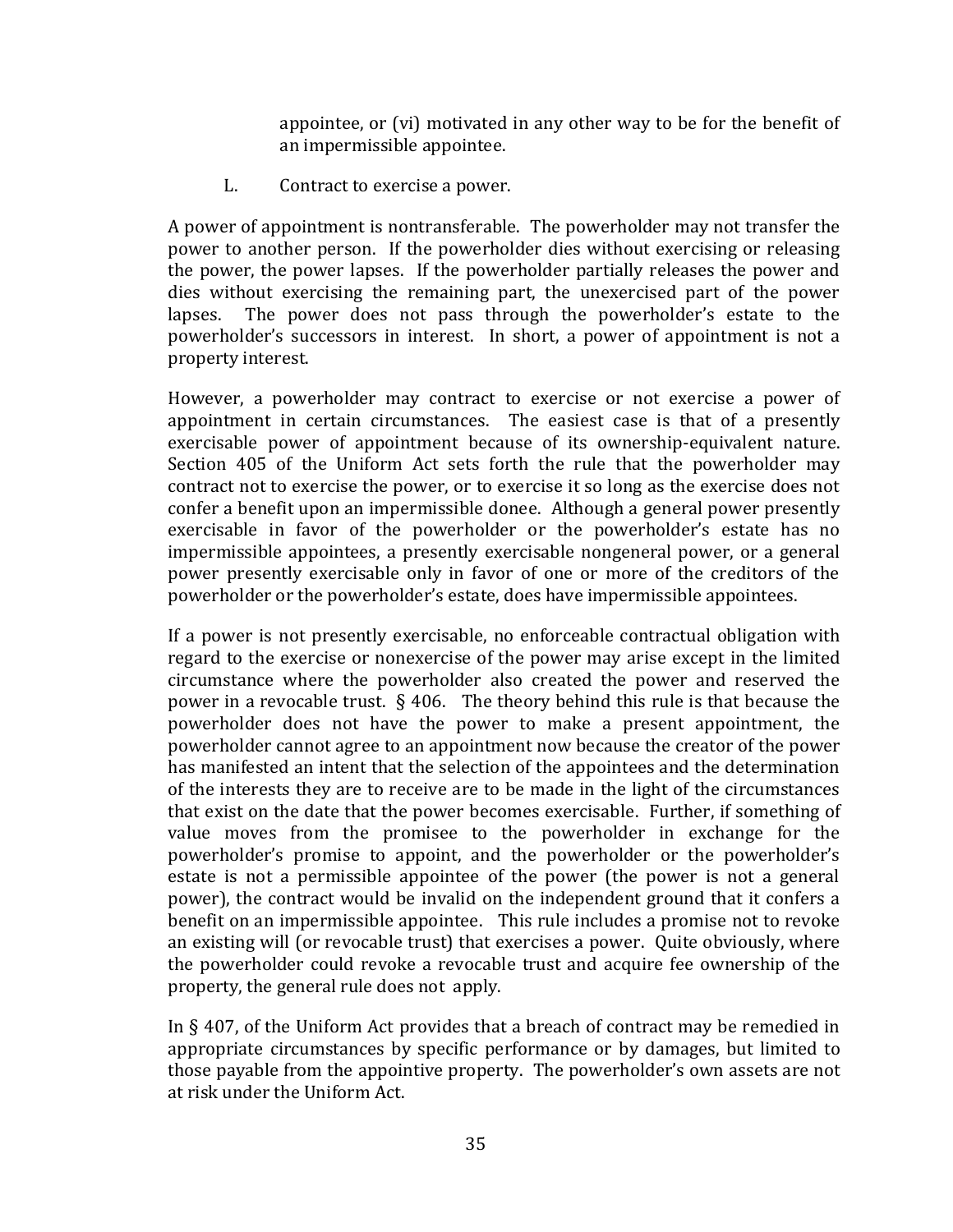M. Creditors' rights.

The Uniform Act provides rules on the rights of the powerholder's creditors in the appointive property. These rules vary depending on whether the power is a general power created by the powerholder (§501), a general power created by someone other than the powerholder (§502), or a nongeneral power (§504). There is also a provision (§503) treating a power of withdrawal from a trust as the equivalent of a presently exercisable general power for this purpose; but upon the lapse, release, or waiver of the power of withdrawal, the Uniform Act follows the Uniform Trust Code in creating an exception for property subject to a Crummey or other five and five power.

1. A general power created by the powerholder will be ineffective to shelter assets from creditors. See  $\S$  501. First,  $\S$  501(b) states the wellsettled rule that the creator of a power of appointment cannot use a fraudulent transfer to avoid creditors. If a donor fraudulently transfers appointive property, retaining a power of appointment, the donor/powerholder's creditors and the creditors of the donor/powerholder's estate may reach the appointive property as provided in the law of fraudulent transfers. On the other hand, as  $\S 501(c)$  states, if there is no fraudulent transfer, and the donor/powerholder has made an irrevocable appointment to a third party of the appointive property, the appointed property is beyond the reach of the donor/powerholder's creditors or the creditors of the donor/powerholder's estate. In other words, an irrevocable and nonfraudulent exercise of the general power by the donor/powerholder in favor of someone other than the powerholder or the powerholder's estate eliminates the ability of the powerholder's creditors or the creditors of the powerholder's estate to reach those assets. Finally, § 501(d) deals with the in-between situation where the donor has retained a general power of appointment but has made neither a fraudulent transfer nor an irrevocable appointment. In such a case, the following rules apply. If the donor retains a presently exercisable general power of appointment, the appointive property is subject to a claim of—and is reachable by—a creditor of the powerholder to the same extent as if the powerholder owned the appointive property. If the donor retains a general power of appointment exercisable at death, the appointive property is subject to a claim of—and is reachable by—a creditor of the donor/powerholder's estate (defined with reference to other law, but including costs of administration, expenses of the funeral and disposal of remains, and statutory allowances to the surviving spouse and children) to the extent the estate is insufficient, subject to the decedent's right to direct the source from which liabilities are paid. This same rule applies under the Uniform Trust Code,  $\S$  505(a), where a grantor may revoke a revocable trust. The application of these rules is not affected by the presence of a spendthrift provision or by whether the claim arose before or after the creation of the power of appointment.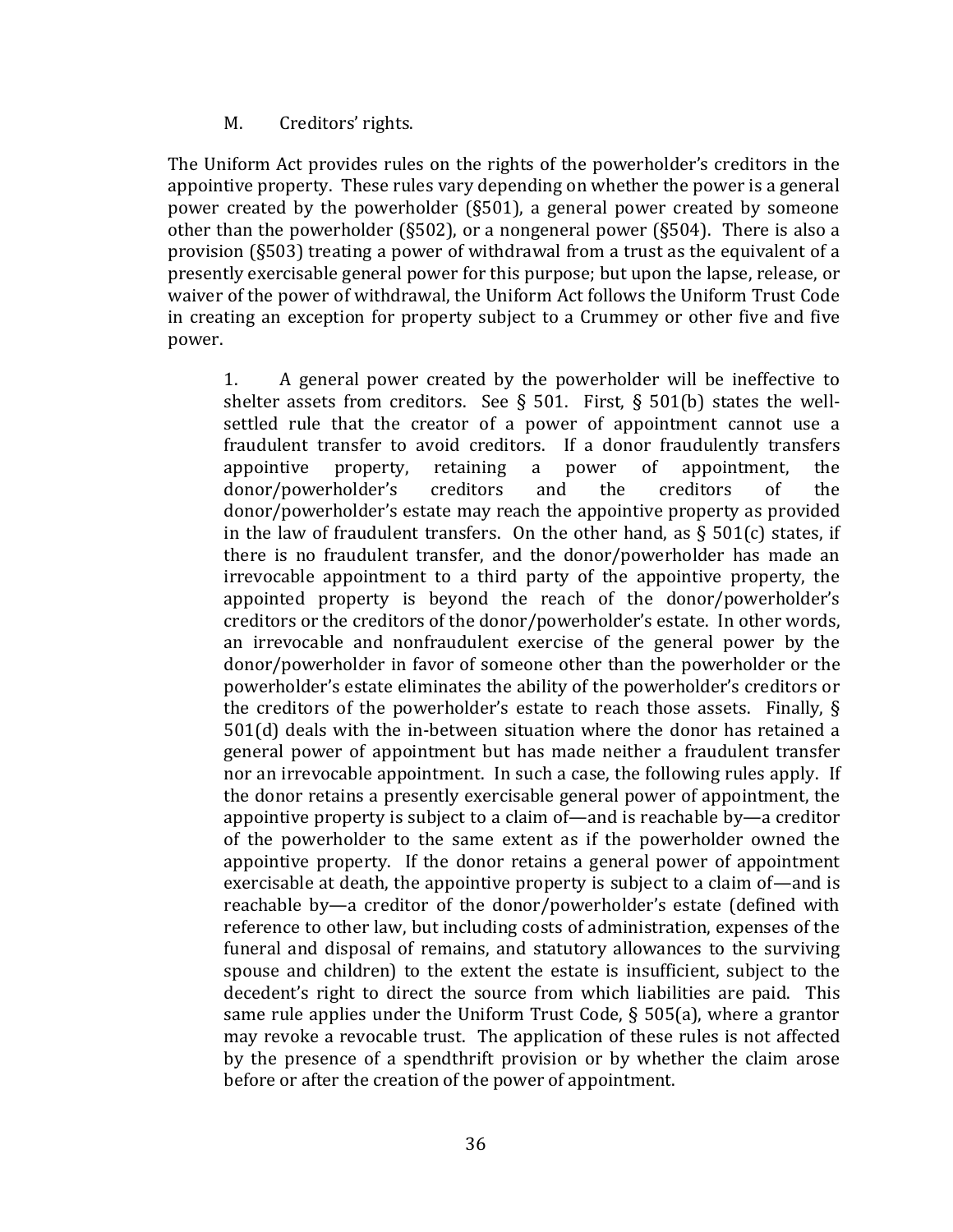These rules apply even if someone else nominally created the power, to the extent the powerholder contributed value to the transfer. The Comment to § 501 sets forth these examples:

*Example 1*. D purchases Blackacre from A. Pursuant to D's request, A transfers Blackacre "to D for life, then to such person as D may by will appoint." The rule of subsection (d) applies to D's general testamentary power, though in form A created the power.

*Example 2*. A by will transfers Blackacre "to D for life, then to such persons as D may by will appoint." Blackacre is subject to mortgage indebtedness in favor of X in the amount of \$10,000. The value of Blackacre is \$20,000. D pays the mortgage indebtedness. The rule of subsection (d) applies to half of the value of Blackacre, though in form A's will creates the general power in D.

*Example 3*. D, an heir of A, contests A's will on the ground of undue influence on A by the principal beneficiary under A's will. The contest is settled by transferring part of A's estate to Trustee in trust. Under the trust, Trustee is directed "to pay the net income to D for life and, on D's death, the principal to such persons as D shall by will appoint." The rule of subsection (d) applies to the transfer in trust, though in form D did not create the general power.

These rules were applied in Phillips v. Moore**,** 690 S.E.3d 620 (Ga. 2010)**.** In 1996, Delmus Phillips created a trust to hold real estate for his benefit and the benefit of his family. Under the trust instrument, Phillips was entitled to receive the net income of the trust during his life. Phillips also had a testamentary power of appointment that allowed him to appoint the trust property to anyone of his choosing, including his own estate or creditors. The trust named specific beneficiaries in the event that Phillips failed to exercise the power, and also contained a spendthrift provision that protected the income and principal of the trust from claims of creditors. Phillips filed for bankruptcy in 2007, and the bankruptcy trustee moved for judgment as to whether the spendthrift provision was enforceable. The court granted the trustee's motion and held that the corpus was property of the bankruptcy estate. On appeal, the court noted the lack of controlling Georgia law and certified to the Georgia Supreme Court "whether a settlor of a trust is a sole beneficiary, such that creditors may reach the corpus of the trust, when the trust instrument gives the settlor no right to the corpus during his lifetime but provides him with a general power to appoint the trust corpus as he sees fit in his will and names specific beneficiaries to receive the corpus of the trust in the event that the settlor does not exercise his power of appointment?" The court answered in the affirmative, holding that an income right plus a general testamentary power of appointment allows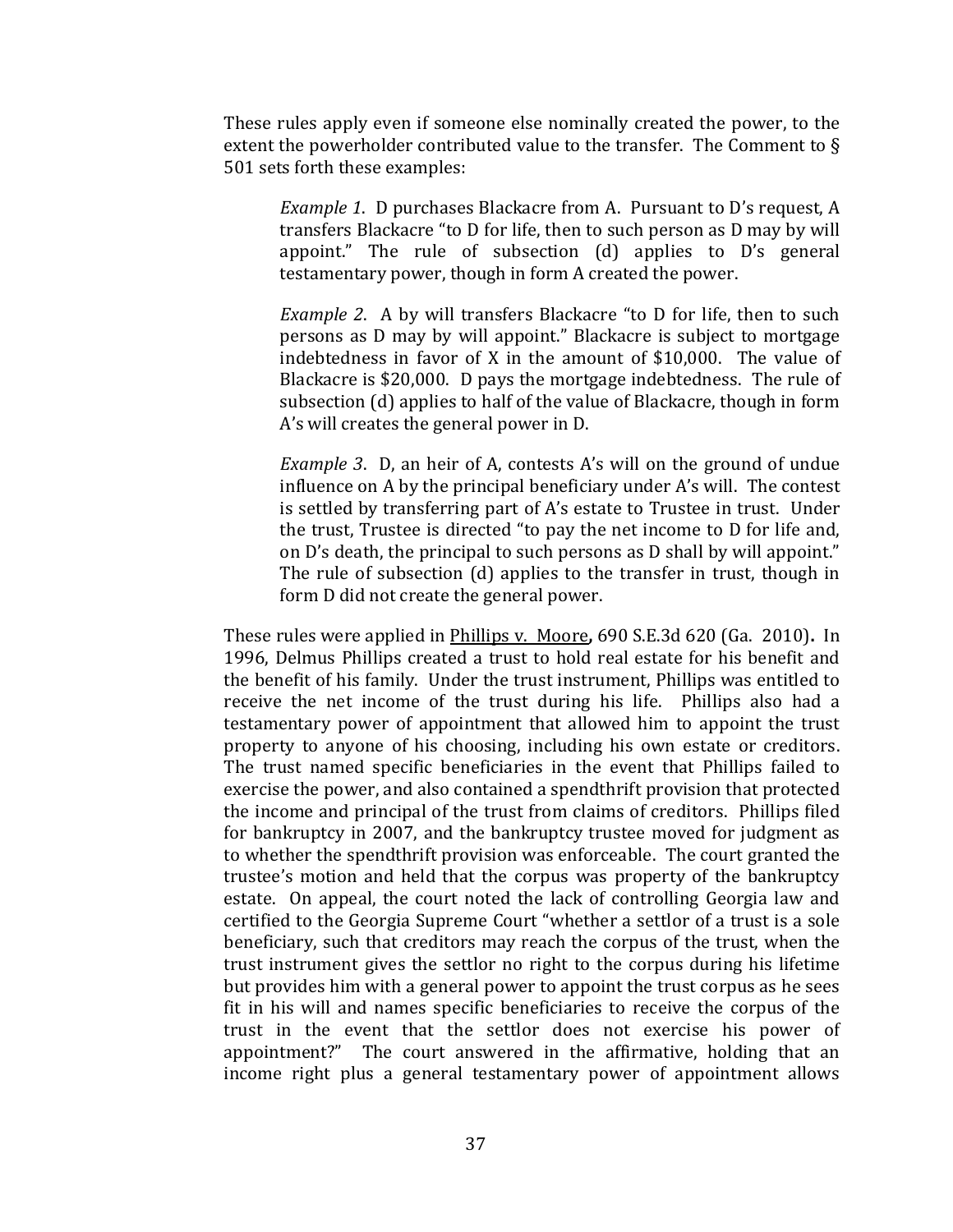creditors to reach even the trust corpus during the settlor's life despite the presence of a spendthrift provision.

2. A general power created by someone other than the powerholder is dealt with by § 502. With an exception for property subject to Crummey withdrawal rights (§ 502(b)), appointive property subject to a general power of appointment created by a person other than the powerholder is subject to a claim of a creditor of: (1) the powerholder, to the extent the powerholder's property is insufficient, if the power is presently exercisable; and (2) the powerholder's estate, to the extent the estate is insufficient, subject to the right of a decedent to direct the source from which liabilities are paid.

The theory behind section 502 is that a presently exercisable general power of appointment is equivalent to ownership. Further, upon the powerholder's death, property subject to a general power of appointment is subject to creditors' claims against the powerholder's estate (for example, administration, funeral and burial expenses, and statutory allowances to the surviving spouse and children) to the extent the estate is insufficient, subject to the decedent's right to direct the source from which liabilities are paid. In each case, whether the powerholder has or has not purported to exercise the power has no effect on this issue.

The Uniform Act follows the Restatement Third § 22.3. However, as noted by Comment c to that Restatement section, this is a new rule and is not the common law nor the rule of previous Restatements. The Comment states:

*c. Historical note.* The common-law rule was that the [powerholder's] creditors could not reach appointive assets covered by an unexercised general power of appointment if the power had been created by a person other than the [powerholder]. The thought was that until the [powerholder] exercised the power, the [powerholder] had not accepted sufficient control over the appointive assets to give the [powerholder] the equivalent of ownership of them. Restatement Second of Property (Donative Transfers), still adhered to the common-law rule, but recognized that statutory law in a number of states had abrogated the common-law rule. . . . The Restatement Second implemented the historical rule in three sections. . Section 13.2 provided that "Appointive assets covered by an unexercised general power of appointment, created by a person other than the donee, can be subjected to payment of claims of creditors of the donee, or claims against the donee's estate, but only to the extent provided by statute." Section 13.4 provided that "Appointive assets covered by an exercised general power to appoint by will, created by a person other than the donee, can be subjected to the payment of claims against the donee's estate." Section 13.5 provided that "Appointive assets covered by an exercised general power to appoint by deed, created by a person other than the donee, can be subjected to the payment of the claims of creditors of the donee to whatever extent they could have been thus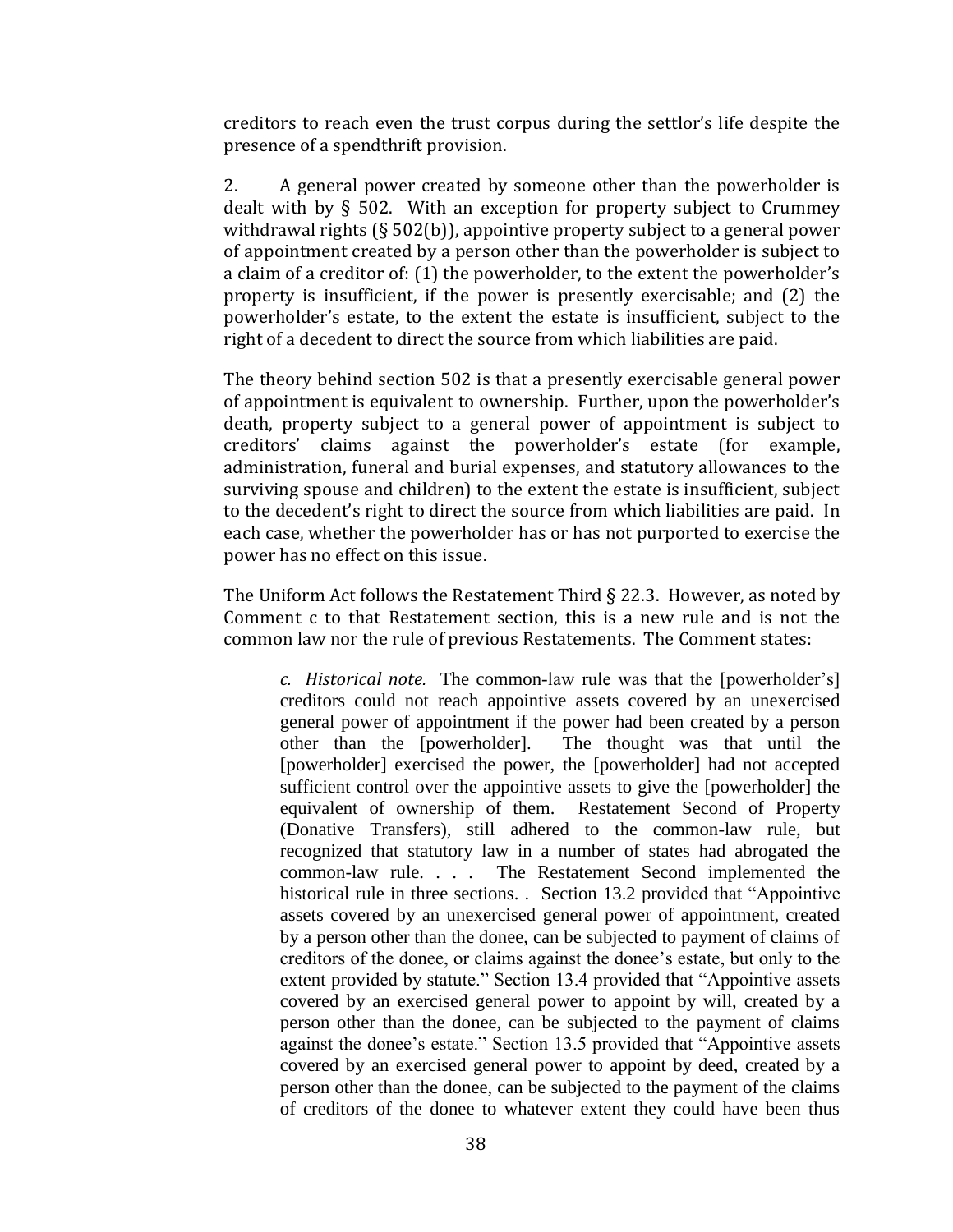subjected, under the rules relating to fraudulent conveyances, if the appointive assets had been owned by the donee and transferred to the appointee." The Restatement Third of Trusts has now diverged from the common-law rule. See Restatement Third, Trusts § 56, Comments b and c. The Restatement Third of Trusts represents the current position of the Institute, and is the rule adopted in this section . . . .

The majority view at common law is that the powerholder of a power, conferred on the powerholder by another, is treated as the beneficial owner of the appointive property for purposes of creditors' rights only if (1) the power is general *and* (2) the powerholder exercises the power. No distinction is made between a testamentary and a presently exercisable power. Creditors of a powerholder of a *non*general power, on the other hand, cannot reach the appointive assets even if the power was effectively exercised. The theory is that the donor who creates a nongeneral power did not intend to benefit the powerholder.

Explaining the distinction between the exercise and non-exercise of a general power for purposes of creditor access, Univ. Nat'l Bank v. Rhoadarmer, 827 P.2d 561 (Colo. App. 1991) noted:

When a donor gives to another the power of appointment over property, the [powerholder]... does not thereby become the owner of the property. Rather, the appointee of the power [meaning, the powerholder], in its exercise, acts as a "mere conduit or agent for the donor." The [powerholder], having received from the owner of the property instructions as to how the power may be utilized, possesses nothing but the authority to do an act which the owner might lawfully perform.

When the powerholder of a general power exercises the power by will, the view that the appointed property is treated as if it were owned by the powerholder means that the creditors of the powerholder's estate can reach the appointed property for the payment of their claims. See, e.g., Clapp v. Ingraham, 126 Mass. 200 (1879). The rule prevails even if this is contrary to the expressed wishes of the donor of the power. See, e.g., State Street Trust Co. v. Kissel, 19 N.E.2d 25 (Mass. 1939).

The exercise of the power by will does not confer actual beneficial ownership of the appointive assets on the powerholder for all purposes. The assets do not ordinarily become part of the powerholder's probate estate. Thus, in terms of priority, the powerholder's own estate assets are ordinarily used first to pay estate debts, so that the appointive assets are used only to the extent the powerholder's probate estate is insufficient.

Under the majority view at common law, the powerholder's creditors can reach the appointive assets only to the extent the powerholder's exercise was an *effective* exercise. A few states, however, follow the view that even an ineffective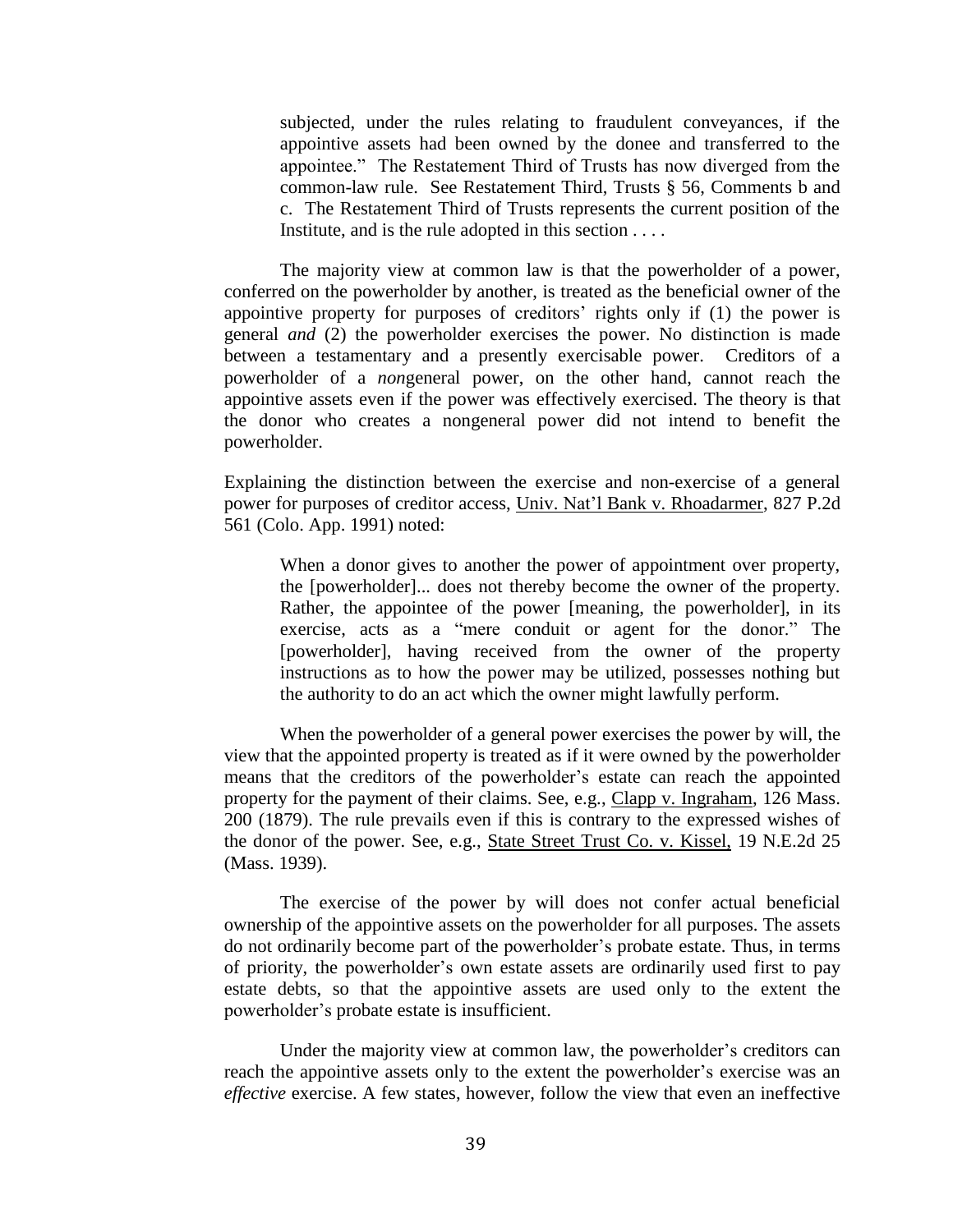exercise entitles the powerholder's creditors to reach the appointive assets. See, e.g., Estate of Breault, 211 N.E.2d 424 (Ill. App. Ct. 1965). Moreover, even in states adhering to the majority view, an ineffective exercise can sometimes "capture" the appointive assets for the powerholder's estate, in which case the appointive assets become part of the powerholder's probate estate for all purposes, including creditors' rights.

When the powerholder of a general power makes an inter vivos appointment, treating the appointed assets as if they were owned by the powerholder does not automatically mean that the powerholder's creditors can subject the appointed assets to the payment of their claims. If the appointment is in favor of a *creditor*, the powerholder's other, unsatisfied creditors can reach the appointed assets only by having the appointment avoided as a "preference" in bankruptcy proceedings. Apart from bankruptcy, the powerholder can choose to pay one creditor rather than another with his or her owned assets, and the same is true with respect to appointive assets. If the appointment is in favor of a *volunteer* (i.e., the appointment is gratuitous), the powerholder's creditors can reach the appointed assets only if the transfer is the equivalent of a fraudulent transfer under applicable state law.

In a minority of jurisdictions, the powerholder of a general power, conferred on him or her by another, is *not* treated as the owner of the appointive property even if the power is exercised. See, e.g., St. Matthews Bank v. DeCharette, 83 S.W.2d 471 (Ky. 1935). Of course, if the powerholder exercises the power in favor of himself or herself or his or her estate, the appointed property becomes owned in the technical sense, and creditors even in states adhering to the minority view would be able to subject the assets to the payment of their claims to the same extent as other property owned beneficially by the powerholder. A minority of states has enacted legislation that affects the rights of the powerholder's creditors. The legislation is not uniform. Some of the legislation expands the rights of the powerholder's creditors and some contracts them. The following is a sampling of the legislation.

*Michigan* legislation expands the rights of the creditors of the powerholder of an *unexercised* general power. During the powerholder's lifetime, the powerholder's creditors can subject the appointive property to the payment of their claims if the power is presently exercisable. (If the powerholder has actually made an inter vivos exercise of the power, the rules explained above with respect to inter vivos exercises presumably would be applied.) At the powerholder's death, the powerholder's creditors can subject the appointive property to the payment of their claims. In both instances, however, the appointive property is available only to the extent that the powerholder 's owned property is insufficient to meet the debts. See Mich. Comp. Laws §556.123.

*New York* legislation expands the rights of the powerholder's creditors in some particulars but restricts them in others. The legislation adopts the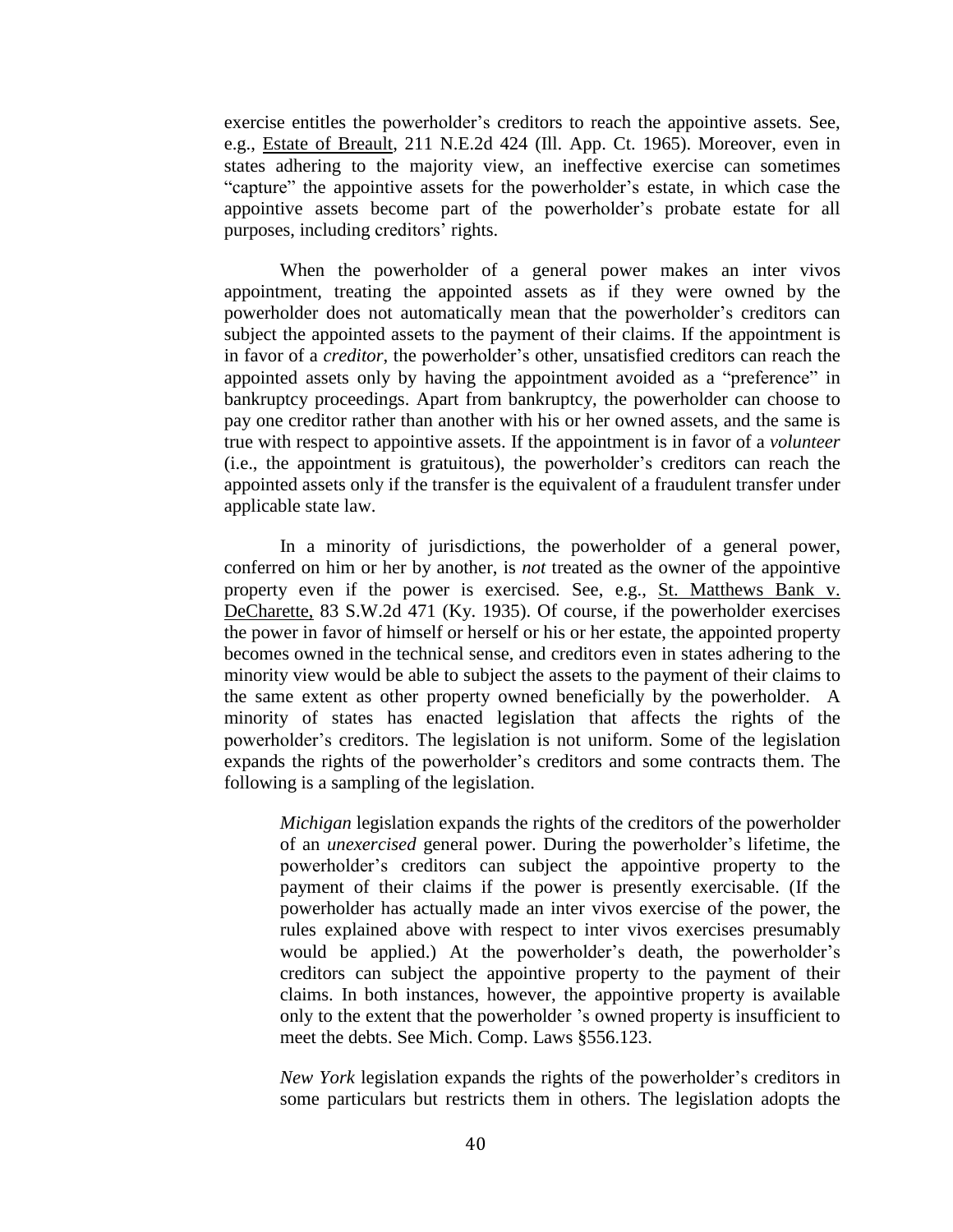same rules as the Michigan legislation, but limits their application to general powers presently exercisable. As to general testamentary powers, the powerholder's estate creditors can subject the appointive property to the payment of their claims only if the powerholder, as donor, reserved the power in himself or herself; as to general testamentary powers conferred on the powerholder by another, the powerholder's estate creditors cannot reach the appointive property even when the powerholder's will *exercises* the power. See N.Y. Est. Powers & Trusts Law §§10-7.1 et seq.

Whether a state follows the common law rule or the new Restatement rule with respect to the rights creditors have to property subject to an unexercised general power of appointment will be relevant when considering the wisdom of giving a trust beneficiary a general power for tax purposes, typically to attract new basis. If the beneficiary has a reasonable possibility of having substantial creditors at death, the risk that the trust property, which likely had no previous exposure to creditors, may be exposed.

Suppose the powerholder of a non-presently exercisable general power exercises the power to appoint the property other than to the powerholder's or the powerholder's estate's creditors. The rights of those creditors are cutoff under this section but they may still have rights under the state's fraudulent transfer law. If the exercise is to pay off one or some creditors at the expense of others there is no state law right of redress for the unpaid creditors although there may be remedies available under federal bankruptcy law (a discussion of which is beyond the scope of these materials).

Section 502(b) provides that a power of appointment created by a person other than the powerholder that is subject to an ascertainable standard relating to an individual's health, education, support, or maintenance within the meaning of section  $2041(b)(1)(A)$  or  $2514(c)(1)$  of the Code will be treated automatically as a nongeneral power.

3. Crummey withdrawal rights are dealt with in § 503 which provides that a current right to withdraw assets from a trust is a presently exercisable general power of appointment. However, upon the lapse, release, or waiver of such power, the power will be treated as a presently exercisable general power only to the extent that it exceeds the annual exclusion amount.

4. Property subject to the exercise of a nongeneral power of appointment is not subject to the claims of the powerholder's creditors, per § 504 of the Uniform Act, with two exceptions. If the taker in default of appointment is the powerholder or the powerholder's estate then the power is reclassified as a general power and the rights of creditors change accordingly  $(S 504(c))$ . Further, property subject to a nongeneral power is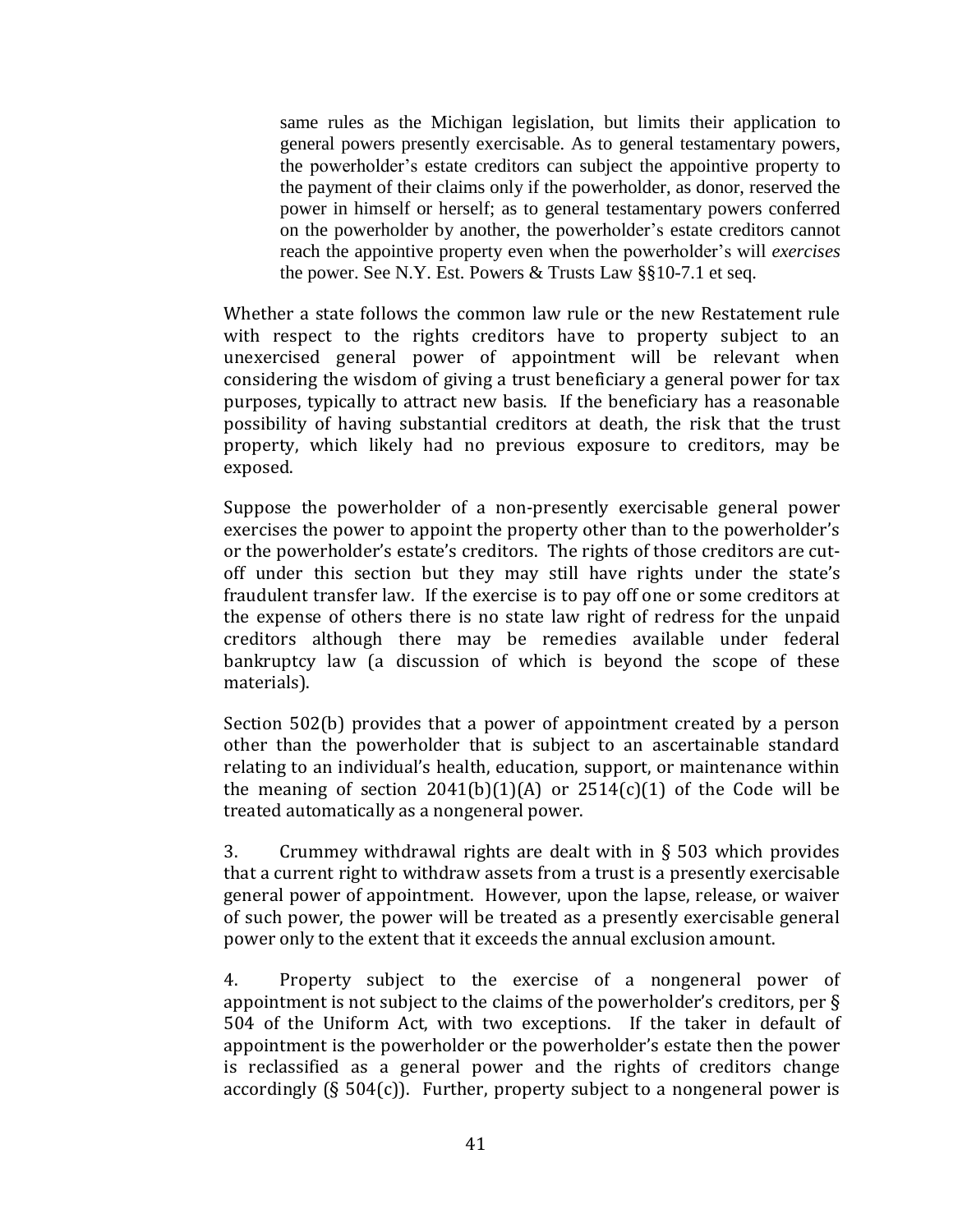subject to the claim of a creditor of the powerholder or the powerholder's estate to the extent that the powerholder owned the property and transferred it in a fraudulent conveyance, reserving the nongeneral power. This is really an application of the fraudulent conveyance statutes that cause the property to be subject to the creditors, and the rule in the Uniform Act is merely to ensure that the presence of a nongeneral power does not affect that rule.

5. The special case of elective share rights of a powerholder's surviving spouse is not dealt with by the Uniform Act because elective share rights are anything but uniform. Section 23 of the Restatement Third of Property sets forth what it believes would be good policy, namely that the powerholder is treated as owning property subject to a presently exercisable general power of appointment exercisable by the powerholder immediately before death and property subject to a general testamentary power of appointment exercisable by the powerholder if the powerholder was also the creator of the power. Essentially this would treat the surviving spouse as being similar to any other creditor. The Uniform Probate Code implements this policy in UPC sec. 2-205(1)(A) and (2)(A). Numerous states have adopted some version of this section in their elective share statutes. See, for example, Florida Statute § 732.2035 and Oregon Revised Statute § 114.665.

N. Definition of "person" in the Uniform Act.

The standard definition of "person" in uniform acts is used in the Uniform Act, in  $\S$ 102(12):

> "Person" means an individual, estate, trust, business or nonprofit entity, public corporation, government or governmental subdivision, agency, or instrumentality, or other legal entity.

This definition matters because powerholders are persons, appointees are persons, and donors—those who create powers—are persons. In short, in the Uniform Act one does not have to be an individual to create a power, have a power, exercise a power, or be the beneficiary of an exercise of a power. Note that the Uniform Trust Code contains a similar definition of "person" and allows trusts to be created by persons.

Consider a trust that gives a limited liability company a power of appointment. The ownership of the LLC could be transferred, thus changing who could control the exercise of the power. Undoubtedly for federal tax purposes the LLC would be looked through and the power treated as held by the owners of the LLC. Consider also a trust that allowed a powerholder to appoint assets to a particular LLC. Because the ownership of the LLC could change, the beneficiaries of the power could change as well, and the exercise of the power could be bought and sold. Rights of withdrawal are presently exercisable general powers of appointment; might there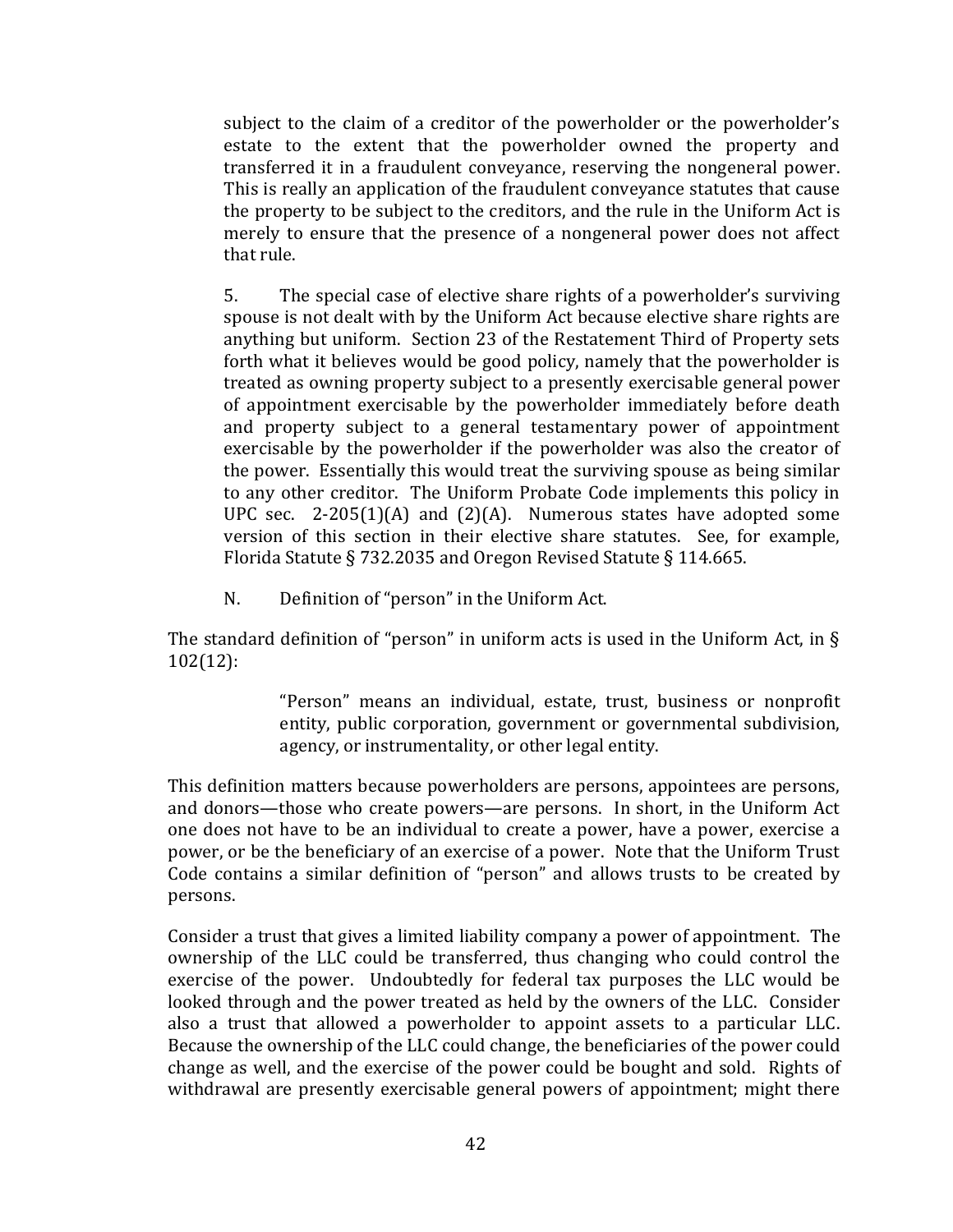be circumstances where those powers would be better held by an LLC than by individuals?

To date, the only regular use of this expanded definition has been outside the area of powers of appointment. The Uniform Trust Code allows the settlor of a charitable trust to enforce its terms. If a charitably minded individual transfers assets to an LLC and the LLC creates the charitable trust, the LLC is the settlor of the trust for state law purposes, and in a UTC state that has not altered the uniform provisions the LLC may enforce the charitable trust. The LLC need not terminate when the individual who originally created it dies. We can expect additional uses to develop as the Uniform Act becomes widespread.

¶ 104 Recent Cases Dealing With Powers of Appointment.

¶ 104.1 Cessac v. Stevens, 127 So.3d 675 (Fla. 1st DCA, November 20, 2013) Failure to make specific reference to powers of appointment was fatal to their exercise.

A. The decedent had powers of appointment over three trusts each of which allowed her to appoint assets by Will "making specific reference to the power herein granted"*.* The decedent's Will only referred to the trusts and the powers by stating the following: *"*Included in my estate assets are the STANTON P. KETTLER TRUST, FBO, SALLY CHRISTIANSEN, under will dated July 30, 1970, currently held at Morgan Stanley Trust offices in Scottsdale, Arizona and two (2) currently being held at Northern Trust of Florida in Miami, Florida."

B. The court held that the "mere reference" to one of the trusts and the location of the property of the other two trusts was insufficient to substantially comply with the specific reference requirement. Section 732.607 of the Florida Statutes provides that a will making a disposition of "all of the testator's property" will not exercise a power of appointment without specific reference to the power or other indication of intent.

C. The court noted that the result, while seemingly harsh, really is not because compliance with the specific reference is easy. Here, the attorney who drafted the decedent's will testified that "he made no effort to ensure that the will complied with the trusts' requirements" even though he had a copy of at least one of the trusts.

D. While not addressed in the decision, it is worth noting that Florida did not adopt Section 304 dealing with substantial compliance. See, Chapter 709, Florida Statutes.

¶ 104.2 Sefton v. Sefton, et al., 206 Cal. App. 4th 875 (Cal. App 4 Dist., 2012). Validity of exercise of testamentary power of appointment determined under law in effect when grantor of power died and not when power exercised.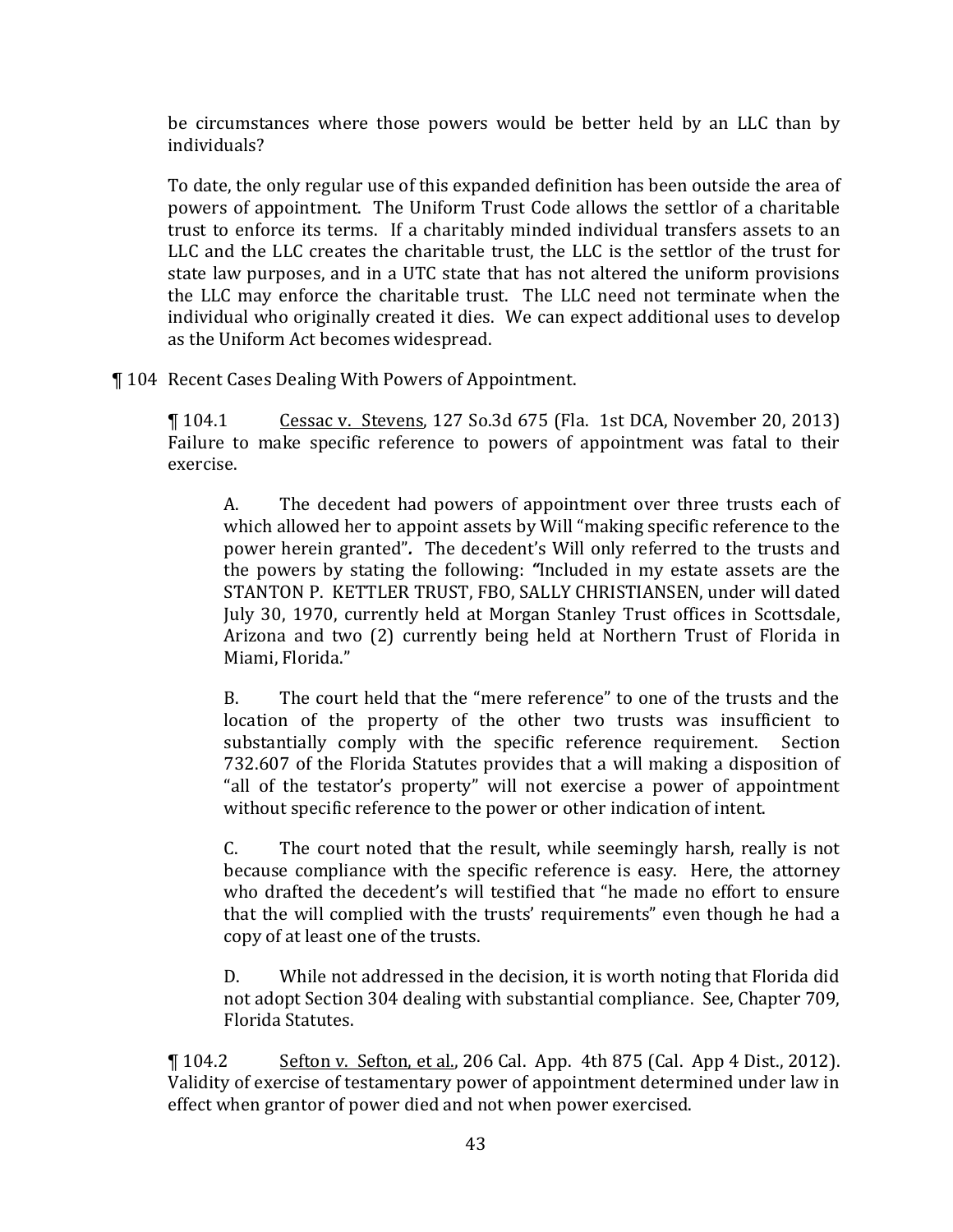A. In a case of first impression in California, the California Court of Appeals was asked to determine the effect that a California statute, enacted after the creation of a power appointment, had on the permissible appointees of the power.

B. At his death, J.W. Sefton, Jr., owned a highly valuable controlling interest in San Diego Trust & Savings Bank. J.W. executed a will in 1955 and died in 1966. Under his will, J.W. gave his son, Thomas, a life estate in certain property. J.W. also gave Thomas testamentary limited power of appointment over 75 percent of J.W.'s estate that could be exercised in favor of Thomas's then living issue. Thomas' children were identified in J.W.'s will as Thomas Sefton Jr., Laurie Sefton, and Harley Sefton. Thomas died in 2006 and under his will he exercised his power of appointment in favor of Laurie and Harley, but he excluded Thomas Jr. Thomas Jr. challenged his father's exercise of the power of appointment, arguing that his father exceeded the scope of the power of appointment.

C. Under the common law existing at the time that J.W. executed his will and at the time of his death, J.W.'s will would be interpreted as giving Thomas a "non-exclusive power of appointment" that required that each of the grandchildren receive a "substantial" part of the trust. In 1970, prior to Thomas's death but after J.W.'s death, California changed its common law by implementing a statute that presumed that a power of appointment was "exclusive" so that one or more persons in a defined class of appointees could be excluded unless the grantor of the power specified otherwise.

D. The trial court dismissed Thomas Jr.'s petition, applying the law in effect at the time of Thomas's death (and therefore the time of the exercise of the power).

E. On appeal, California Court of Appeals reversed the trial court on the grounds that: (1) the California statute that changed the law on powers of appointment did not apply to powers of appointment that were created prior to July 1, 1970; (2) the court presumed that J.W. and the attorney that prepared his will were aware of the prevailing law at the time the will was created, as well as the time of J.W.'s death, and further presumed that J.W. intended to benefit all of the grandchildren; (3) had the 1970 change in law been retroactive, it would change the intent of donors and substantive parts of wills and would likely be unconstitutional; and (4) Thomas Jr. was entitled to a "substantial" share of J.W.'s trust and remanded the matter for further determination as to what would constitute a substantial share.

¶104.3 Taylor v. Feinberg, 919 N.E. 2d 888 (Illinois Supreme Court, Sept. 24, 2009). The Illinois Supreme Court upheld the validity of an exercise of a power of appointment to direct trust distributions to grandchildren conditioned on marrying within the Jewish faith.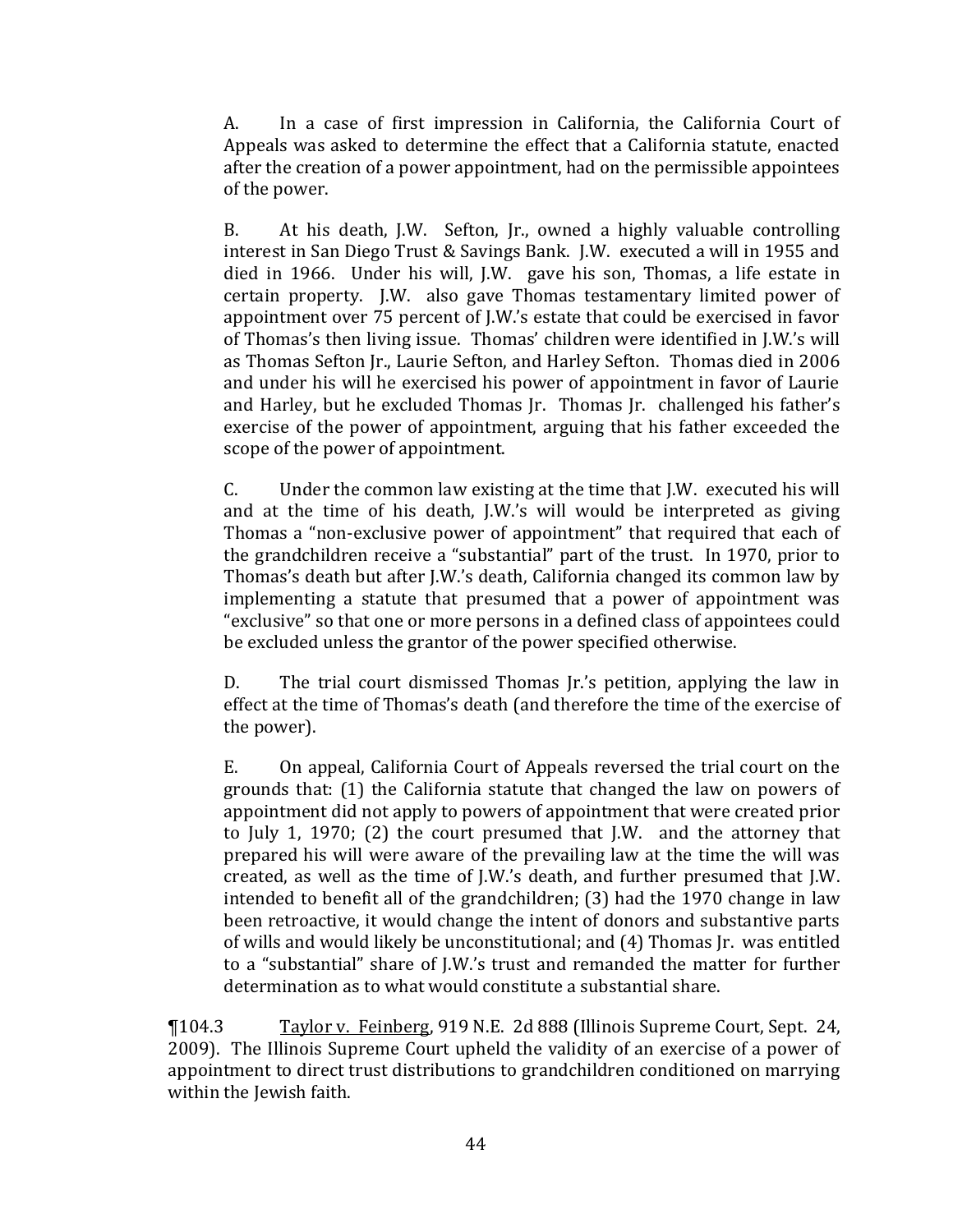A. Max Feinberg died in 1986, leaving a pour-over will and a revocable trust. Under his trust, he established Trust A and Trust B for the lifetime benefit of his wife, Erla Feinberg. He also granted his wife lifetime and testamentary limited powers of appointment over the trust assets.

B. To the extent his wife did not exercise her powers of appointment, he directed the distribution of the trust assets to his descendants, but subject to what the court called a "beneficiary restriction clause." The beneficiary restriction clause directed that 50% of the trust assets be held in separate trusts for his grandchildren, but provided that any descendant who married outside the Jewish faith or whose non-Jewish spouse did not convert to Judaism within one year of marriage, would be deemed deceased and lose their share of the trust, with any forfeited share paid to Mr. Feinberg's children.

C. Mrs. Feinberg exercised her lifetime power of appointment to direct the distribution at her death of \$250,000 outright and free of trust to each child and grandchild who would not be deemed deceased under Mr. Feinberg's beneficiary restriction clause. At the time of Mrs. Feinberg's death in 2003, all five grandchildren had been married for more than one year, but only one met the conditions of the beneficiary restriction clause and was entitled to receive \$250,000. One of the disinherited grandchildren sued Mr. Feinberg's children (including her father) as co-executors challenging the validity of the beneficiary restriction clause.

D. The trial court invalidated the beneficiary restriction clause on public policy grounds for interfering with the right to marry a person of one's own choosing, and the court of appeals affirmed relying on prior decisions of the Illinois Supreme Court and the Restatement (Third) of Trusts. The Illinois Supreme Court granted an appeal, and received amicus curiae briefs from Agudath Israel of America, the National Council of Young Israel, and the Union of Orthodox Jewish Congregations of America.

E. The Illinois Supreme Court refused to consider whether Mr. Feinberg's original disposition under his will violated public policy and dismissed arguments that related to the continuing trusts provided for under the will. Because Mrs. Feinberg exercised her power of appointment to provide outright distributions, the Illinois Supreme Court only considered whether her exercise of the power of appointment violated public policy by disqualifying any descendent who married outside the Jewish faith from receiving a \$250,000 distribution. The court held that determinations of public policy are conclusions of law, and reviewed the decisions of the trial court and the court of appeals de novo.

F. The Illinois Supreme Court reviewed the state's public policy in support of broad testamentary freedom, observing that state law only placed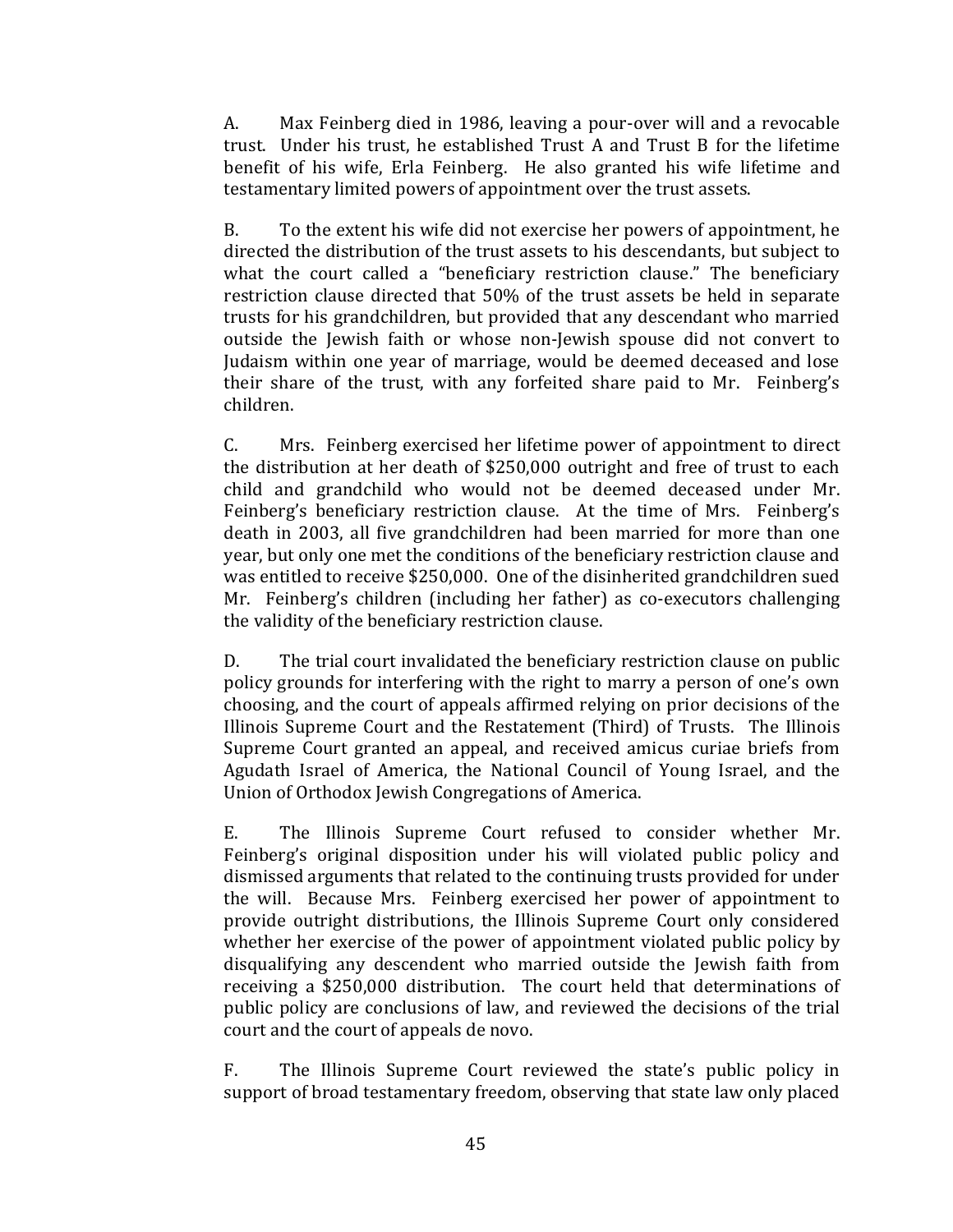two limits on a testator's freedom to leave property as he or she desired – the spouse's ability to renounce and protections for pretermitted heirs. The court noted that there is no forced heirship for descendants.

G. In support of this policy, the court noted the broad purposes for trusts under state trust statutes, the repeal of the common law rule against perpetuities and the Rule in Shelley's Case, and the focus in case law on determining the intent of the testator. The factual record indicated Mr. Feinberg's intent to benefit those of his descendants who furthered his commitment to Judaism by marrying with the faith and his concern with the dilution of the Jewish people by intermarriage. The court observed that Mr. Feinberg would be free during his lifetime to attempt to influence his grandchildren to marry within the faith, even by financial incentives.

H. The court acknowledged the long-standing rule that trust provisions that encourage divorce violate public policy. However, the court distinguished its prior decisions on the grounds that (1) because of Mrs. Feinberg's power of appointment, the grandchildren never received a vested interest in the trust upon Mr. Feinberg's death; (2) because they had no vested interest that could be divested by noncompliance with the condition precedent, the grandchildren were not entitled to notice of the existence of the beneficiary restriction clause; and (3) the grandchildren, since they were not heirs at law, had at most a mere expectancy that failed to materialize.

I. The court refused to consider whether to adopt the rule of the Restatement (Third) of Trusts on the basis that exercise of the power of appointment was not in trust and was in the manner of a testamentary disposition. The court held that Mrs. Feinberg's distribution scheme did not operate prospectively to encourage the grandchildren to make choices about marriage, since the condition precedent (marriage within the faith) was either met or not met at the moment of Mrs. Feinberg's death, and observed the distinction between conditions precedent (which might be effective even if a complete restraint on marriage) and conditions subsequent (which may not). The court observed that because there were no continuing trusts under Mrs. Feinberg's distribution scheme, there was no "dead hand control" or attempt to control the future conduct of the beneficiaries, and therefore no violation of public policy. Accordingly, the court reversed the court of appeals and the trial court.

J. The Illinois Supreme Court rejected the grandchild's other arguments, including her claim that the beneficiary restriction clause violated the constitutional right to marry because the absence of a governmental actor. The court summarized its holding as follows: "Although those plans might be offensive to individual family members or to outside observers, Max and Erla were free to distribute their bounty as they saw fit, and to favor grandchildren of whose life choices they approved over other grandchildren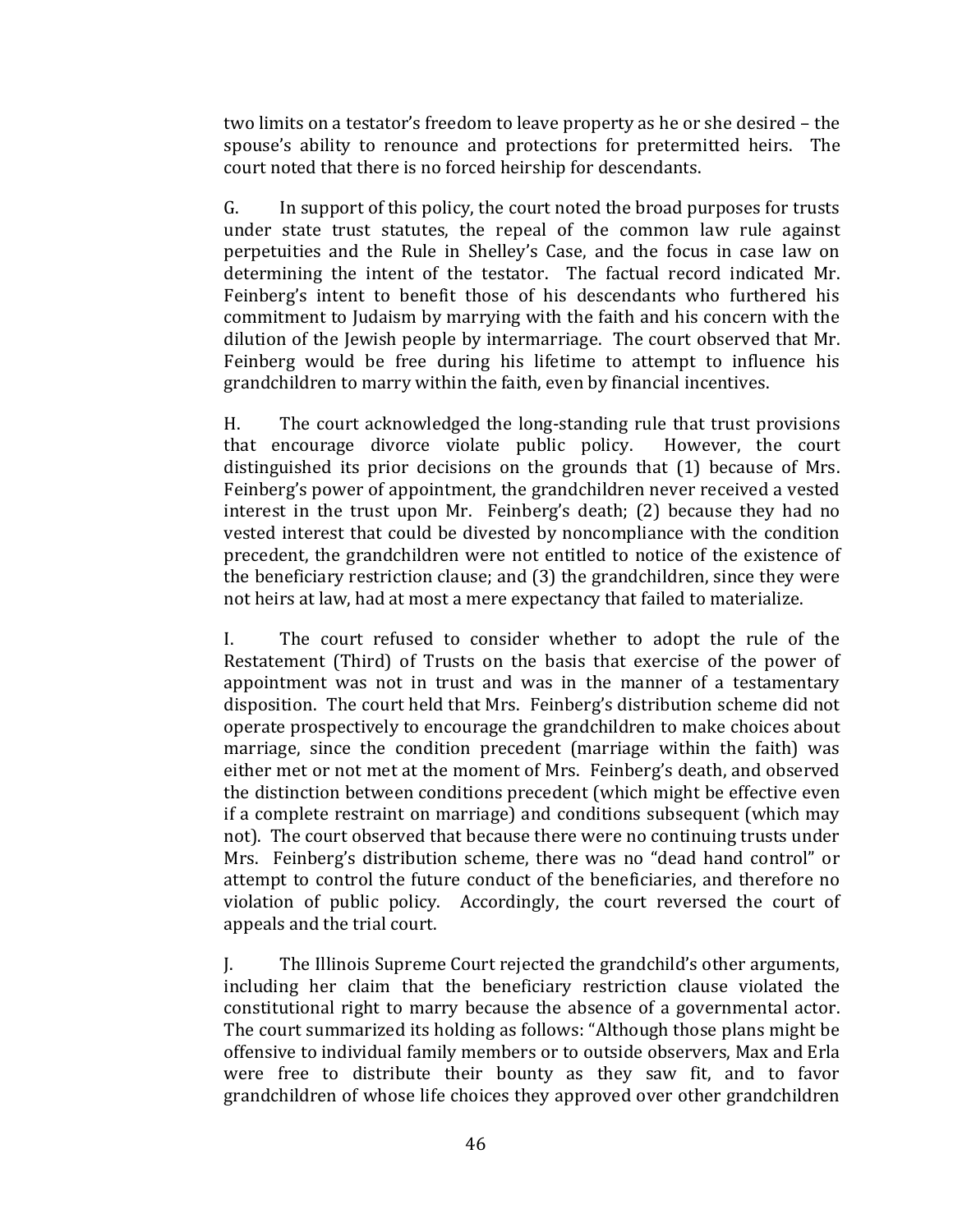who made choices of which they disapproved, so long as they did not convey a vested interest that was subject to divestment by a condition subsequent that tended to unreasonably restrict marriage or encourage divorce.

¶ 104.4 Midwest Trust Company et al. v. Reed Brinton, 2014 Kan. App. Unpub. LEXIS 680 (Kan. Ct. App., August 15, 2014). Trust beneficiary's exercise of testamentary general power of appointment was not valid because it did not strictly comply with the condition precedent of approval by the trust protector.

> A. Decedent, Reed Byers, created a revocable trust agreement for the benefit of his daughter, Wendy, and her two sons, David and Reed Brinton. Under the terms of the trust, Wendy was granted a general power of appointment over the trust assets. If her power was not exercised, a small portion of the trust assets were set aside for her husband, Bill, and the remaining assets were divided equally between David and Reed. The trust also provided that Wendy's exercise of her power of appointment had to be approved prior to her death by the Trust Protector. The trust named Thomas McKittrick as the initial Trust Protector and Thomas Van Dyke as successor, if the initial Protector was unable or unwilling to serve. McKittrick was Byers' long time CPA and Van Dyke was Byers' attorney.

> B. Wendy amended her revocable trust to disinherit her son, Reed, and also executed a second codicil to her Will in which she exercised her general power of appointment to appoint the assets in the Byers trust to her revocable trust. Van Dyke approved the codicil as a valid exercise of her power.

> C. Wendy died in 2009 and Bill died in January 2011. In September 2011, Reed filed a claim against Bill's estate stating that Wendy's exercise of the general power of appointment was invalid and any assets distributed from the Byers Trust for the benefit of Bill should be paid back to the trust.

> D. Both sides moved for summary judgment. The lower court determined that the exercise was invalid as not approved by the Trust Protector because (1) the approval did not come from McKittrick and (2) the facts presented did not show that McKittrick was either unwilling or unable to serve as Trust Protector. The trustees of Wendy's Trust and the estate planning attorneys for Wendy and Byers appealed the summary judgment.

> E. On appeal, the Court of appeals affirmed the lower court on the grounds that: (1) the language in the trust was clear and unambiguous, McKittrick was the initial Trust Protector, and absent facts that show he was unable or unwilling to serve, the power of appointment required his approval before it could be validly exercised; (2) substantial compliance was not available because Kansas has never recognized substantial compliance for the exercise of a power of appointment; and (3) even if under the Uniform